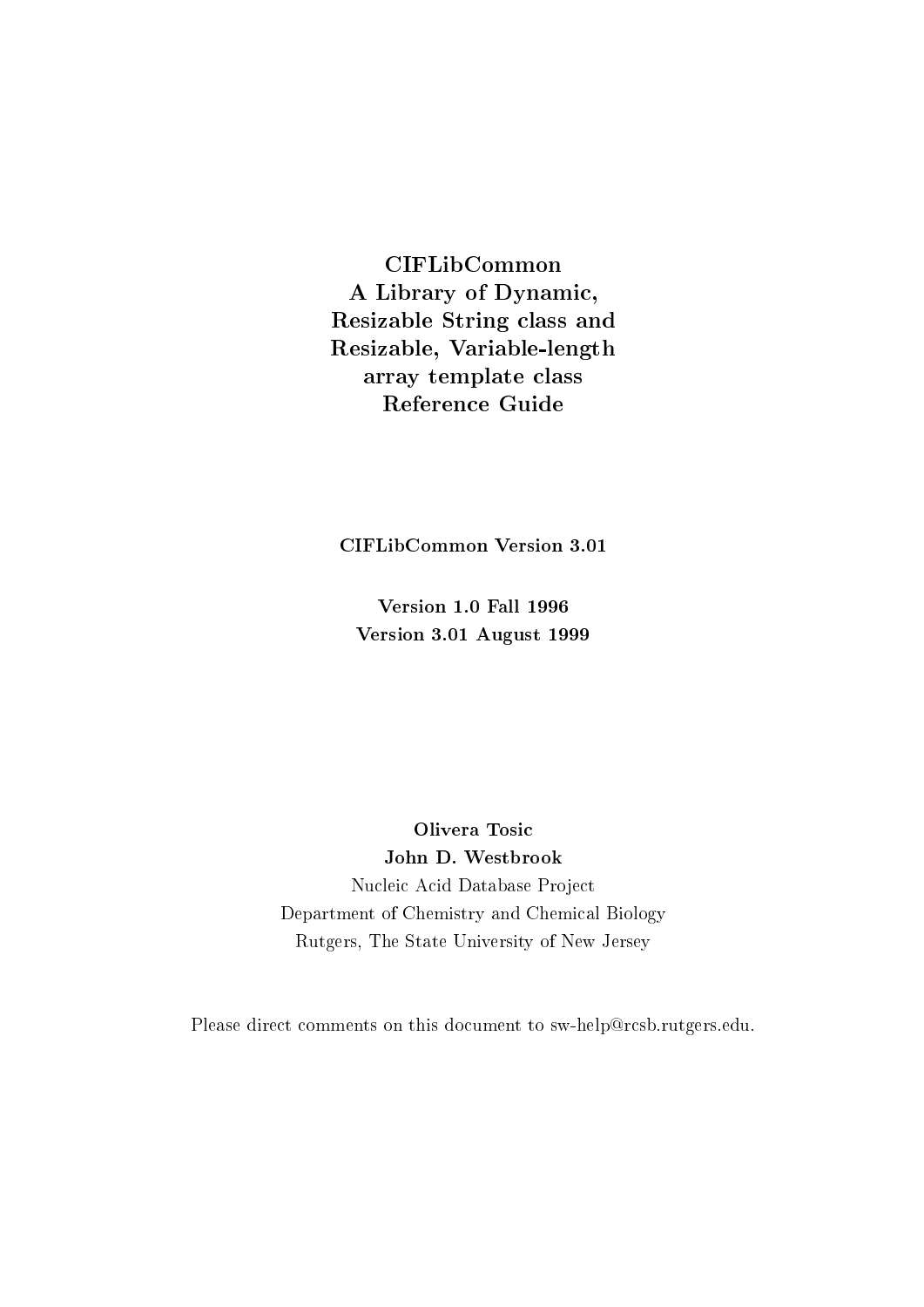# CIFLibCommon - A Library of Dynamic, Resizable String class and Resizable, Variable-length array template class

Copyright © 1999-2002 Rutgers. The State University of New Jersey

This software is provided WITHOUT WARRANTY OF MER-CHANTABILITY OR FITNESS FOR A PARTICULAR PURPOSE OR ANY OTHER WARRANTY, EXPRESS OR IMPLIED. RUTGERS MAKE NO REPRESENTATION OR WARRANTY THAT THE SOFTWARE WILL NOT INFRINGE ANY PATENT, COPYRIGHT OR OTHER PRO-PRIETARY RIGHT.

The user of this software shall indemnify, hold harmless and defend Rutgers, its governors, trustees, officers, employees, students, agents and the authors against any and all claims, suits, losses, liabilities, damages, costs, fees, and expenses including reasonable attorneys' fees resulting from or arising out of the use of this software. This indemnification shall include, but is not limited to, any and all claims alleging products liability.

This software may be used only for not-for-profit educational and research purposes.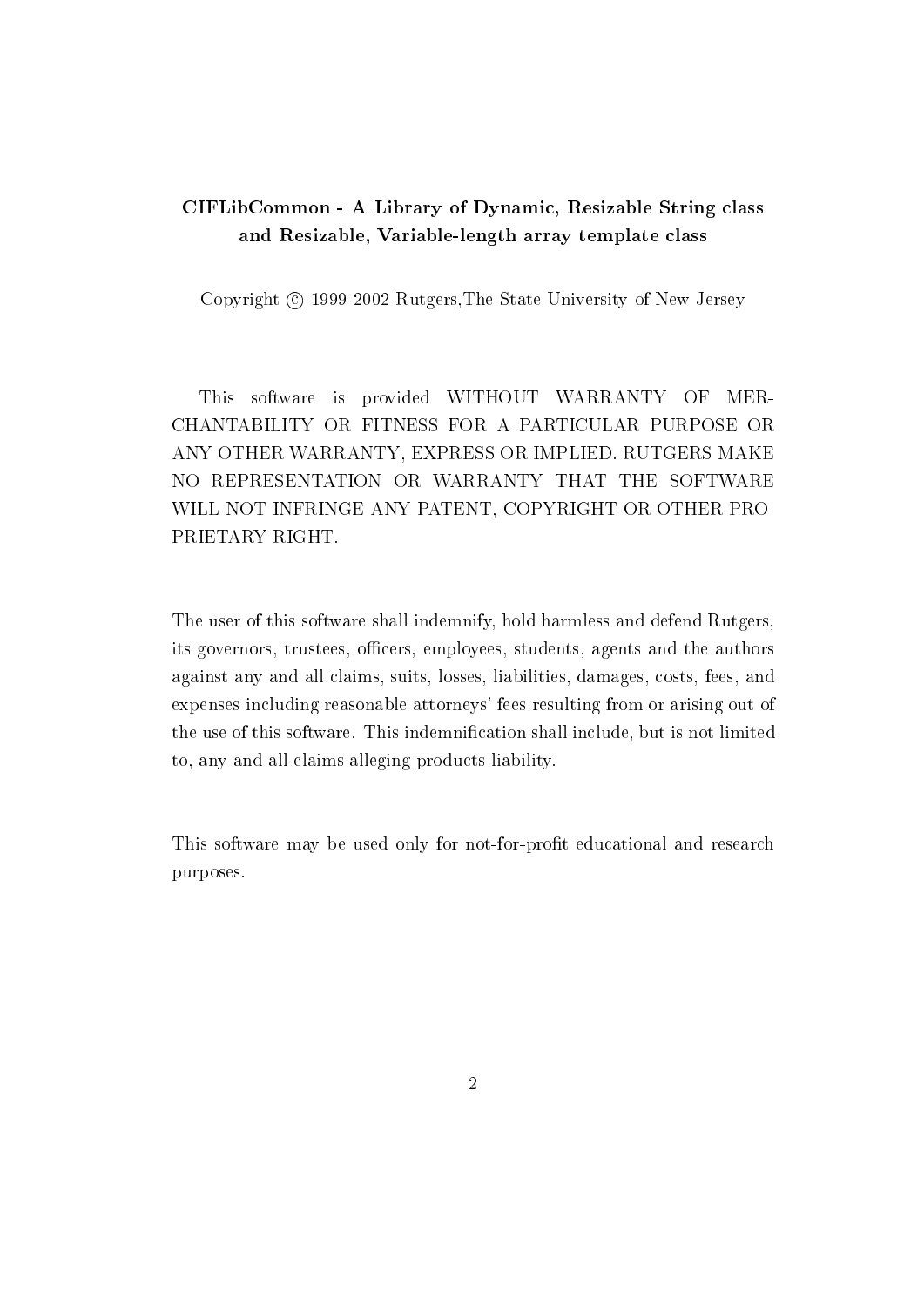# Contents

| 1              |     | Introduction |                                                                                                            | $\overline{5}$ |
|----------------|-----|--------------|------------------------------------------------------------------------------------------------------------|----------------|
| $\overline{2}$ |     |              | <b>CifString Public Method and Member Descriptions</b>                                                     | $6\phantom{1}$ |
|                | 2.1 |              |                                                                                                            | $\overline{7}$ |
|                |     | 2.1.1        | CifString                                                                                                  | $\overline{7}$ |
|                | 2.2 |              |                                                                                                            | 10             |
|                |     | 2.2.1        |                                                                                                            | 10             |
|                |     | 2.2.2        | $\text{ToUpper } \ldots \ldots \ldots \ldots \ldots \ldots \ldots \ldots$                                  | 11             |
|                |     | 2.2.3        |                                                                                                            | 12             |
|                |     | 2.2.4        | RemoveBlanks                                                                                               | 13             |
|                |     | 2.2.5        | $LineCount \dots \dots \dots$<br>and a series of the contract of the contract of the                       | 14             |
|                |     | 2.2.6        | IsNull                                                                                                     | 15             |
|                |     | 2.2.7        |                                                                                                            | $16\,$         |
|                |     | 2.2.8        |                                                                                                            | 17             |
|                |     | 2.2.9        |                                                                                                            | 18             |
|                |     | 2.2.10       |                                                                                                            | 19             |
|                |     | 2.2.11       | $Copy \dots \dots \dots \dots \dots \dots \dots \dots \dots \dots \dots \dots$                             | 20             |
|                |     |              |                                                                                                            | 22             |
|                | 2.3 |              |                                                                                                            | 24             |
|                |     | 2.3.1        | $operator = \ldots \ldots \ldots \ldots \ldots \ldots \ldots \ldots \ldots \ldots$                         | 24             |
|                |     | 2.3.2        |                                                                                                            | 26             |
|                |     | 2.3.3        | $operator + $                                                                                              | 28             |
|                | 2.4 |              |                                                                                                            | 29             |
|                |     | 2.4.1        | $operator =$ $=$ $\ldots$ $\ldots$ $\ldots$ $\ldots$ $\ldots$ $\ldots$ $\ldots$ $\ldots$ $\ldots$ $\ldots$ | 29             |
|                |     | 2.4.2        |                                                                                                            | 31             |
|                |     | 2.4.3        |                                                                                                            | 32             |
|                |     | 2.4.4        | $operator$ $\ge$ $=$ $\ldots$ $\ldots$ $\ldots$ $\ldots$ $\ldots$ $\ldots$ $\ldots$ $\ldots$ $\ldots$      | 33             |
|                |     | 2.4.5        | operator <                                                                                                 | 34             |
|                |     | 2.4.6        | $operator \epsilon = \ldots \ldots \ldots \ldots \ldots$                                                   | 35             |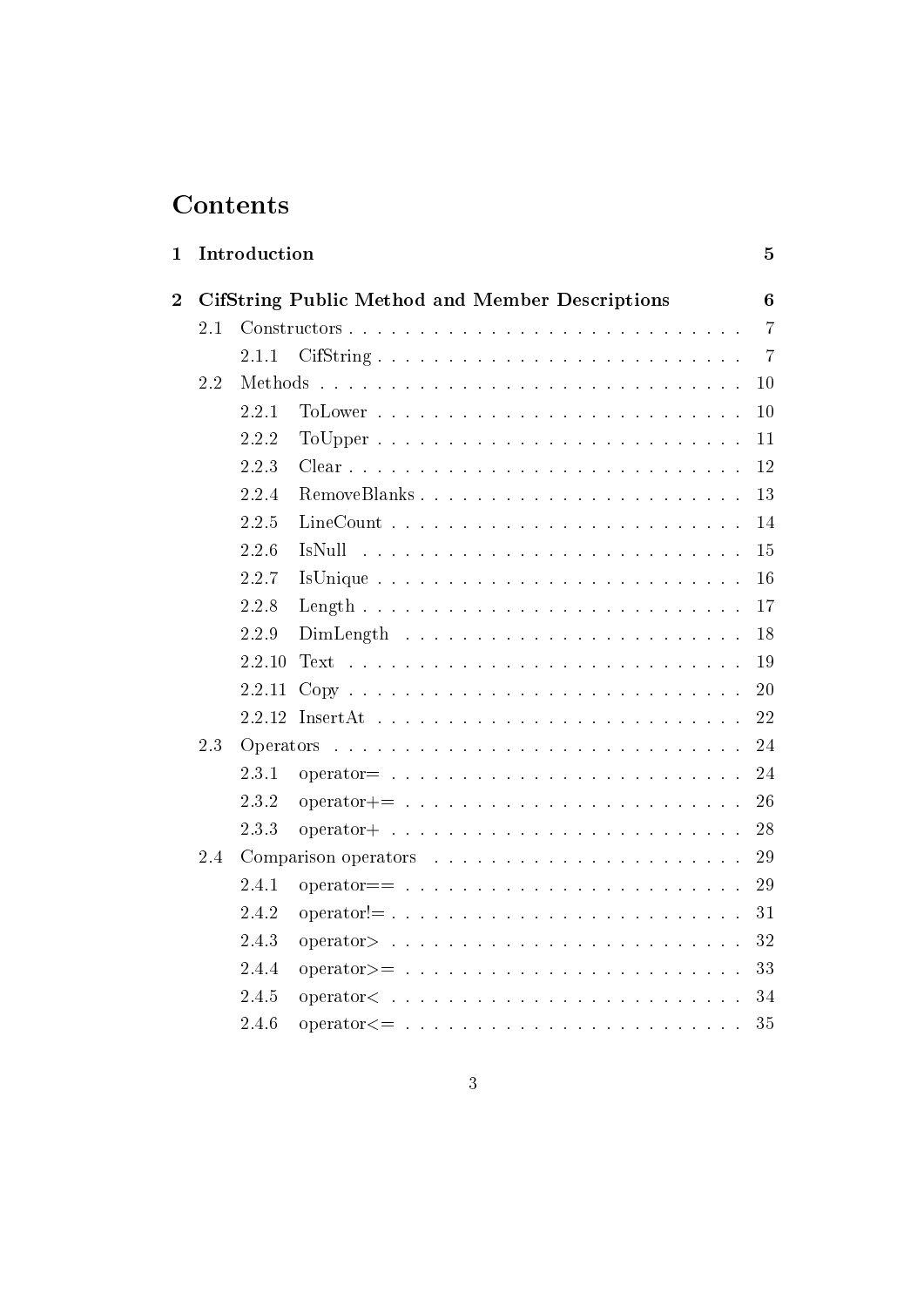| 3              |     | ReVarCifArray Public Method and Member Descriptions                                         | 36          |
|----------------|-----|---------------------------------------------------------------------------------------------|-------------|
|                | 3.1 |                                                                                             | 37          |
|                |     | 3.1.1                                                                                       | 37          |
|                | 3.2 |                                                                                             | 39          |
|                |     | 3.2.1                                                                                       | 39          |
|                |     | 3.2.2<br>$InsertAt \dots \dots \dots \dots \dots \dots \dots \dots \dots \dots \dots \dots$ | 40          |
|                |     | 3.2.3                                                                                       | 41          |
|                |     | 3.2.4                                                                                       | 42          |
|                |     | 3.2.5                                                                                       | $43\,$      |
|                |     | 3.2.6                                                                                       | 44          |
|                | 3.3 |                                                                                             | $\sqrt{45}$ |
|                |     | 3.3.1                                                                                       | 45          |
|                |     | 3.3.2                                                                                       | 47          |
|                |     |                                                                                             |             |
| $\overline{4}$ |     | ReVarPCifArray Public Method and Member Descriptions                                        | 48          |
|                | 4.1 |                                                                                             | 49          |
|                |     | 4.1.1                                                                                       | 49          |
|                | 4.2 |                                                                                             | 51          |
|                |     | 4.2.1                                                                                       | 51          |
|                |     | 4.2.2<br>$InsertAt \dots \dots \dots \dots \dots \dots \dots \dots \dots \dots \dots$       | 52          |
|                |     | 4.2.3                                                                                       | 53          |
|                |     | 4.2.4                                                                                       | 54          |
|                |     | 4.2.5                                                                                       | 55          |
|                |     | 4.2.6                                                                                       | 56          |
|                | 4.3 |                                                                                             | 57          |
|                |     | 4.3.1                                                                                       | 57          |
|                |     | 4.3.2                                                                                       |             |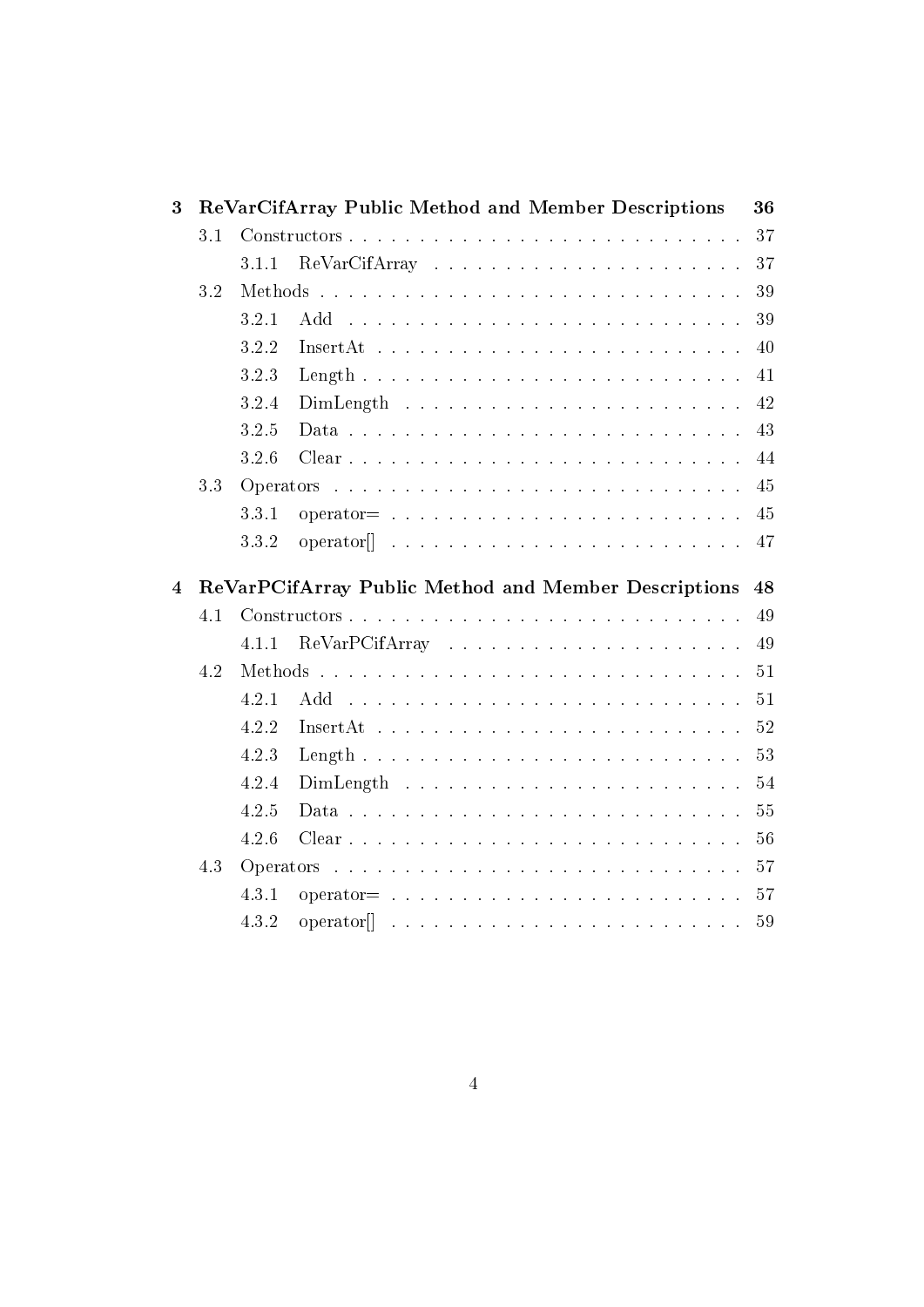#### Introduction  $\mathbf 1$

The CIFLibCommon package contains several files that converge together in the CifString class and ReVarCifArray and ReVarPCifArray template classe

CifString is dynamic, resizable string class.

- $\bullet$  CifString class provides all function as primitive string.
- Reallocaton of memory for CifString is done automaticaly by specified increment.
- CifString class provides reference counting.

ReVarCifArray is resizable, variable-length array template class, where the type of contained object can be any other class. That means we can have, for example, resizable, variable-length array of CifStrings.

ReVarPCifArray is resizable, variable-length array template class, where the type of contained object can be any primitive type, such as integer, long, etc.

- ReVarCifArray and ReVarPCifArray have the same methods. Some private methods are different because of memory allocation.
- Reallocaton of memory for array is done automaticaly by specified increment

Note: Every class that we wont to put in ReVarCifArray has to have DeleteElement() method. This method has the same functionality as destructor.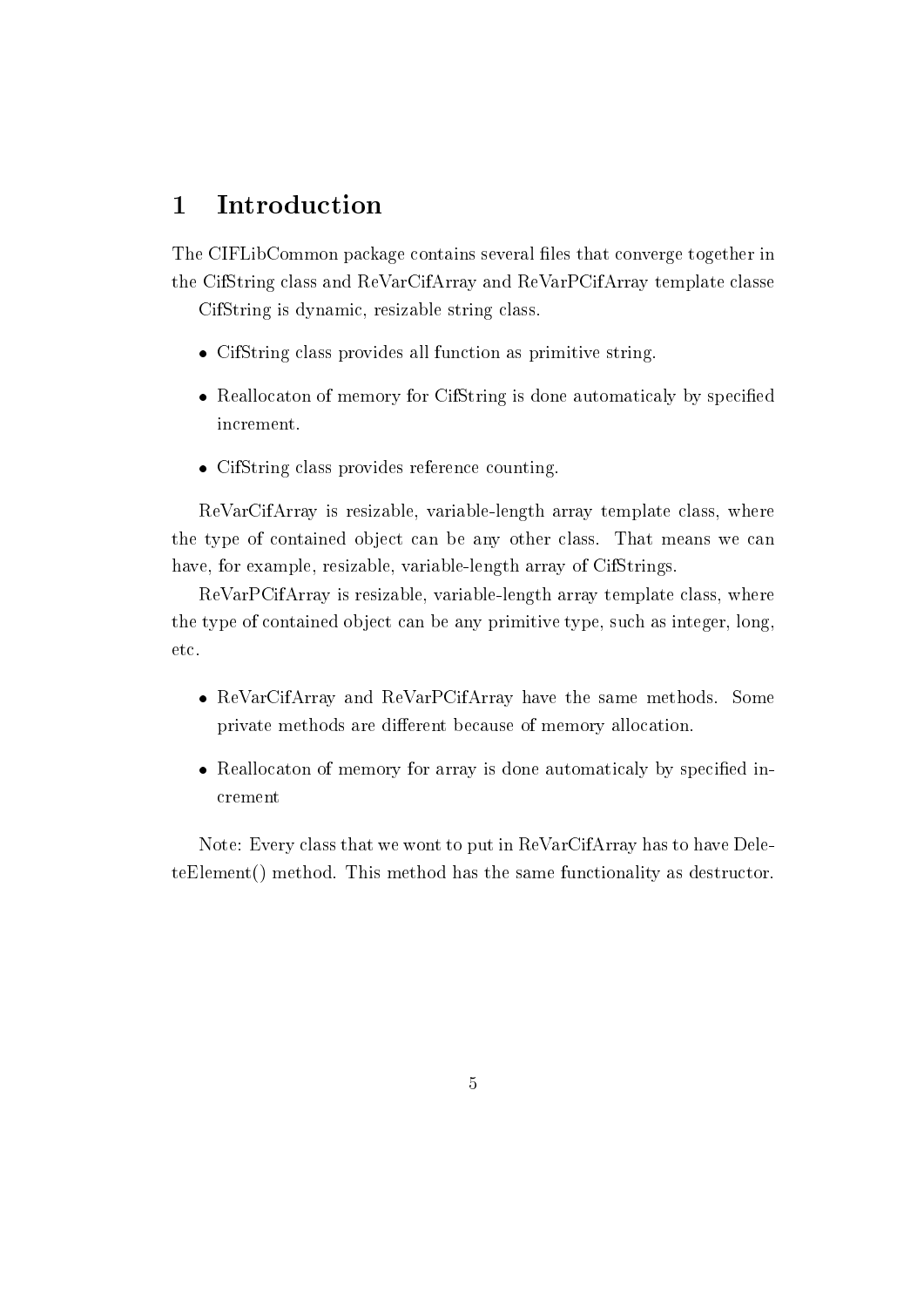# $\overline{2}$ **CifString Public Method and Member De**scriptions

The following section describes the public interface to the CifString class. Example code will be provided along with each method or member.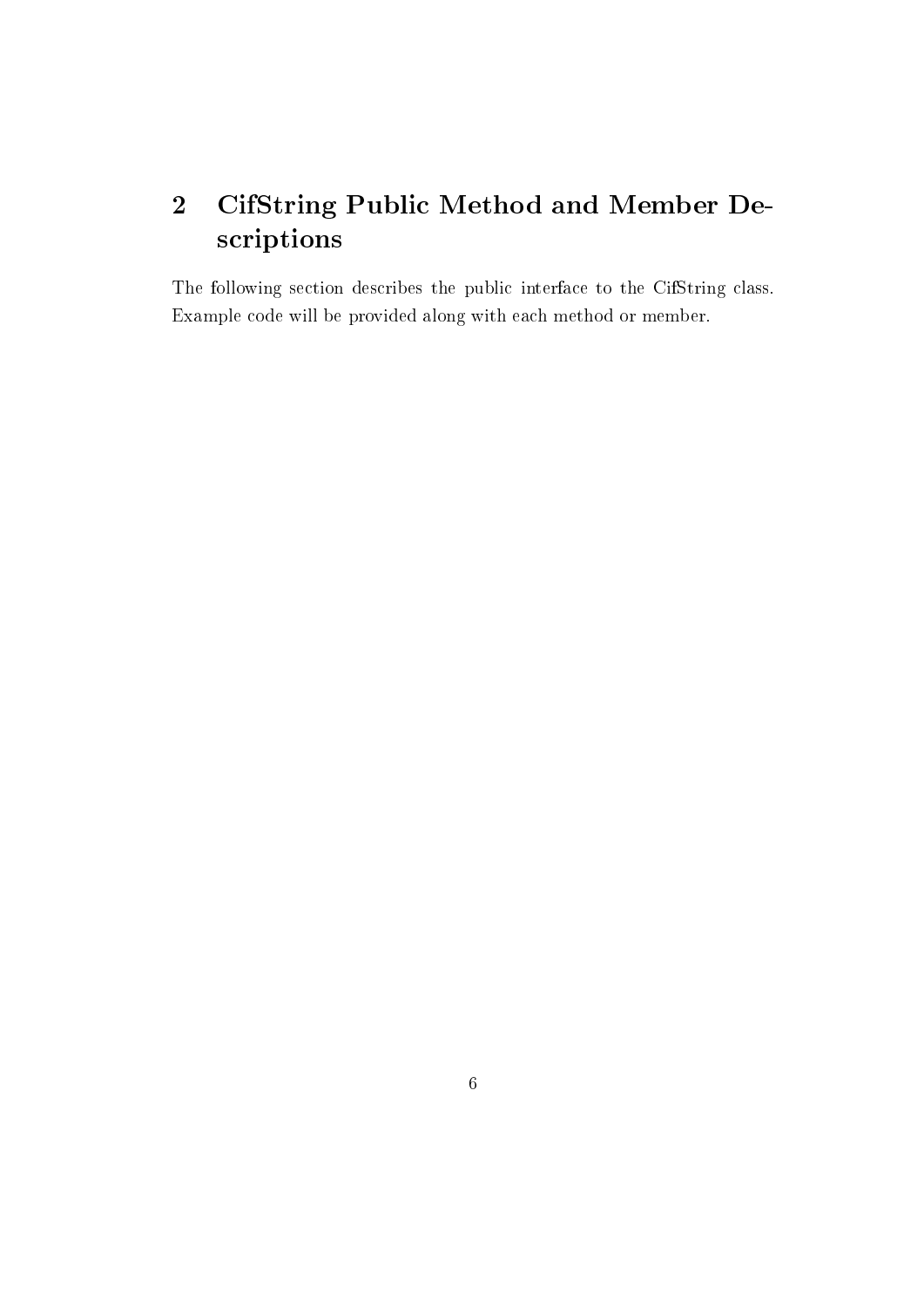#### $2.1$ Constructors

This subsection contains the constructors for the CifString class.

#### $2.1.1$ CifString

#### **NAME**

 $CifString$ 

## **PROTOTYPE**

#include "CifString.h" CifString(unsigned n = CifString::defsize, int gb = CifString::definc); CifString(const char  $*s$ , int gb = CifString::definc); CifString(const char \*s, unsigned n, int gb = CifString::definc); CifString(const CifString &s); CifString (const CifString &s, unsigned ofs, unsigned n, int gb = CifString::definc);

# **EXAMPLE**

```
#include "CifString.h"
CifString *al = new CifString();
CifString *a2 = new CifString("AAA");CifString *a3 = new CifString(a3);
```
#### **PURPOSE**

 $CifString(unsigned, int)$  Constructor to allocate a string of allocated length of  $n$ , and a reallocation increment of  $gb$ .

 $CifString(const \ char \ *, int)$  Create a string copying bytes from a nullterminated array s, with a reallocation increment of  $gb$ . If  $gb$  is not zero, the initial allocated length will be the next multiple of  $gb \geq$ length of s. This allows the string to grow a little without needing reallocation.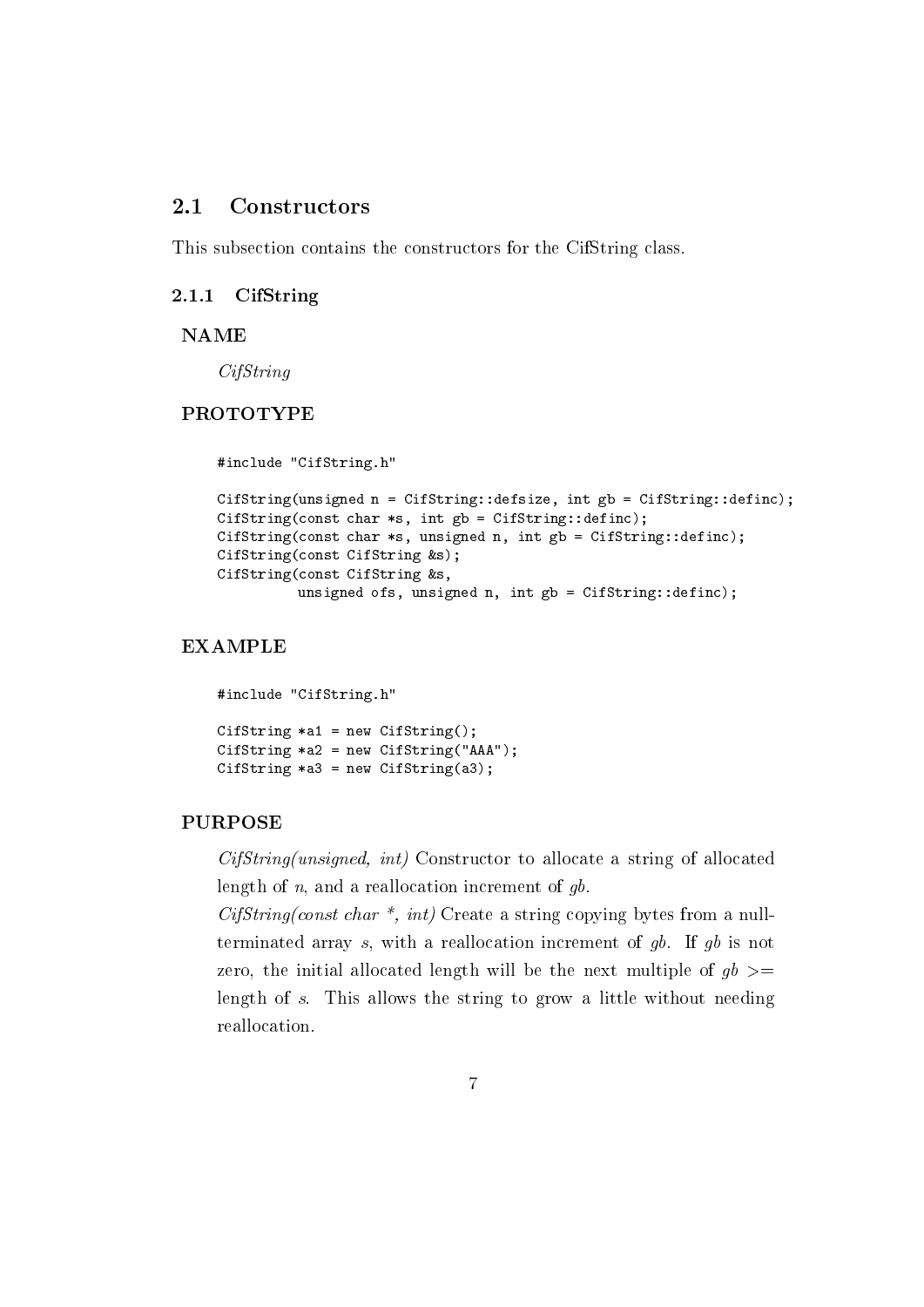$CifString(const \ char \ *, \ unsigned, \ int)$  Create a string of allocated length  $n$ , reallocation increment of  $gb$ , copying bytes from  $s$ .

 $CifString(const CifString \&)$  Copy constructor, which uses share semantics.

 $CifString(const CifString \&, unsigned, unsigned, int)$  A constructor to create a substring of string s. The substring shares it's data with this string, starting at offset  $ofs$ , and of length  $n$ . It has reallocation inctement of  $gb$ .

# **RECEIVES**

| CifString(unsigned, int)                                |                                            |
|---------------------------------------------------------|--------------------------------------------|
| n                                                       | allocated length                           |
| gb                                                      | reallocation inctement                     |
| CifString(const char $*$ , int)                         |                                            |
| S                                                       | the string copied into the CifString       |
| gb                                                      | reallocation inctement                     |
| $Ciffstring$ (const char $*$ , unsigned, int)           |                                            |
| S                                                       | the string copied into the CifString       |
| n                                                       | allocated length                           |
| gb                                                      | reallocation inctement                     |
| $CifString(const CifString \&)$                         |                                            |
| S                                                       | the CifString                              |
| $CifString(const CifString &, unsigned, unsigned, int)$ |                                            |
| S                                                       | the CifString copied                       |
| ofs                                                     | ofset where to start copying the CifString |
| n                                                       | allocated length                           |
| gb                                                      | reallocation inctement                     |
| <b>RETURN VALUE</b>                                     |                                            |
| None                                                    |                                            |
|                                                         |                                            |

# **REMARKS**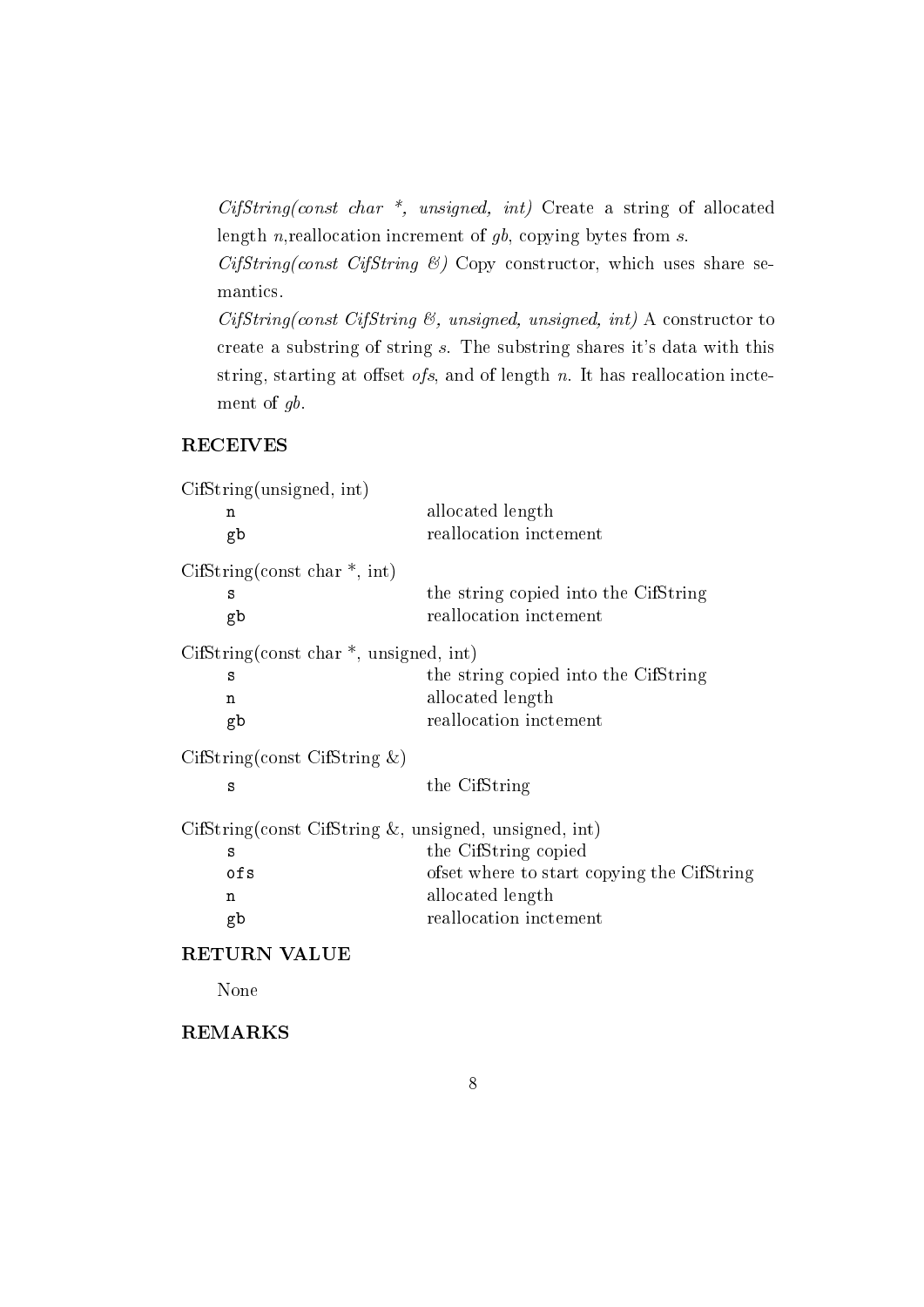$\it CifString::defsize$  and  $\it CifString::definc$  are internally defined constants, a both of them have value 16.

Allocation may fail, with string being null.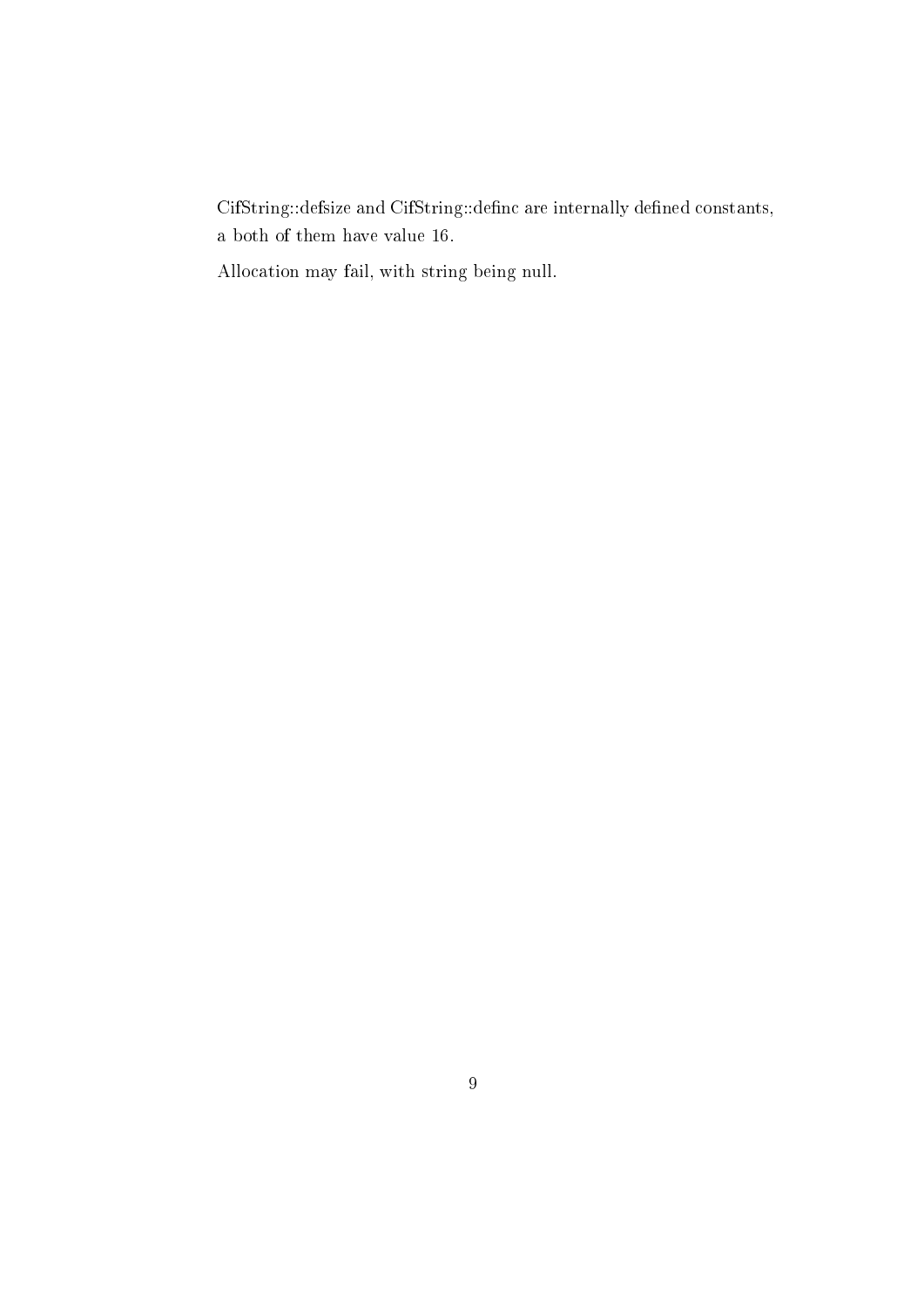#### $2.2$ **Methods**

This subsection contains the public methods for the CifString class.

#### 2.2.1 **ToLower**

**NAME** 

**ToLower** 

## **PROTOTYPE**

#include "CifString.h"

void CifString::ToLower();

# **EXAMPLE**

#include "CifString.h"

CifString \*s = new CifString("AAA");  $s$ ->ToLower();

# **PURPOSE**

 $ToLower()$  Sets text to lower cases

# **RECEIVES**

None

#### RETURN VALUE

None

# **REMARKS**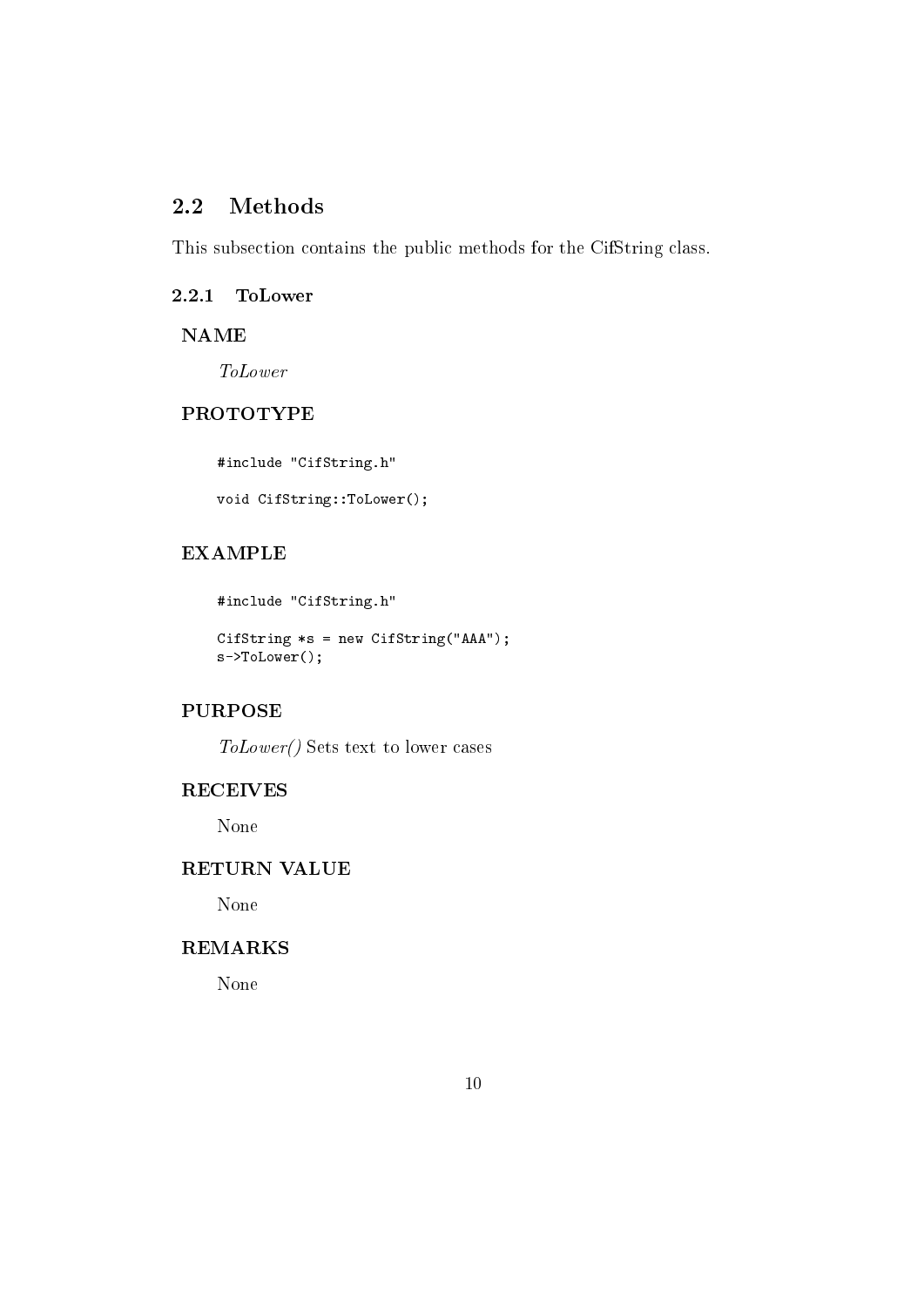# 2.2.2 ToUpper

# **NAME**

 $To Upper$ 

# **PROTOTYPE**

#include "CifString.h"

void CifString::ToUpper();

# **EXAMPLE**

#include "CifString.h"

CifString \*s = new CifString("aaa");  $s$ ->ToUpper();

# **PURPOSE**

 $To \textit{Upper}()$  Sets text to upper cases

# **RECEIVES**

None

# **RETURN VALUE**

None

# **REMARKS**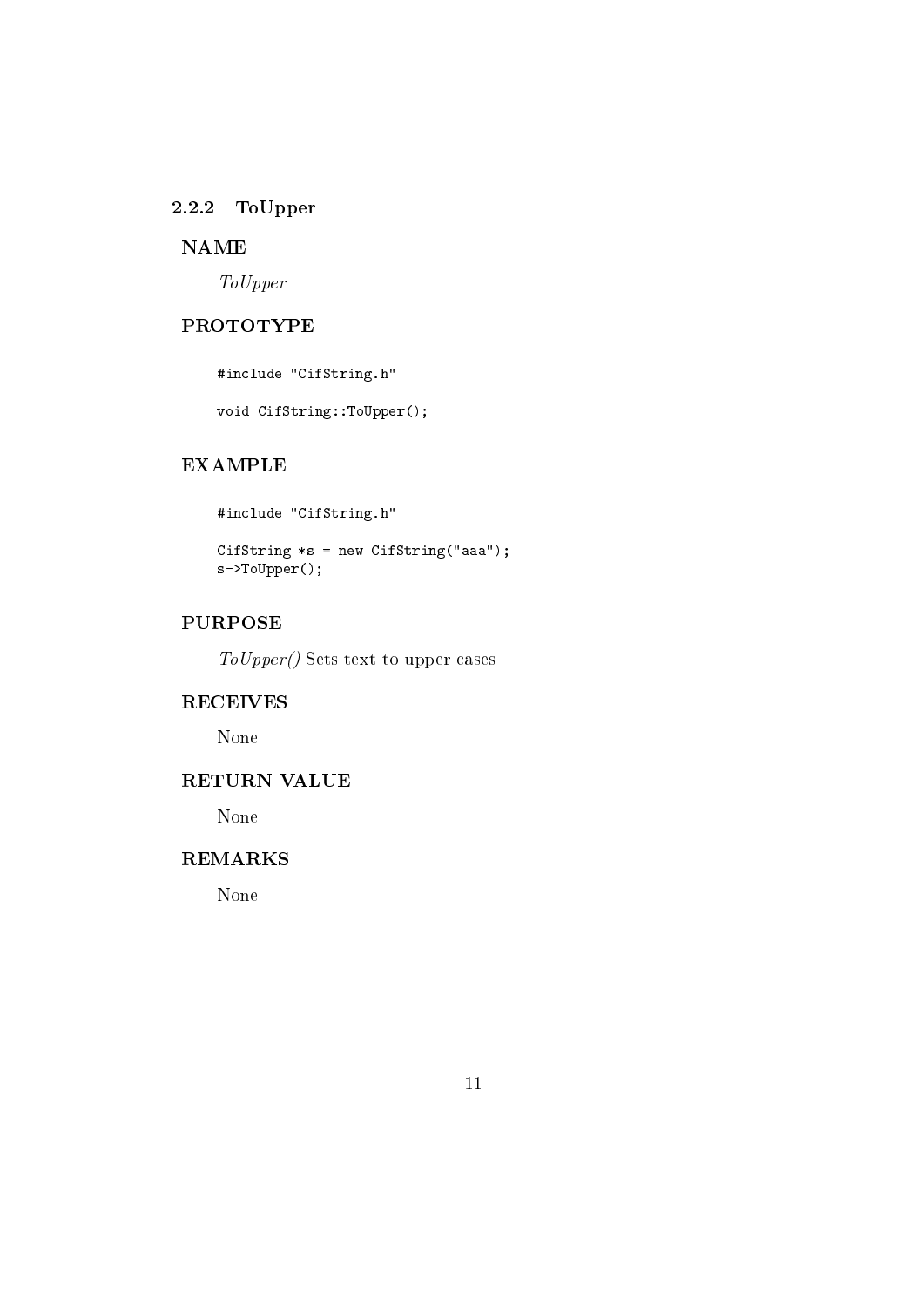## 2.2.3 Clear

# **NAME**

 $Clear$ 

# **PROTOTYPE**

#include "CifString.h"

void CifString::Clear();

# **EXAMPLE**

#include "CifString.h" CifString  $*s = new CifString("abc");$  $s$ ->Clear();

# **PURPOSE**

 $Clear()$  Makes the string become a null string.

#### **RECEIVES**

None

# RETURN VALUE

None

# **REMARKS**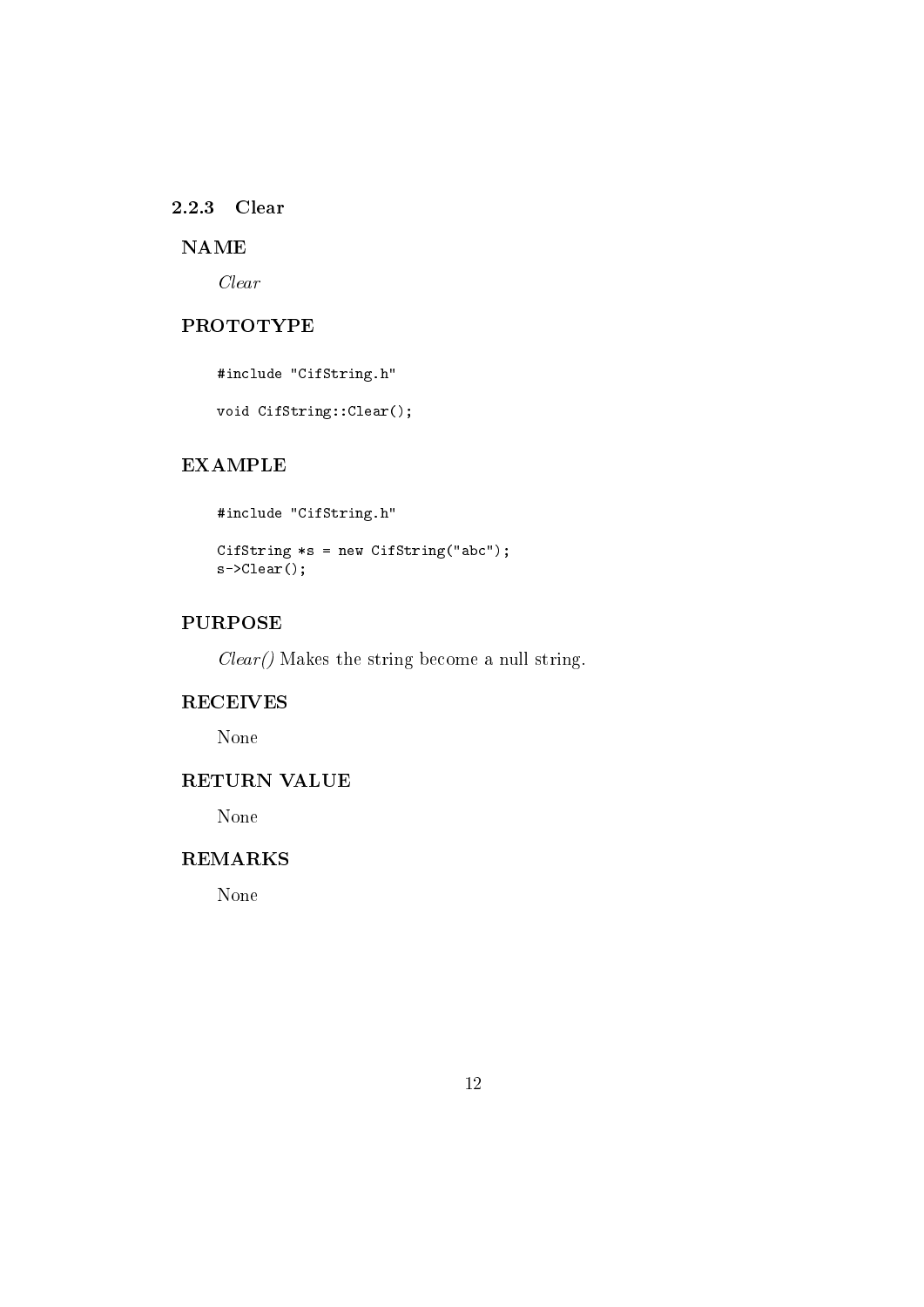## 2.2.4 RemoveBlanks

# **NAME**

 $RemoveBlanks$ 

# **PROTOTYPE**

#include "CifString.h"

void CifString:: RemoveBlanks();

# **EXAMPLE**

#include "CifString.h" CifString \*s = new CifString("a b c");  $s$ ->RemoveBlanks();

# **PURPOSE**

*RemoveBlanks()* Removes all blanks from string.

#### **RECEIVES**

None

# **RETURN VALUE**

None

# **REMARKS**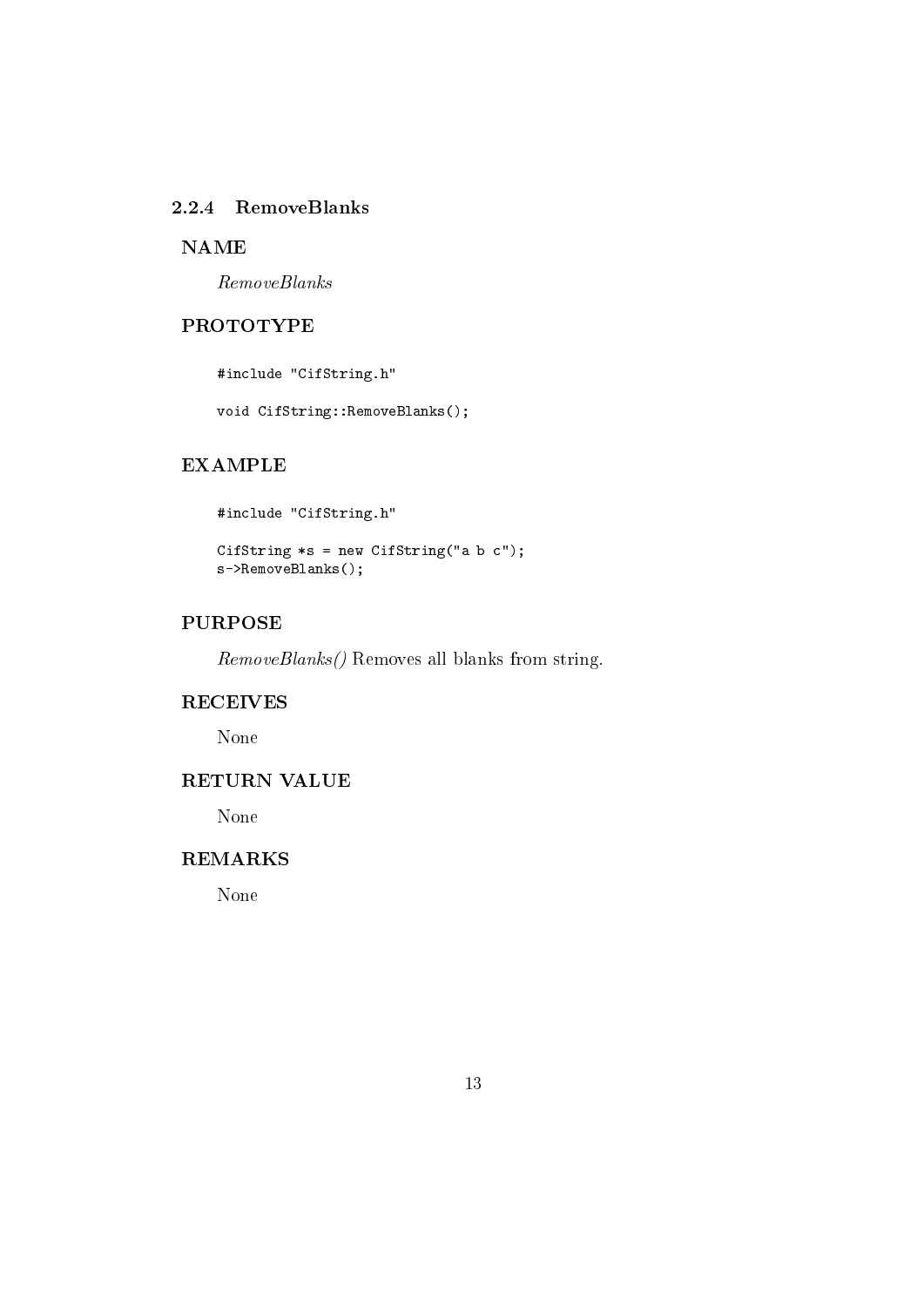# 2.2.5 LineCount

## **NAME**

 $LineCount$ 

# **PROTOTYPE**

#include "CifString.h"

int CifString::LineCount();

# **EXAMPLE**

#include "CifString.h"

CifString \*s = new CifString("abc"); cout<<s->LineCount()<<endl;

# **PURPOSE**

 $LineCount()$  Counts the number of lines in the string.

#### **RECEIVES**

None

### RETURN VALUE

Returns number of lines in the string.

# **REMARKS**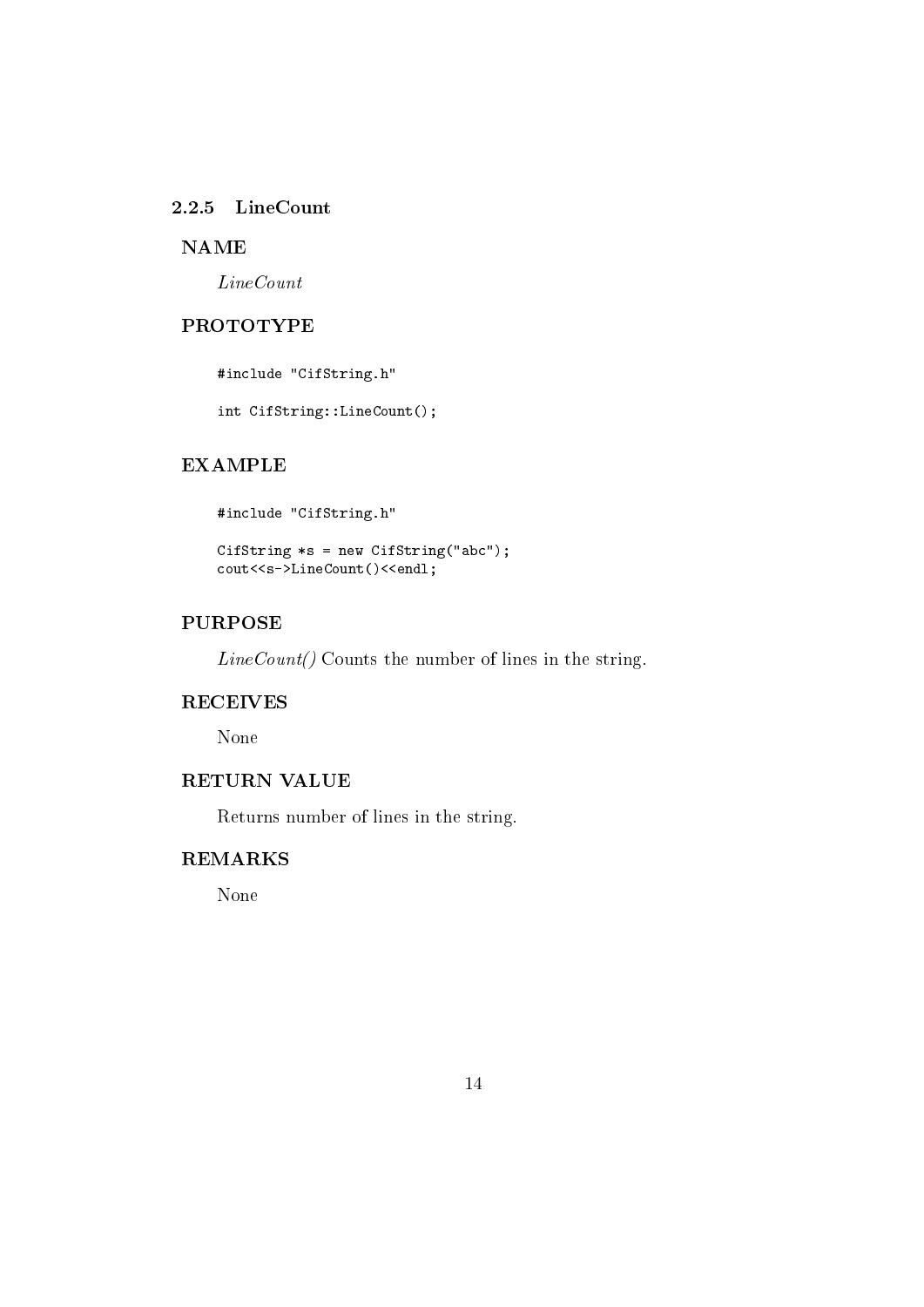### $2.2.6$  IsNull

# **NAME**

 $IsNull$ 

# **PROTOTYPE**

#include "CifString.h"

int CifString::IsNull();

# **EXAMPLE**

#include "CifString.h"

CifString \*s = new CifString("abc"); if  $(s-\geq1sNull())$ ...

# **PURPOSE**

IsNull() Cheks if string references to a NULL string.

#### **RECEIVES**

None

### RETURN VALUE

Returns true if string references to NULL string

# **REMARKS**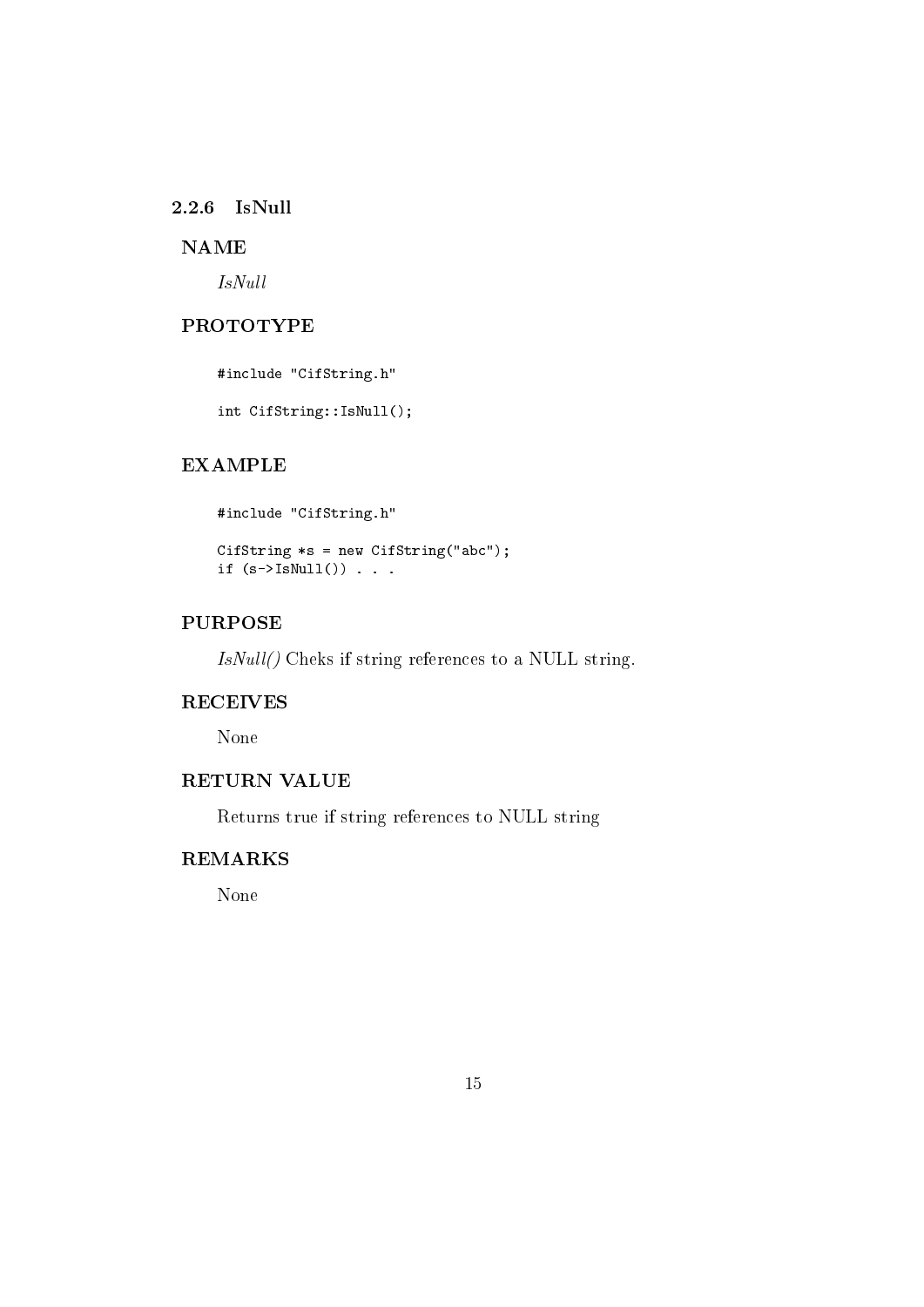## 2.2.7 IsUnique

#### **NAME**

 $Is Unique$ 

## **PROTOTYPE**

#include "CifString.h"

int CifString::IsUnique();

## **EXAMPLE**

```
#include "CifString.h"
CifString *s = new CifString("abc");
if (s-\Sigma sUnique())...
```
# **PURPOSE**

IsUnique() Cheks if string references only shared data or to NULL string.

# **RECEIVES**

None

## **RETURN VALUE**

Returns true if string has only reference to shared data or to NULL string

# **REMARKS**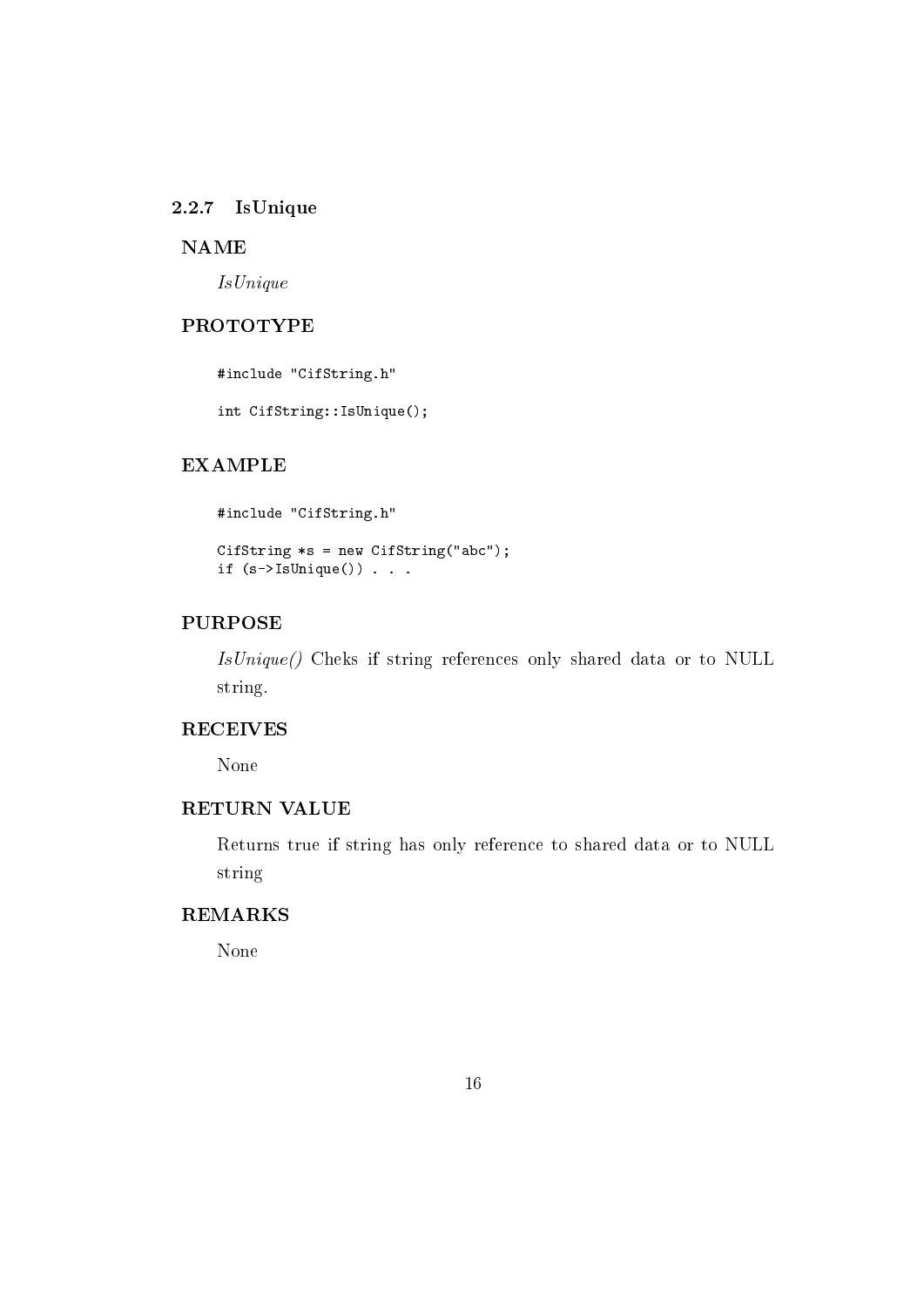## $2.2.8$  Length

# **NAME**

 $Length$ 

# **PROTOTYPE**

#include "CifString.h"

int CifString::Length();

# **EXAMPLE**

#include "CifString.h"

```
CifString *s = new CifString("ABC");
cout<<s->Length()<<endl;
```
# **PURPOSE**

 $Length()$  Determines logical length of CifStirng.

#### **RECEIVES**

None

# RETURN VALUE

Returns logical length of CifStirng

# **REMARKS**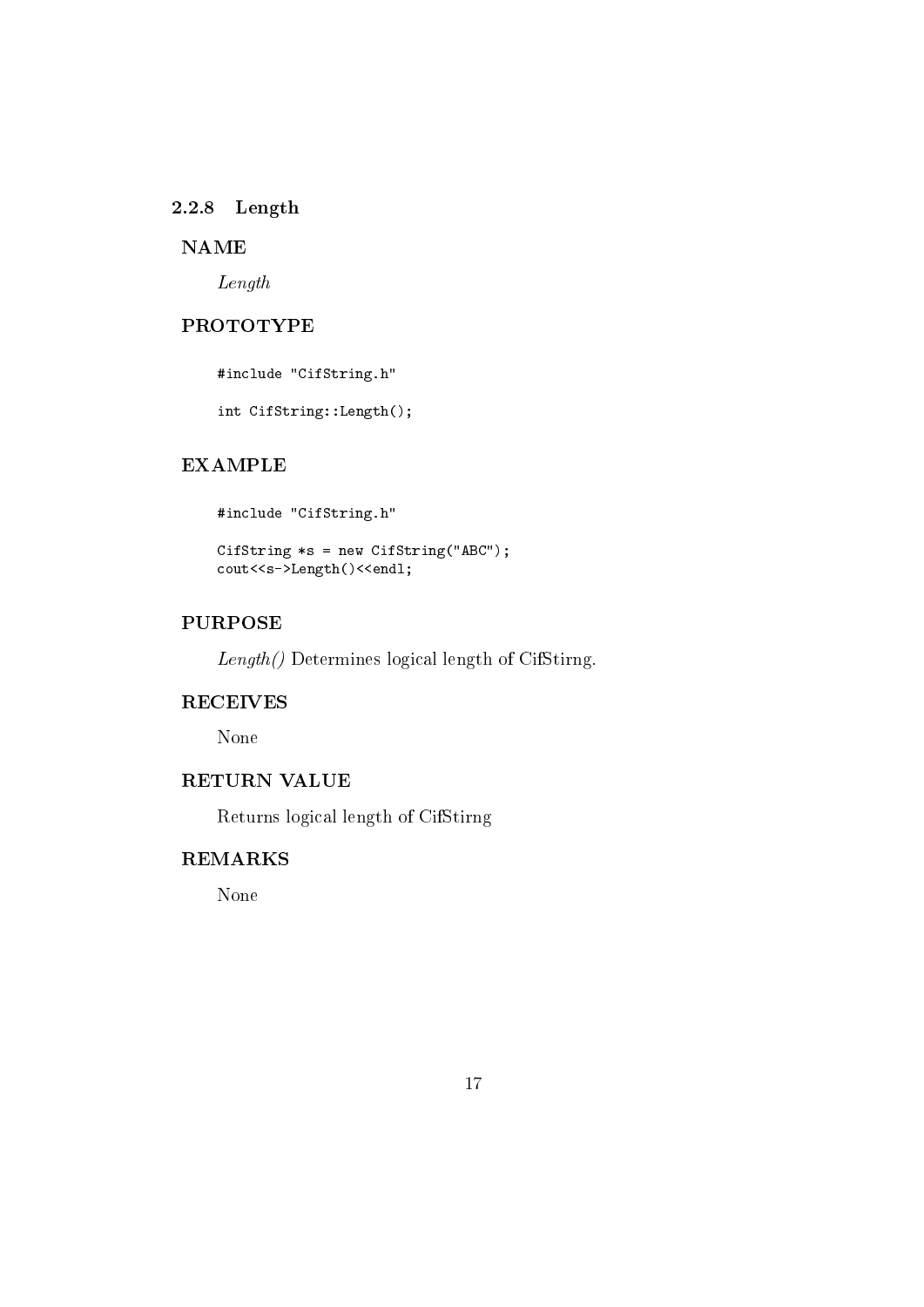# 2.2.9 DimLength

# **NAME**

 $DimLength$ 

# **PROTOTYPE**

#include "CifString.h"

int CifString::DimLength();

# **EXAMPLE**

#include "CifString.h"

```
CifString *s = new CifString("ABC");
cout<<s->DimLength()<<endl;
```
# **PURPOSE**

 $DimLength()$  Determines allocated length of CifStirng.

#### **RECEIVES**

None

### **RETURN VALUE**

Returns allocated length of CifStirng

# **REMARKS**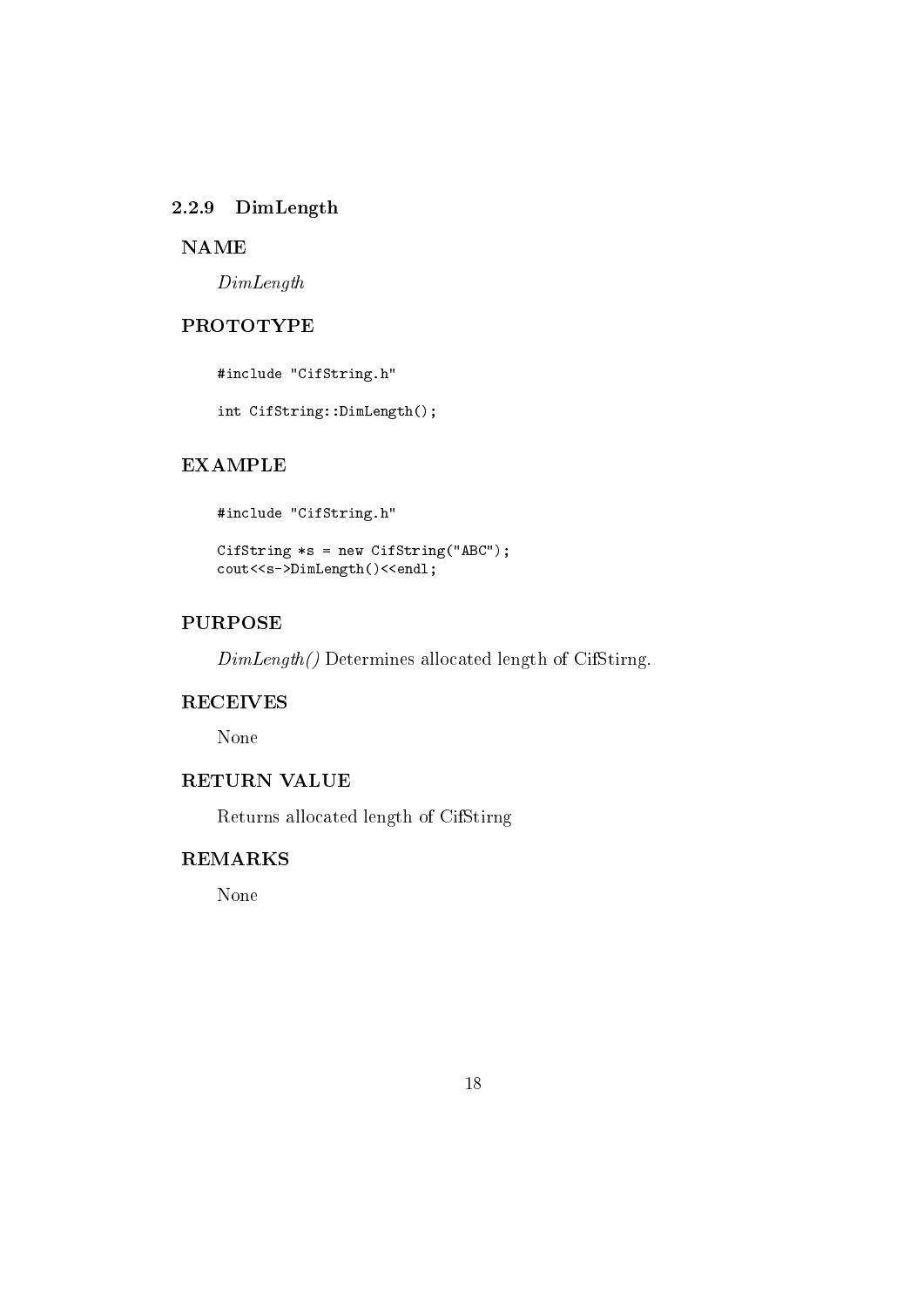#### 2.2.10 Text

# **NAME**

 $Text$ 

# **PROTOTYPE**

#include "CifString.h"

int CifString::Text();

# **EXAMPLE**

#include "CifString.h" CifString a;

 $a.Copy("ABC")$ ; cout<<a.Text()<<endl;

## **PURPOSE**

 $Text()$  Returns pointer to start of the string.

### **RECEIVES**

None

# RETURN VALUE

Returns pointer to start of the string

# **REMARKS**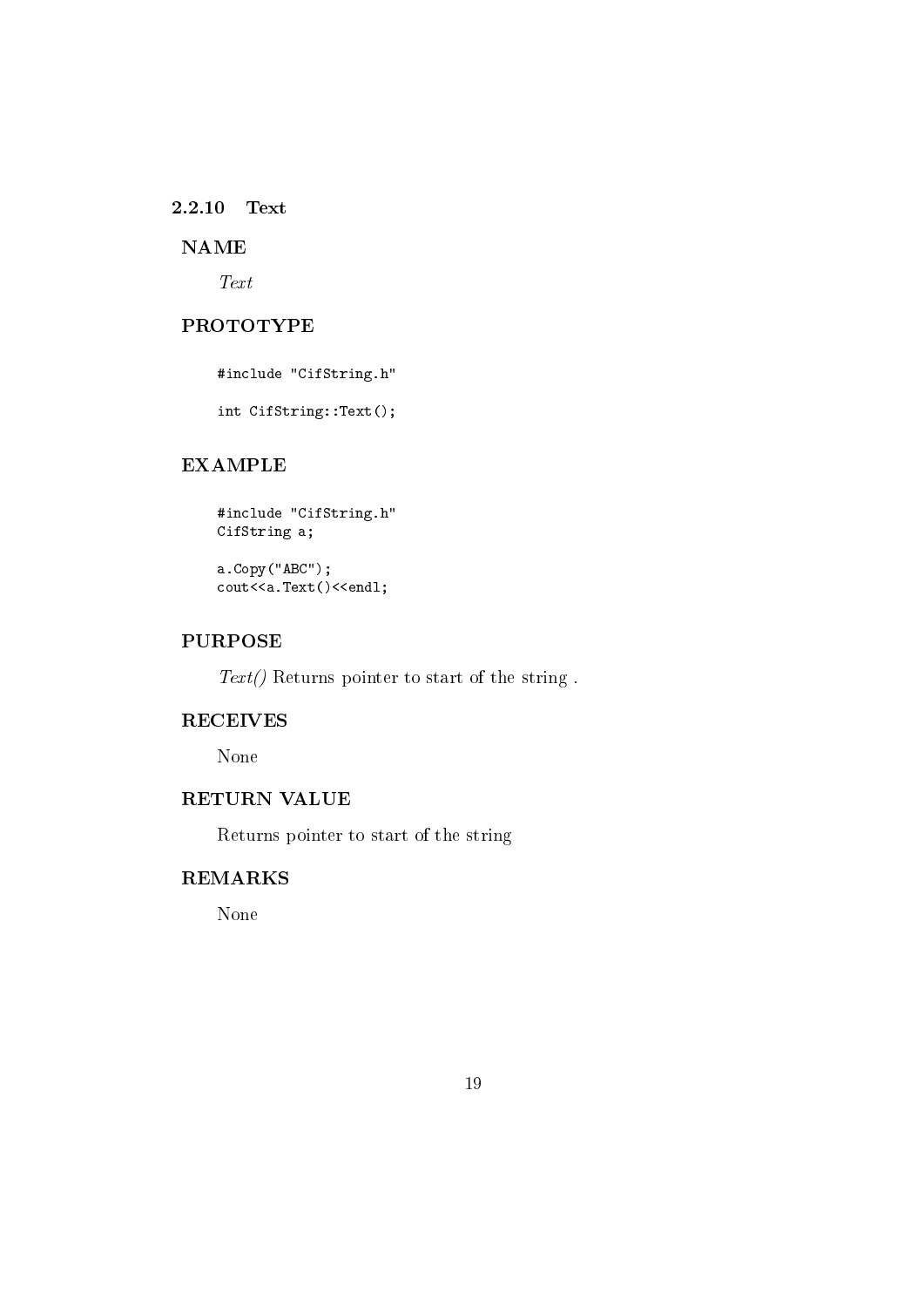#### 2.2.11 Copy

# **NAME**

 $Copy$ 

# **PROTOTYPE**

#include "CifString.h"

void CifString:: Copy (const char \*s) void CifString::Copy(const CifString &s) void CifString::Copy(const CifString \*s)

# **EXAMPLE**

```
#include "CifString.h"
CifString a;
a.Copy("CifString");
```
# **PURPOSE**

 $Copy(const \ char*)$  Copys data from a null-terminated string s into this object.

 $Copy(const \; CifString \; \mathcal{C})$  Copys data from CifString s into this string.  $Copy(const \; CifString \; *)$  Copys data from CifString s into this string.

# **RECEIVES**

| Copy (const char $*$ )           |                          |
|----------------------------------|--------------------------|
| s                                | null-terminated string   |
| Copy(const CifString &)<br>S     | reference to a CifString |
| $Copy(const \; CifString*)$<br>s | poiter to a CifString    |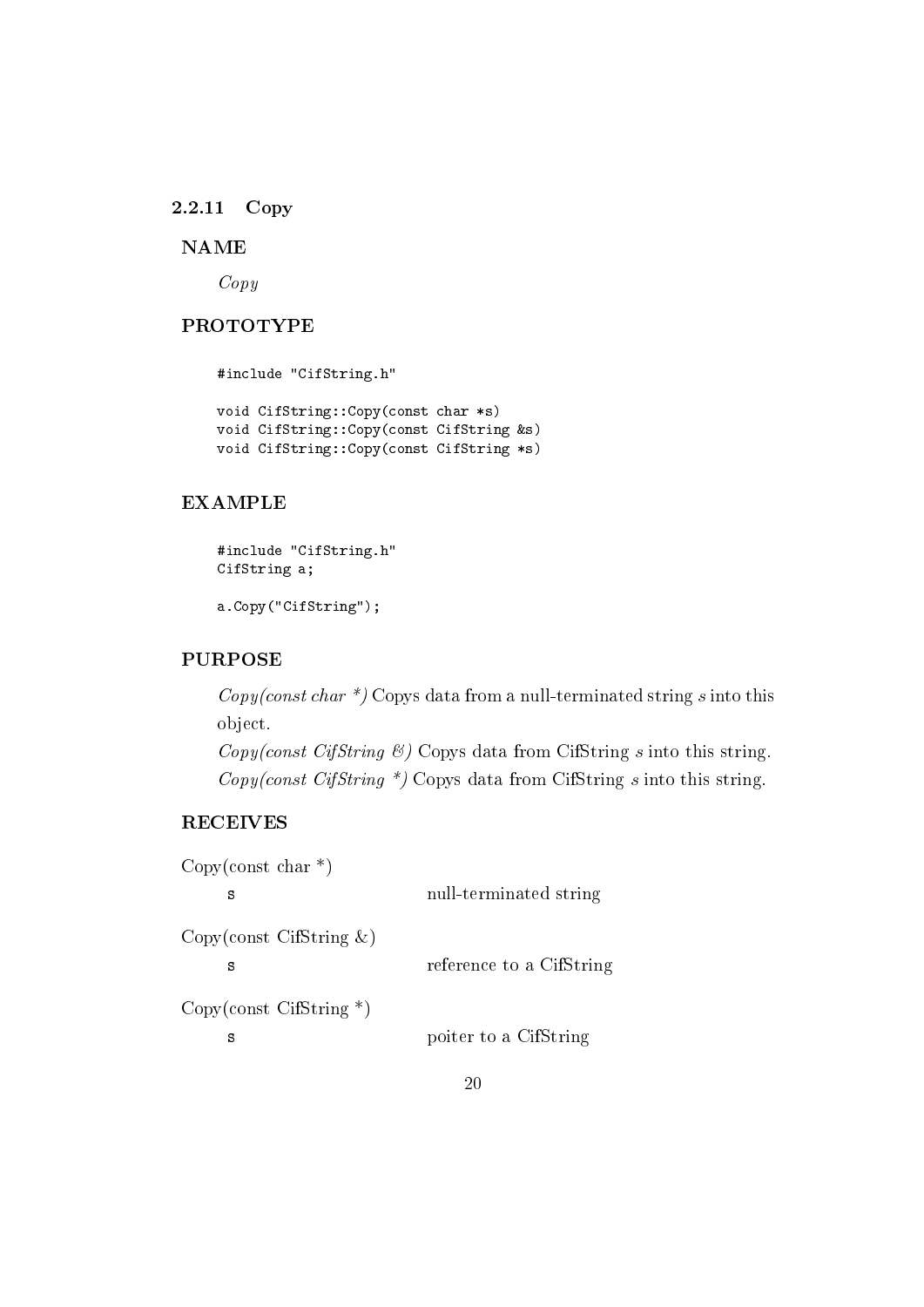# RETURN VALUE

None

# **REMARKS**

The string might be resized if necessary and can be.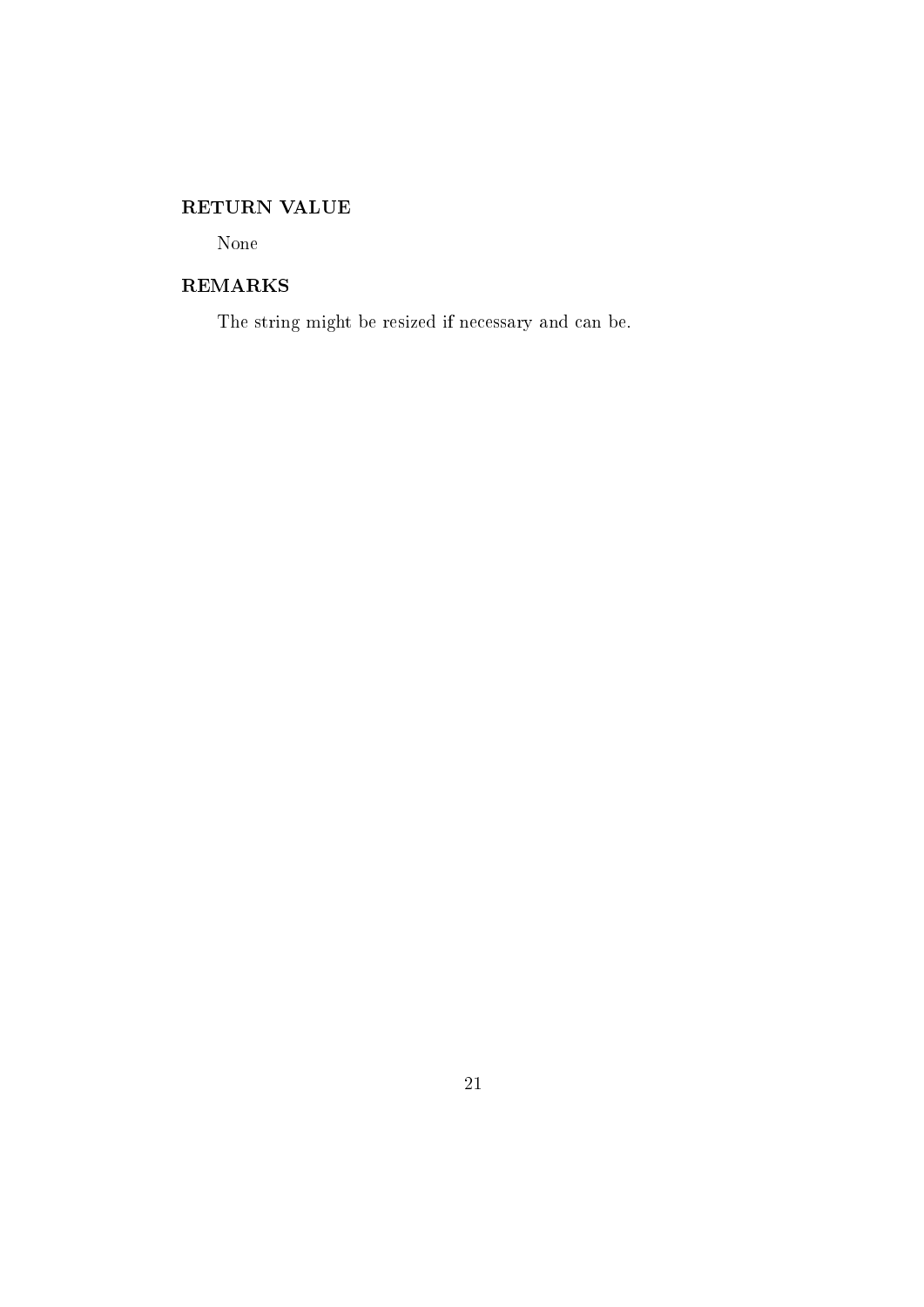#### 2.2.12 InsertAt

### **NAME**

 $InsertAt$ 

# **PROTOTYPE**

#include "CifString.h"

```
void CifString:: InsertAt (usigned p, const char *s, usigned n)
void CifString:: InsertAt (usigned p, const char *s)
void CifString:: InsertAt (usigned p, const char c)
void CifString::InsertAt(usigned p, const CifString &s)
```
# **EXAMPLE**

```
#include "CifString.h"
CifString a;
```

```
a. InsertAt("CifString");
```
## **PURPOSE**

InsertAt(usigned, const char  $*$ , usigned) Inserts the text in s, up to n bytes, at position  $p$ . *InsertAt(usigned, const char \*)* Inserts the null-terminated text in s, at position  $p$ . *InsertAt(usigned, const char)* Inserts one character in c, at position p. *InsertAt(usigned, const CifString*  $\mathcal{B}$ *)* Inserts the text in s, at position p.

## **RECEIVES**

InsertAt(usigned, const char  $*$ , usigned)

| p   | starting position      |
|-----|------------------------|
| - S | null-terminated string |
| n   | number of bytes copied |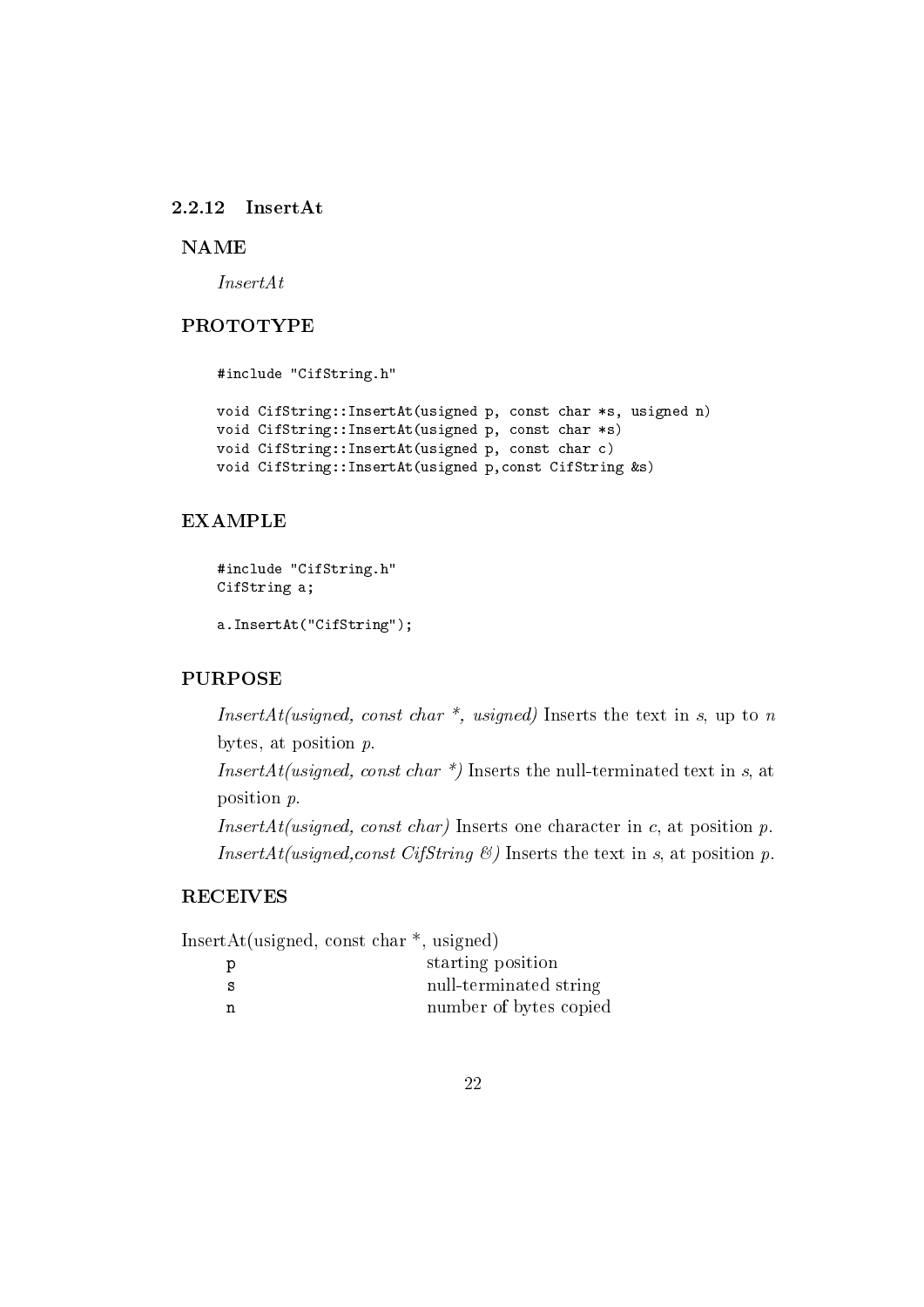| InsertAt(usigned, const char $*$ )       |  |
|------------------------------------------|--|
| starting position<br>р                   |  |
| null-terminated string<br>s              |  |
| InsertAt(usingned, const char)           |  |
| starting position<br>р                   |  |
| null-terminated string<br>C              |  |
| InsertAt(usigned, const CifString $\&$ ) |  |
| starting position<br>р                   |  |
| null-terminated string<br>s              |  |

# **RETURN VALUE**

Returns number of elements inserted, or  $0$  if error.

# **REMARKS**

CifString may grow if necessary and can. May have to truncate.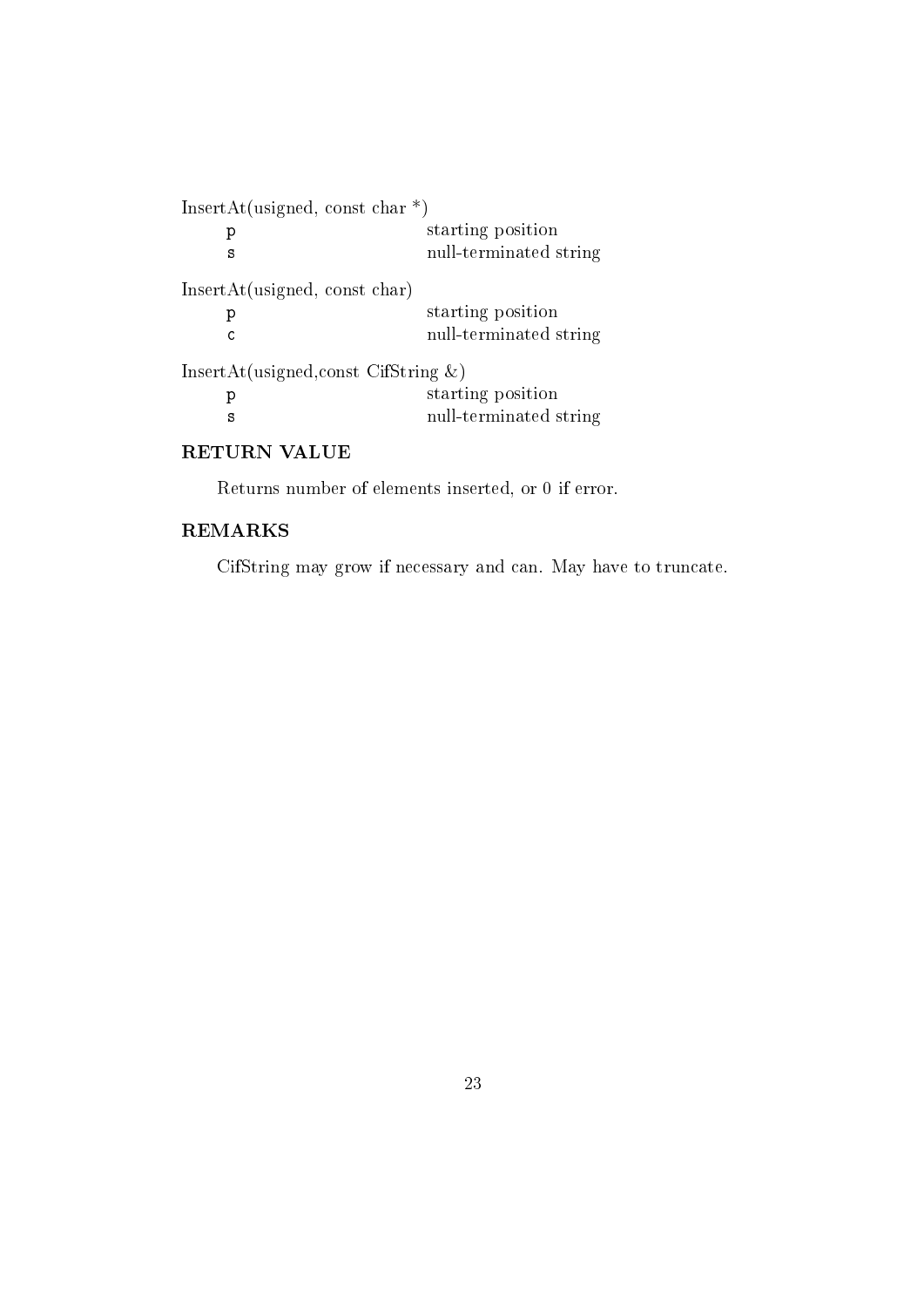#### Operators 2.3

This subsection contains the operators for the CifString class.

#### $operatorerator =$ 2.3.1

#### **NAME**

 $operator =$ 

### **PROTOTYPE**

#include "CifString.h"

```
CifString &CifString::operator=(const CifString &s)
CifString &CifString::operator=(const char *s)
```
# **EXAMPLE**

```
#include "CifString.h"
CifString a;
```
a="CifString";

# **PURPOSE**

 $\mathcal{C}operator = (const \; CifString \; \mathcal{C})$  Assigns one string to another. Checks for assignment to self. Uses share-semantics.  $\mathcal{C}operator = (const \ char \ *)$  Copy a null-terminated string into this object. The string might be resized if necessary and allowed.

# **RECEIVES**

```
\&\text{operator=(const CifString }\&)reference to a CifString
      \mathbf{s}\&\text{operator=(const char *)}null-terminated string
      s
```
24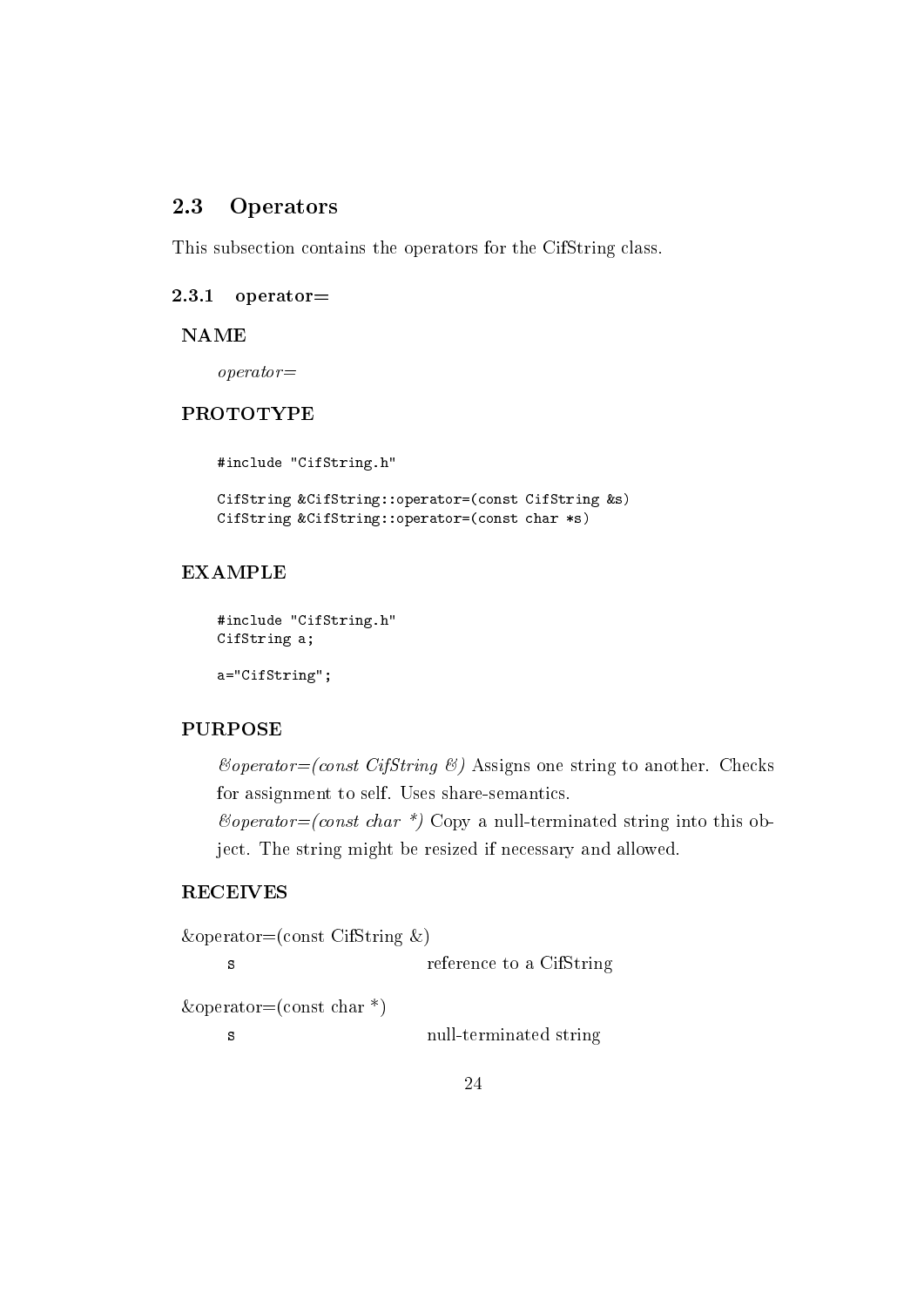# RETURN VALUE

None

# **REMARKS**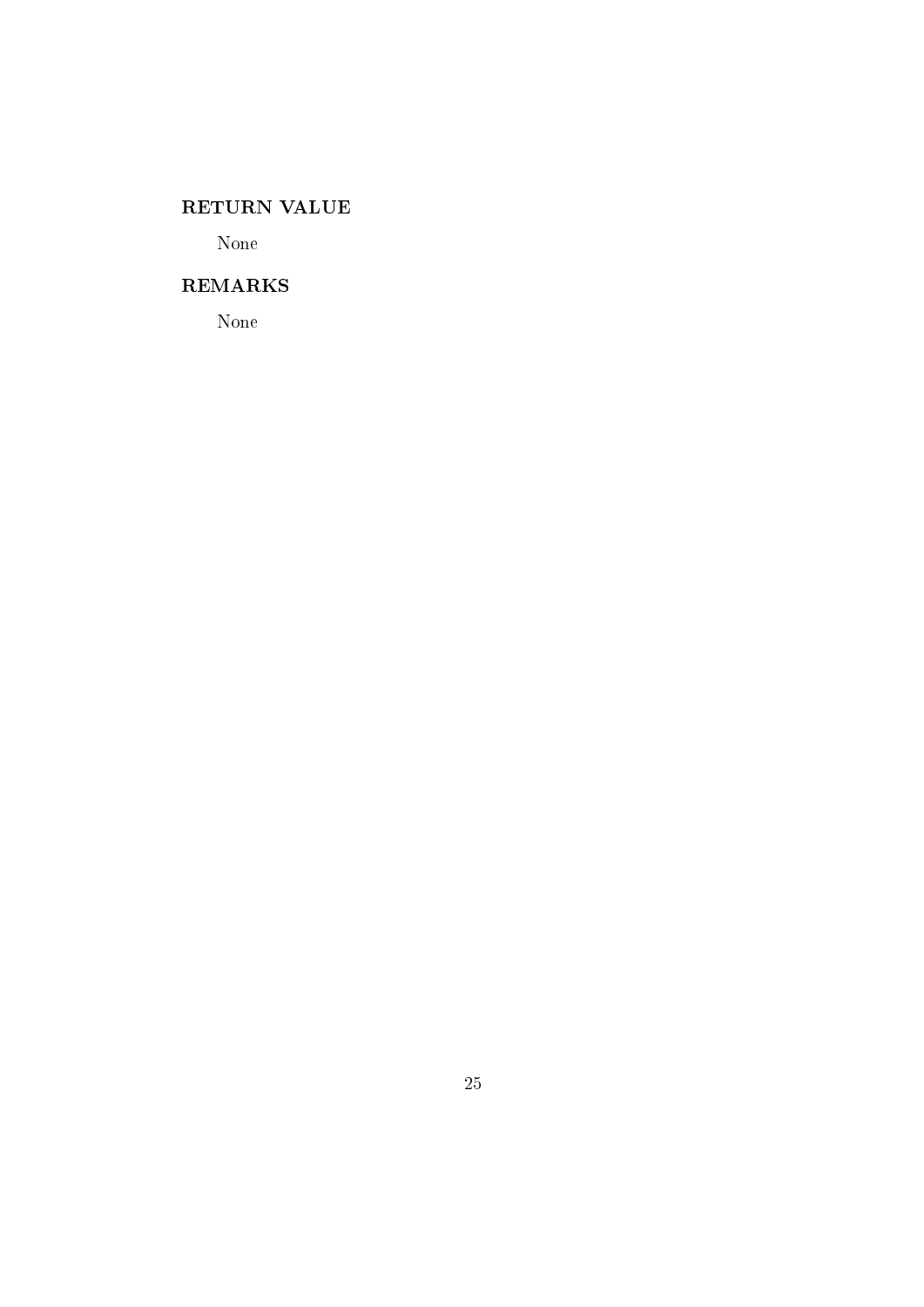$2.3.2$  $operatorerator+=$ 

#### **NAME**

 $operatorerator +=$ 

# **PROTOTYPE**

#include "CifString.h"

```
void CifString::operator+=(const CifString &s)
void CifString::operator+=(const char *s)
void CifString::operator+=(const char c)
void CifString::operator+=(const int c)
void CifString::operator+=(const long c)
void CifString::operator+=(const double c)
```
## **EXAMPLE**

```
#include "CifString.h"
CifString a;
a="CifString";
a+=1;
```
#### **PURPOSE**

operator+=(const CifString  $\mathcal{C}$ ) Adds CifString s to the end of this string.

*operator+=(const char \*)* Adds a null terminated string s onto the end of this string. The null byte isn't added.

*operator+=(const char)* Adds a single character c to the end of the string.

*operator+=(const int)* Adds a null terminated string generated from c to the end of the string.

*operator+=(const long)* Adds a null terminated string generated from  $c$  to the end of the string.

*operator+=(const double)* Adds a to null terminated string generated from  $c$  the end of the string.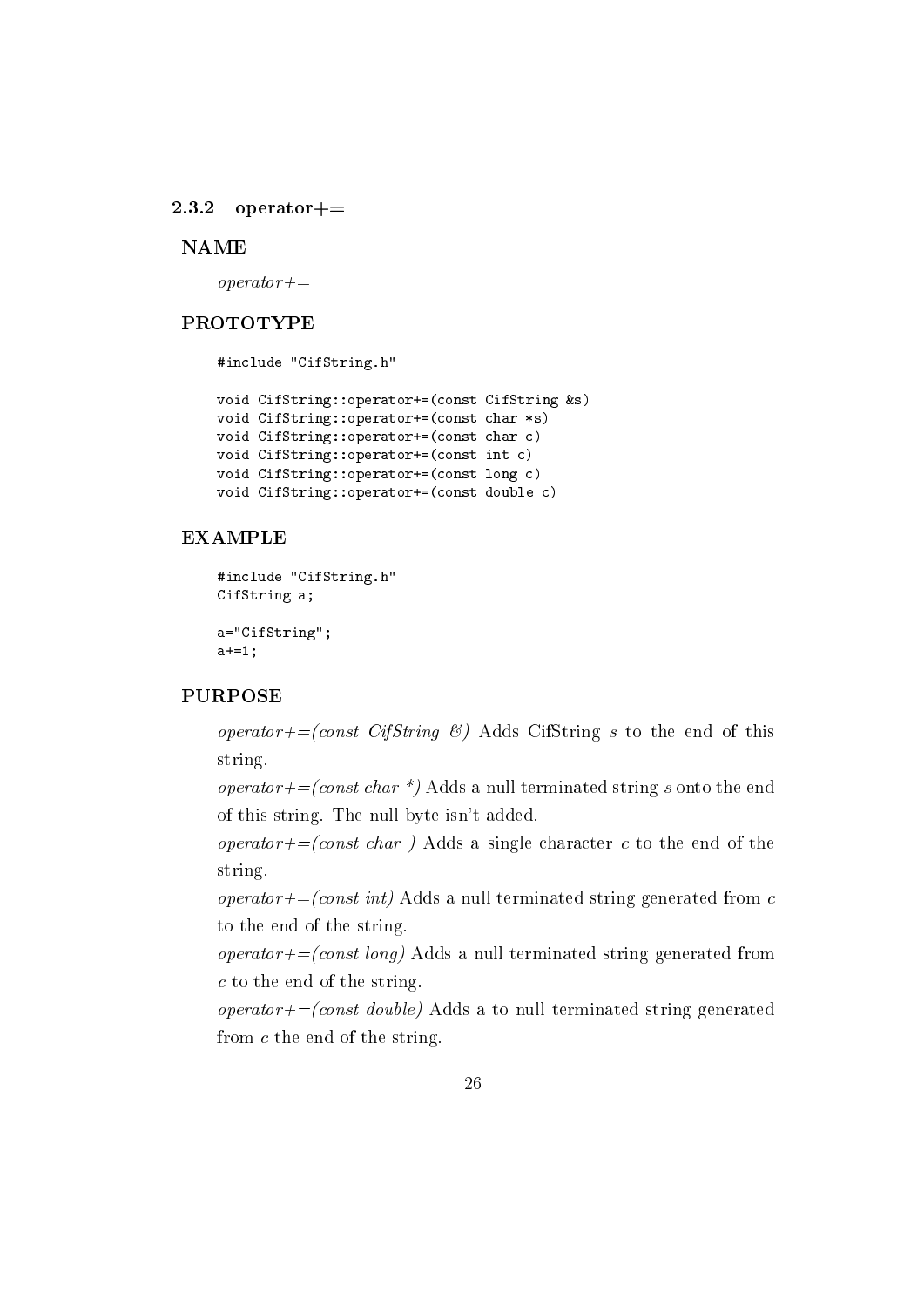# **RECEIVES**

```
operator+=(const CifString &)
       \mathbf{s}reference to a CifString
operator+=(const char *)
       \mathsf{c}null-terminated string
operator++ = (const char)\mathbf{c}one character
operator+=\text{(const int)}integer value
      \mathsf{c}operator++ = (const long)long integer value
      \mathsf{c}operator++ = (const double)double value
       \bar{\rm c}
```
RETURN VALUE

None

# **REMARKS**

The string may grow if necessary and can be.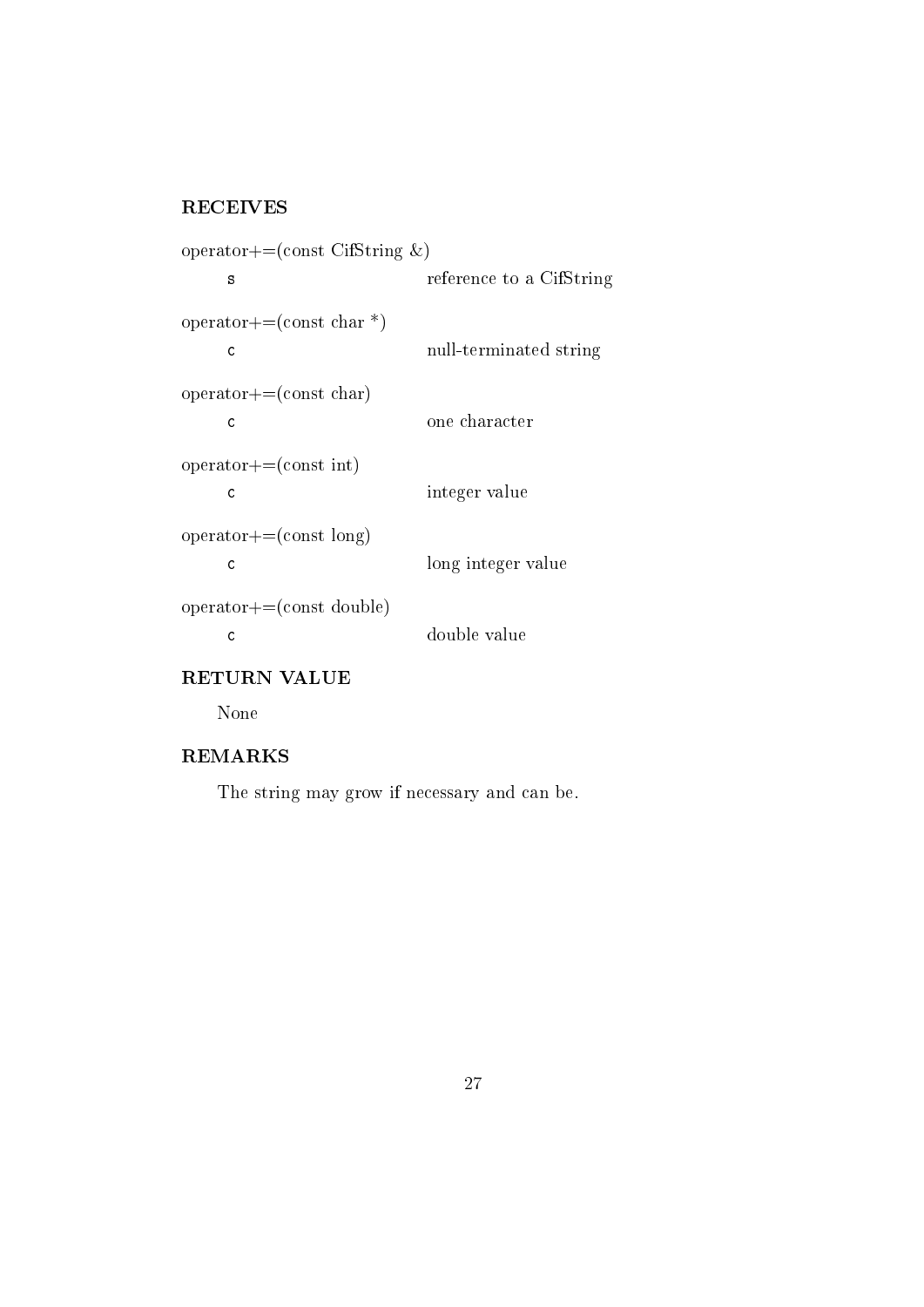#### $2.3.3$  operator+

#### **NAME**

 $operator +$ 

# **PROTOTYPE**

#include "CifString.h"

CifString CifString::operator+(const CifString &a, const CifString &b)

## **EXAMPLE**

```
#include "CifString.h"
CifString a, b, c;
a.Copy("ab");
b.Copy('cd");
c=a+b;
```
## **PURPOSE**

operator+(const CifString  $\mathcal{B}$ , const CifString  $\mathcal{B}$ ) Adds two strings together and returns the result.

## **RECEIVES**

| operator+(const CifString $\&$ , const CifString $\&$ ) |
|---------------------------------------------------------|
| reference to a CifString                                |
| reference to a CifString                                |

# **RETURN VALUE**

Returns a CifString as a result of concatenation of two input CifStings.

# **REMARKS**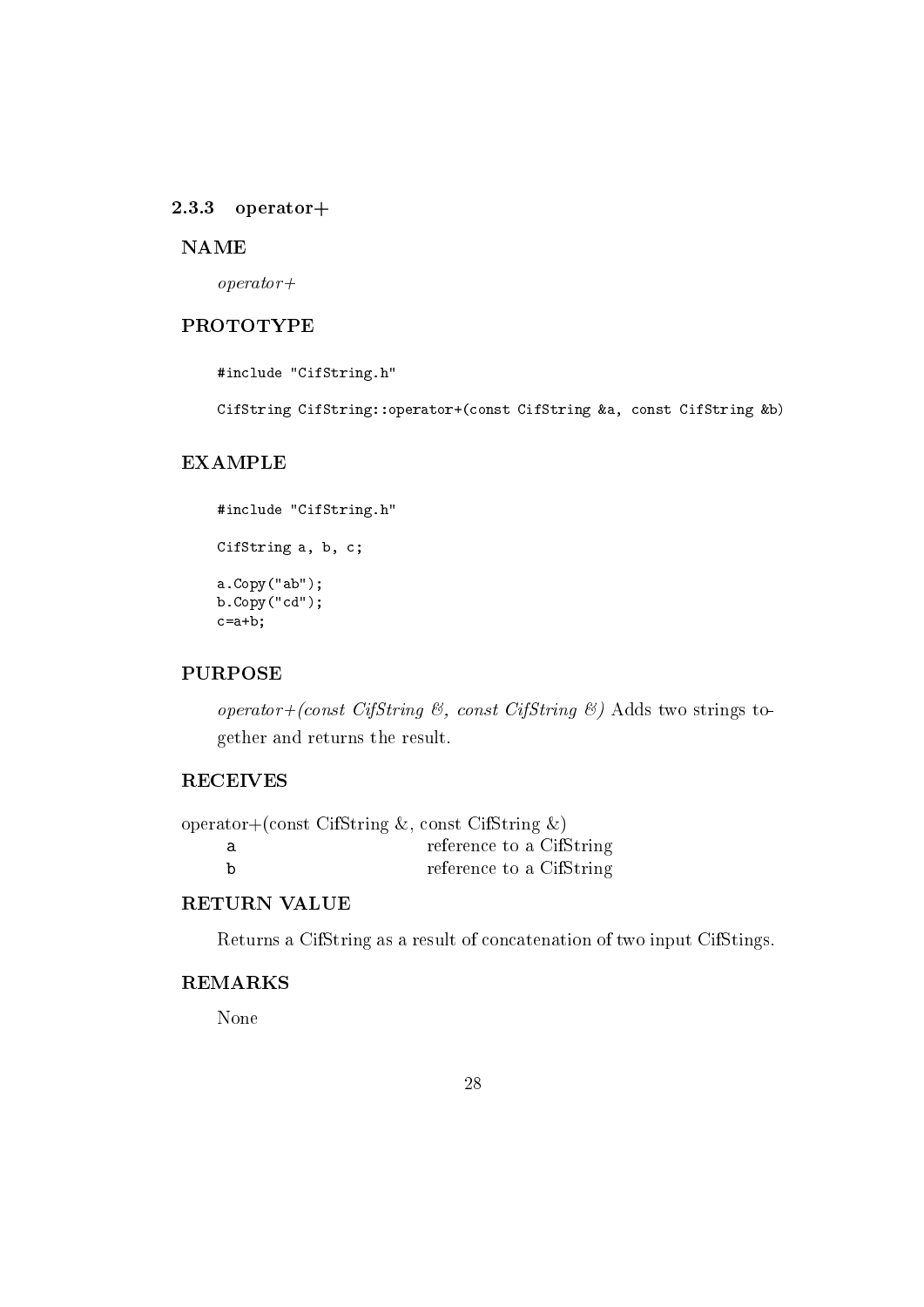#### **Comparison operators** 2.4

This subsection contains the comparison operators for the CifString class.

## $2.4.1$  operator==

**NAME** 

 $operator =$ 

# **PROTOTYPE**

```
#include "CifString.h"
int CifString::operator==(const CifString &a, const CifString &b)
```
# **EXAMPLE**

```
#include "CifString.h"
CifString a, b, c;
a.Copy("ab");
b.Copy('cd");
if (a == b)cout<<"a==b"<<endl;
else
   \text{cout}<<"a!=b"<<end1;
```
## **PURPOSE**

operator==(const CifString &, const CifString &) Cheks if two input CifString are the same.

# **RECEIVES**

| operator==(const CifString &, const CifString $\&$ ) |
|------------------------------------------------------|
| reference to a CifString                             |
| reference to a CifString                             |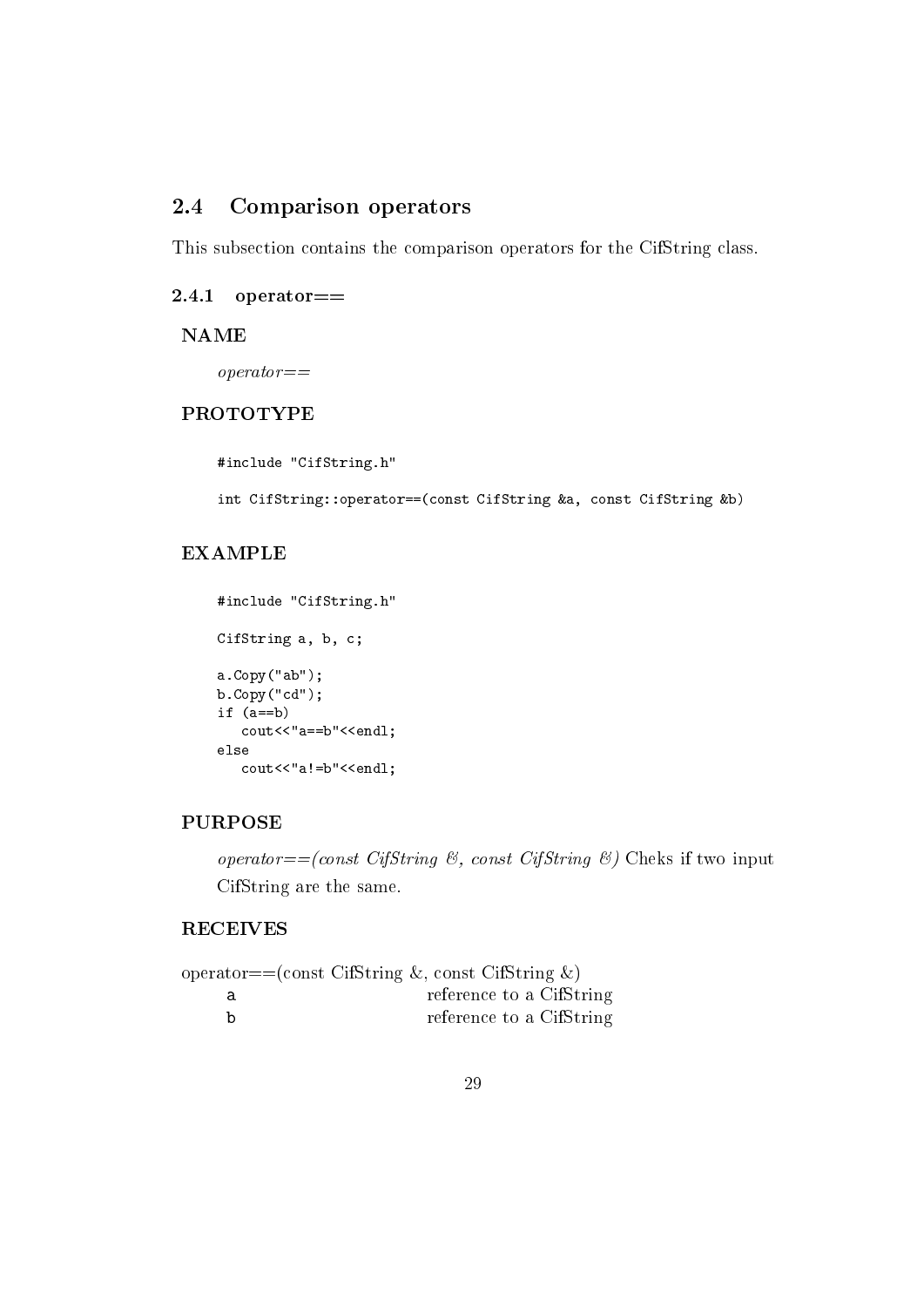# RETURN VALUE

Returns 1 if CifStrings are the same, otherwise 0.

# **REMARKS**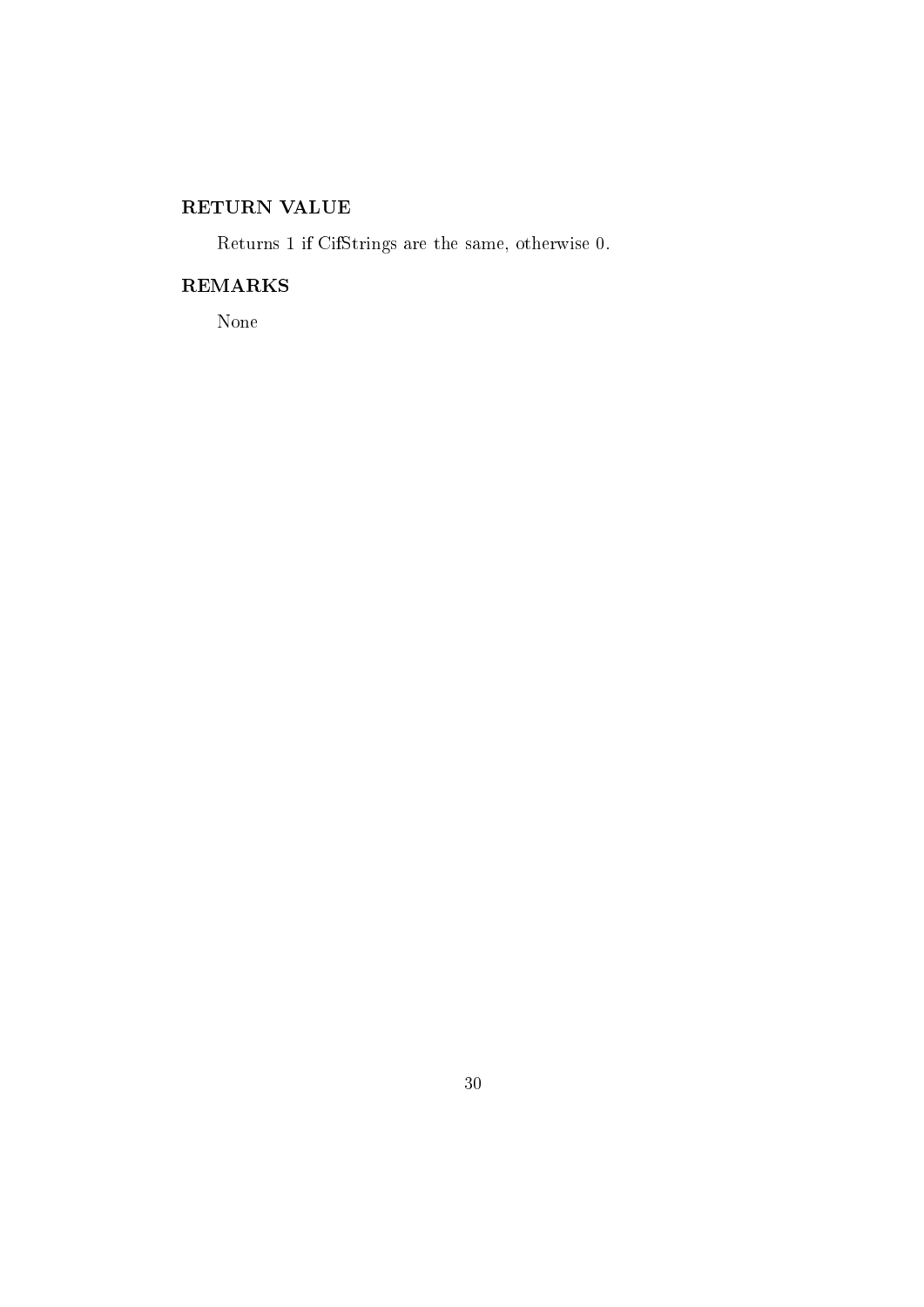#### $2.4.2$  operator!=

#### **NAME**

 $operator =$ 

# **PROTOTYPE**

```
#include "CifString.h"
```
int CifString::operator!=(const CifString &a, const CifString &b)

## **EXAMPLE**

```
#include "CifString.h"
CifString a, b, c;
a.Copy("ab");
b.Copy('cd");
if (a|=b)cout<<"a!=b"<<endl;
_{\rm else}cout<<"a==b"<<endl;
```
## **PURPOSE**

operator!=(const CifString  $\mathcal{C}_i$ , const CifString  $\mathcal{C}_i$ ) Cheks if two input CifString are different.

# **RECEIVES**

| operator!= $(\text{const } \text{CifString } \&, \text{const } \text{CifString } \&)$ |                          |  |
|---------------------------------------------------------------------------------------|--------------------------|--|
|                                                                                       | reference to a CifString |  |
|                                                                                       | reference to a CifString |  |

# **RETURN VALUE**

Returns 1 if CifStrings are different, otherwise 0.

### **REMARKS**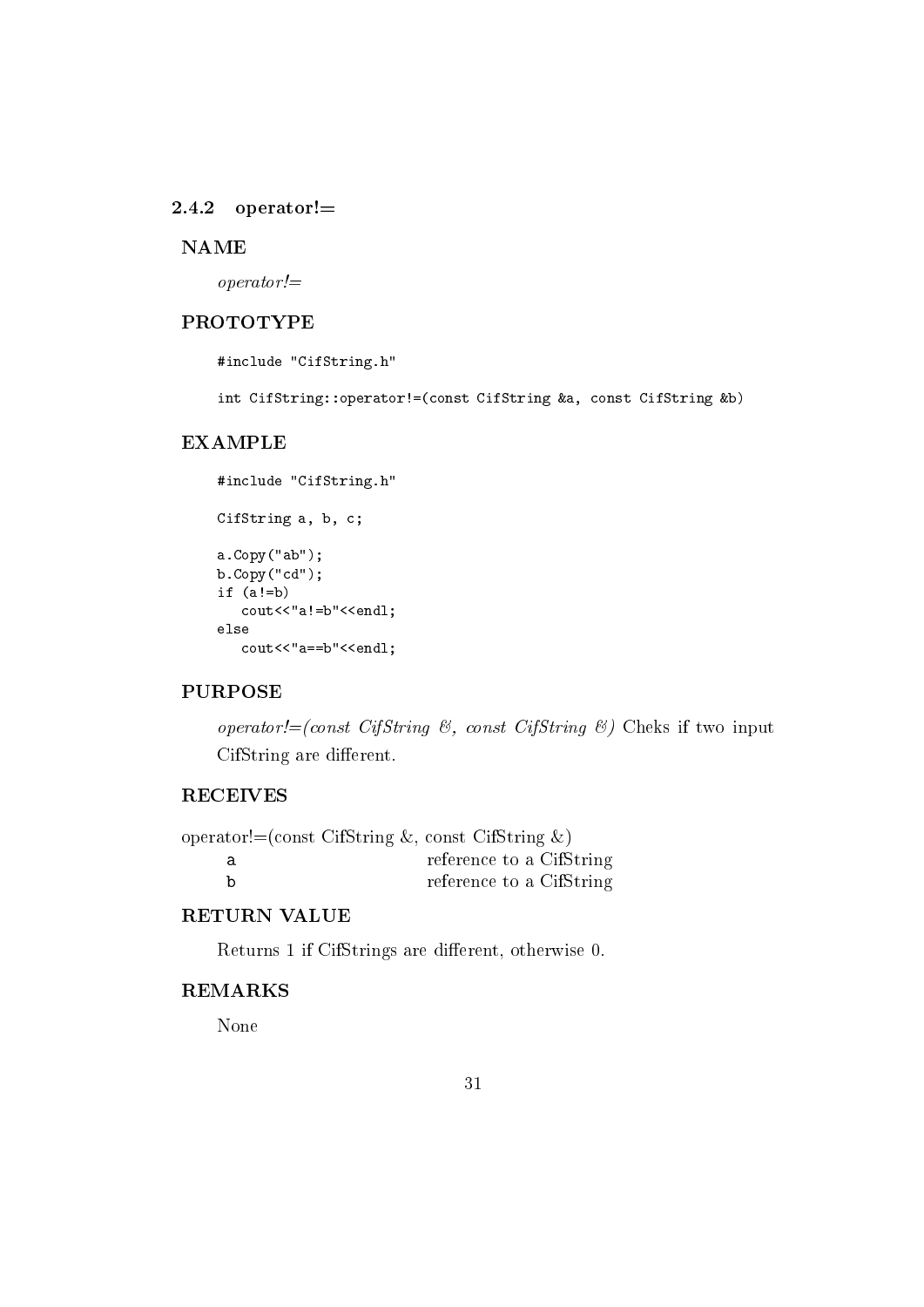#### $2.4.3$  operator>

#### **NAME**

 $operator$ 

# **PROTOTYPE**

#include "CifString.h"

int CifString::operator\$>\$(const CifString &a, const CifString &b)

# **EXAMPLE**

#include "CifString.h" CifString a, b, c;  $a.Copy("ab")$ ;  $b.Copy("cd")$ ;

if  $(a>b)$  ...

### **PURPOSE**

operator> (const CifString &, const CifString &) Cheks if first string is greater then second.

### **RECEIVES**

| operator>(const CifString &, const CifString &) |
|-------------------------------------------------|
| reference to a CifString                        |
| reference to a CifString                        |

# **RETURN VALUE**

Returns 1 if the first CifStrings is greater than second, otherwise 0.

# **REMARKS**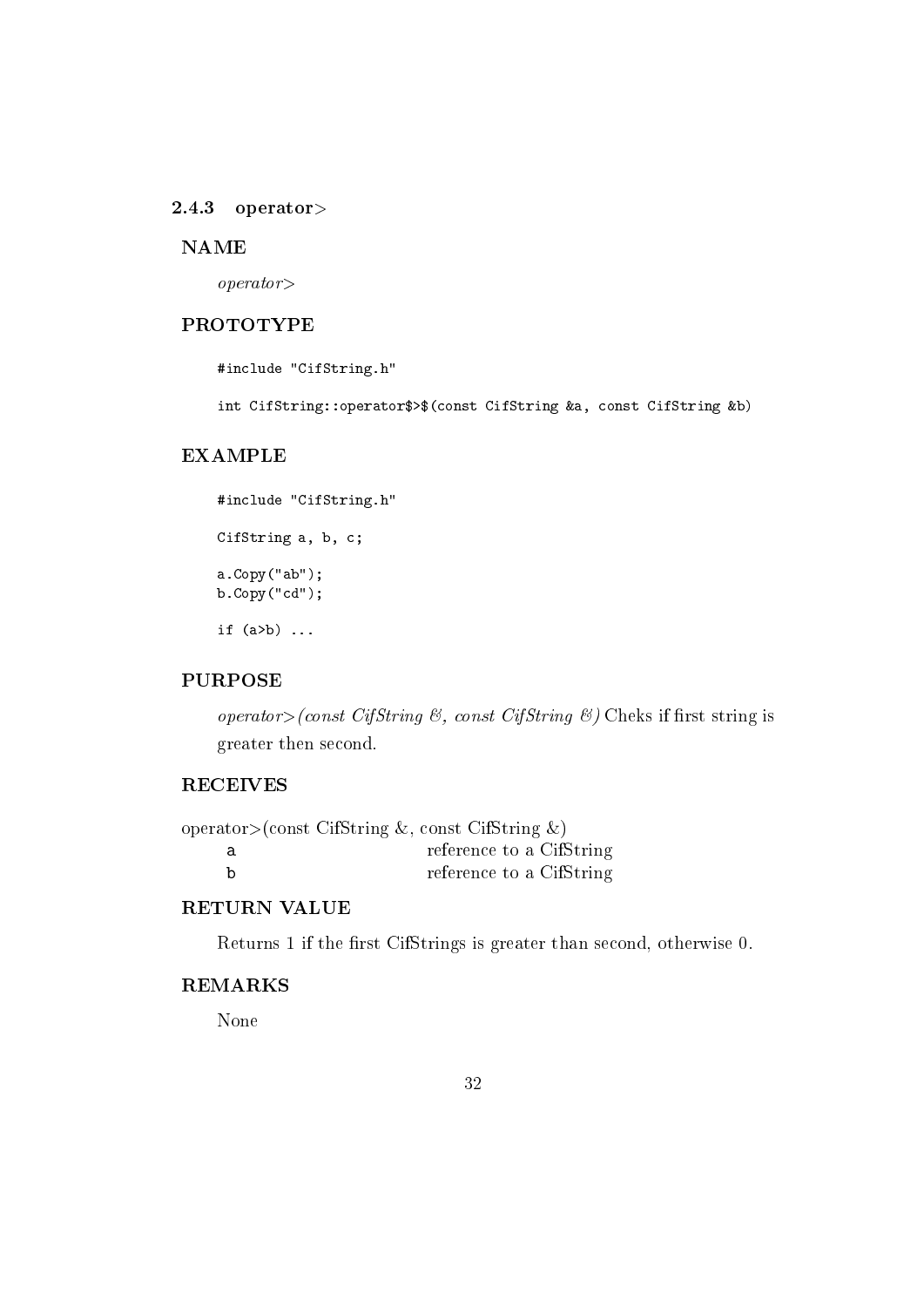#### $2.4.4$  operator>=

#### **NAME**

 $operator =$ 

# **PROTOTYPE**

#include "CifString.h"

int CifString::operator\$>=\$(const CifString &a, const CifString &b)

#### **EXAMPLE**

#include "CifString.h" CifString a, b, c;  $a.Copy("ab")$ ;  $b.Copy('cd")$ ; if  $(a>=b)$  ...

# **PURPOSE**

operator>=(const CifString &, const CifString &) Cheks if first string is greater then or equal to second.

# **RECEIVES**

|   | operator>=(const CifString &, const CifString $\&$ ) |
|---|------------------------------------------------------|
|   | reference to a CifString                             |
| h | reference to a CifString                             |

# RETURN VALUE

Returns 1 if the first CifStrings is greater than or equal to second, otherwise 0.

# **REMARKS**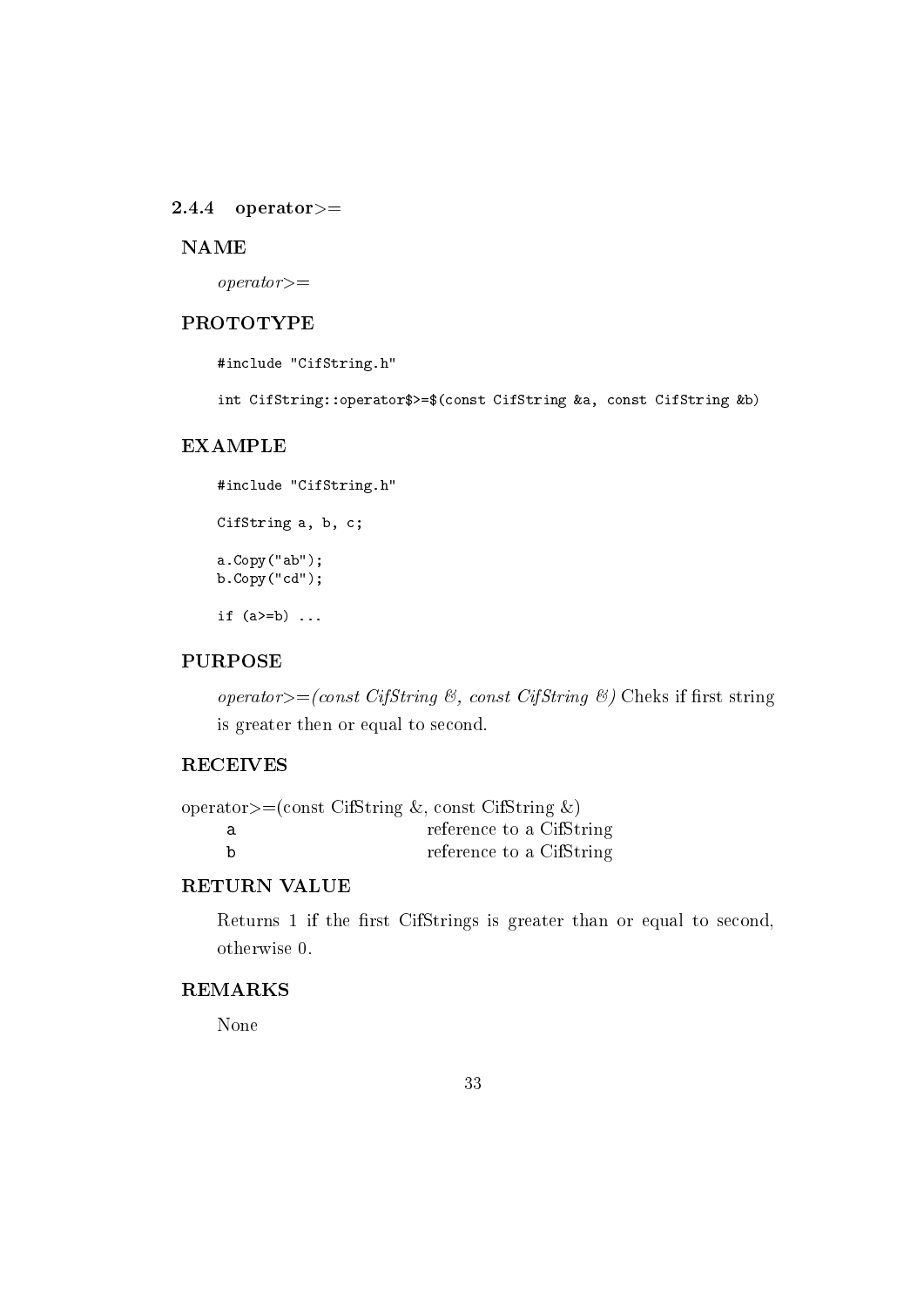#### $2.4.5$  operator<

#### **NAME**

 $operator <$ 

# **PROTOTYPE**

#include "CifString.h"

int CifString::operator\$<\$(const CifString &a, const CifString &b)

## **EXAMPLE**

#include "CifString.h" CifString a, b, c;  $a.Copy("ab")$ ;  $b.Copy("cd")$ ;

if  $(a < b)$  ...

### **PURPOSE**

operator  $\lt$  (const CifString &, const CifString &) Cheks if first string is less then second.

### **RECEIVES**

| operator<(const CifString &, const CifString &) |
|-------------------------------------------------|
| reference to a CifString                        |
| reference to a CifString                        |

# **RETURN VALUE**

Returns 1 if the first CifStrings is less than second, otherwise 0.

## **REMARKS**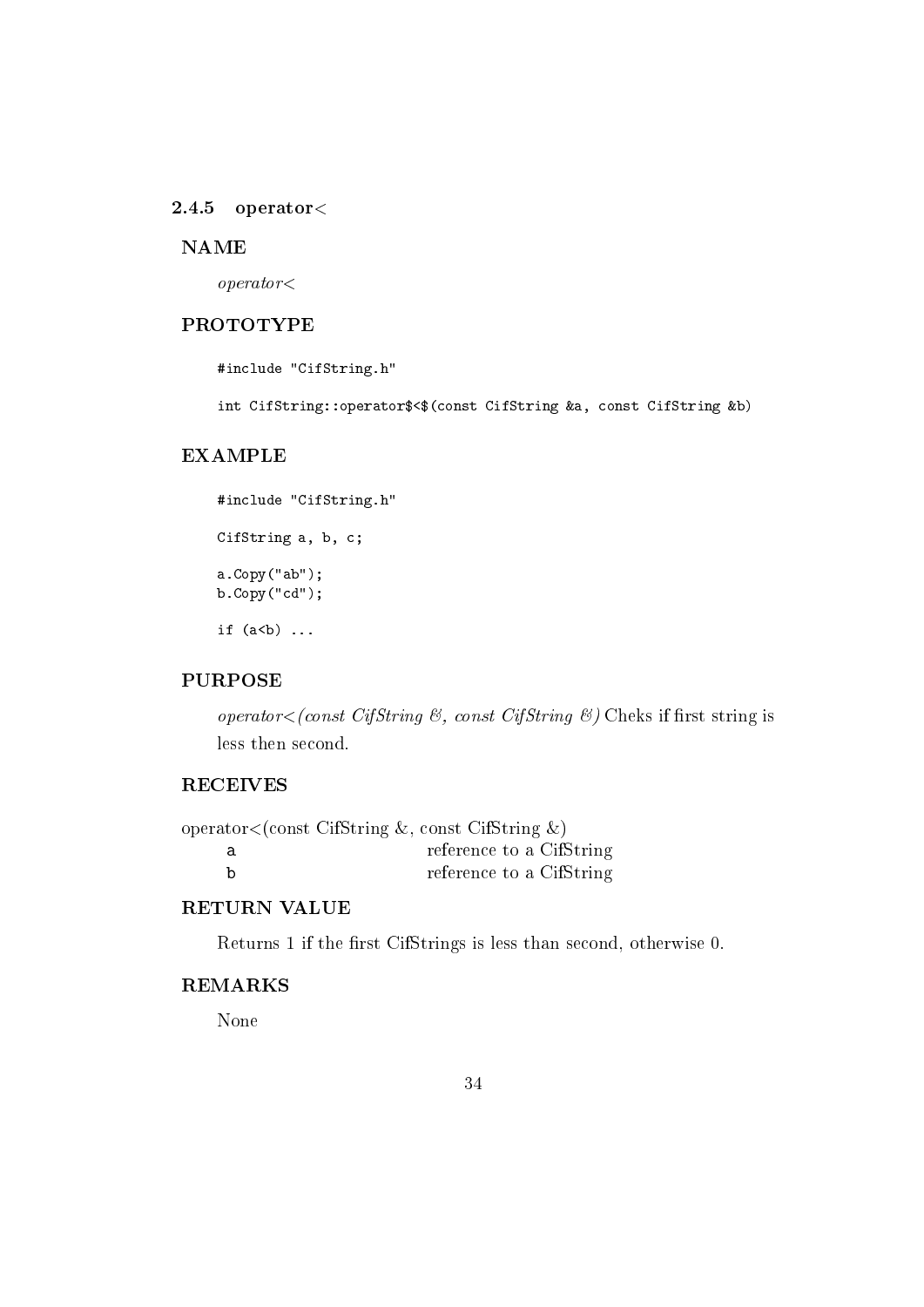#### $2.4.6$  operator  $<=$

#### **NAME**

 $operator < =$ 

## **PROTOTYPE**

#include "CifString.h"

int CifString::operator\$<=\$(const CifString &a, const CifString &b)

#### **EXAMPLE**

```
#include "CifString.h"
CifString a, b, c;
a.Copy("ab");
b.Copy('cd');if (a \le b) ...
```
## **PURPOSE**

operator  $\leq$  (const CifString &, const CifString &) Cheks if first string is less then or equal to second.

### **RECEIVES**

| operator $\leq$ (const CifString &, const CifString &) |
|--------------------------------------------------------|
| reference to a CifString                               |
| reference to a CifString                               |

## **RETURN VALUE**

Returns 1 if the first CifStrings is less than or equal to second, otherwise  $\overline{0}$ .

## **REMARKS**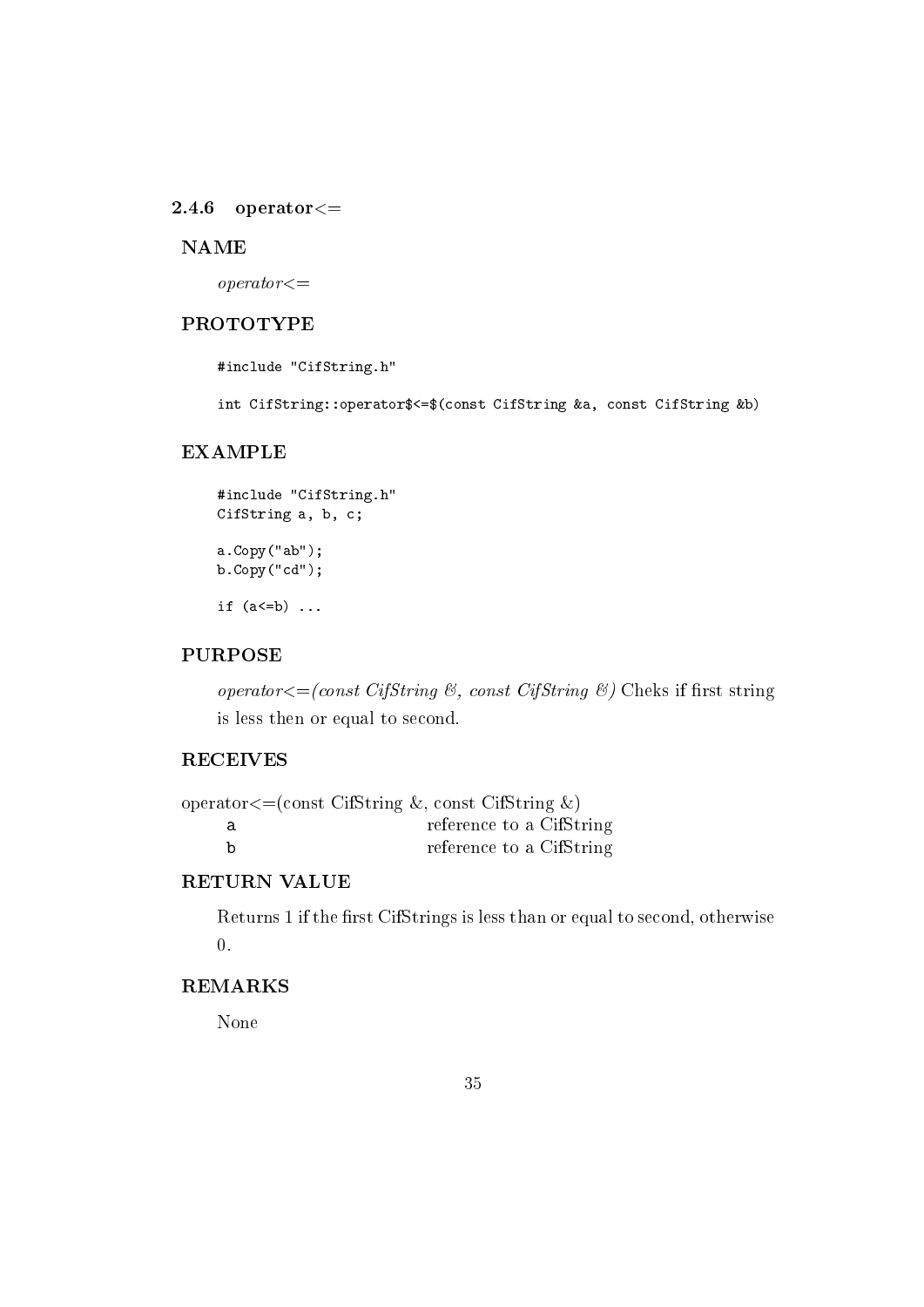# $\overline{3}$ ReVarCifArray Public Method and Member Descriptions

The following section describes the public interface to the ReVarCifArray class. Example code will be provided along with each method or member.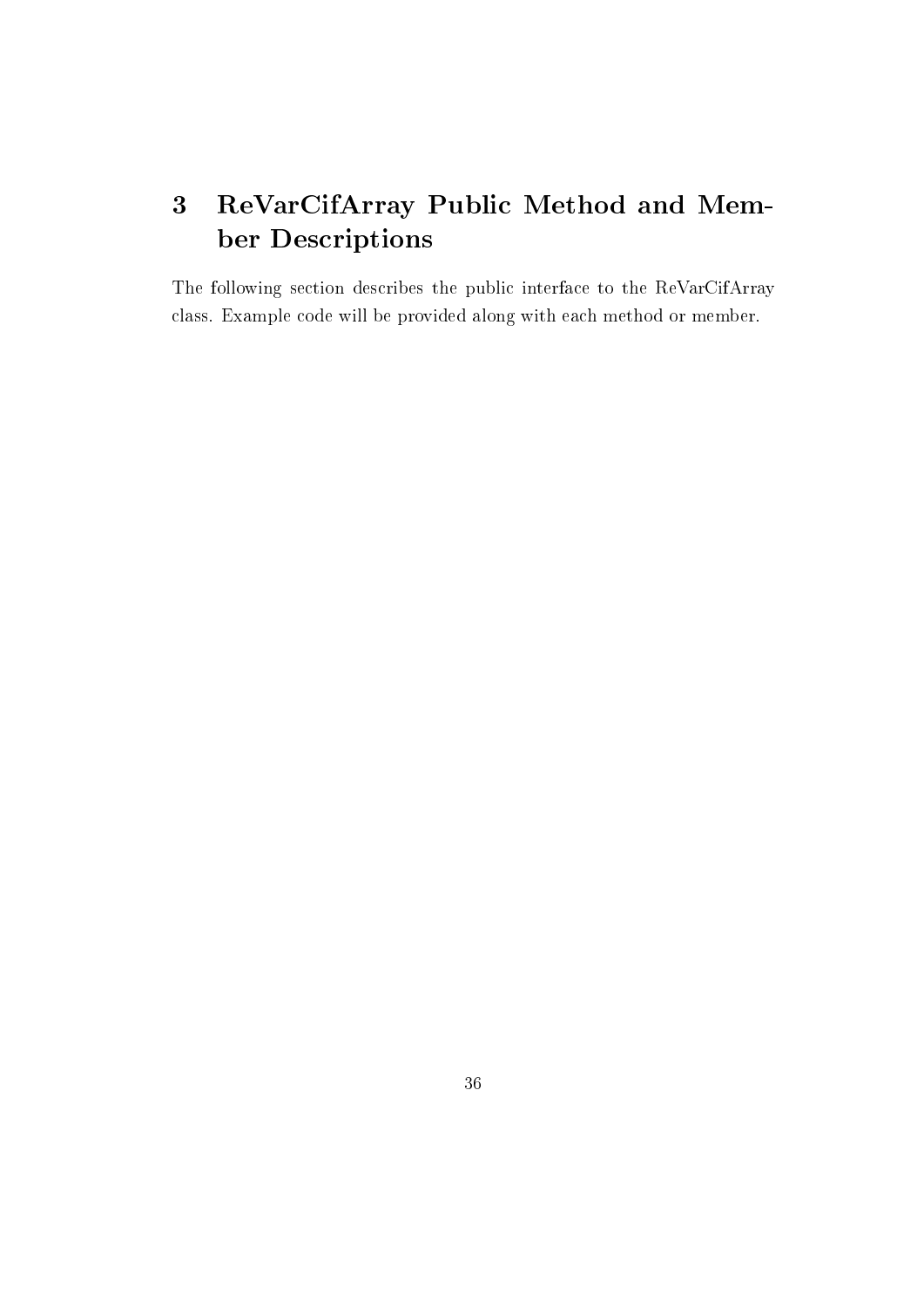#### $3.1$ Constructors

This subsection contains the constructors for the ReVarCifArray class.

#### ReVarCifArray  $3.1.1$

#### **NAME**

 $ReVarCifArray$ 

## **PROTOTYPE**

```
#include "ReVarCifArray.h"
```

```
ReVarCifArray();
ReVarCifArray(unsigned n, int gb);
ReVarCifArray(const ReVarCifArray<TYPE$> &s);
ReVarCifArray(const TYPE *s, unsigned n);
```
# **EXAMPLE**

```
#include "ReVarCifArray.h"
#include "CifString.h"
ReVarCifArray<CifString> * a1 = new ReVarCifArray<CifString>();
ReVarCifArray<CifString> * a2 = new ReVarCifArray<CifString>(8,4);
```
## $ReVarCifArray\leqifString$ > \* a3 = new  $ReVarCifArray\leqifString$ >(a2);

#### **PURPOSE**

ReVarCifArray() Default constructor. Constructs a resizable array with initial length 1 and a reallocation increment of 1.

 $ReVarCifArray(unsigned, int)$  Constructs a resizable array with initial length  $n$  and a reallocation increment of  $gb$ .

 $ReVarCifArray(const ReVarCifArray < TYPE > \mathcal{B})$  Copy constructor.  $ReVarCifArray(const \; TYPE *$ , unsigned) Constructor that creates resizable array and copies the data from the low-level C array. Defaults to not allowing any resizing.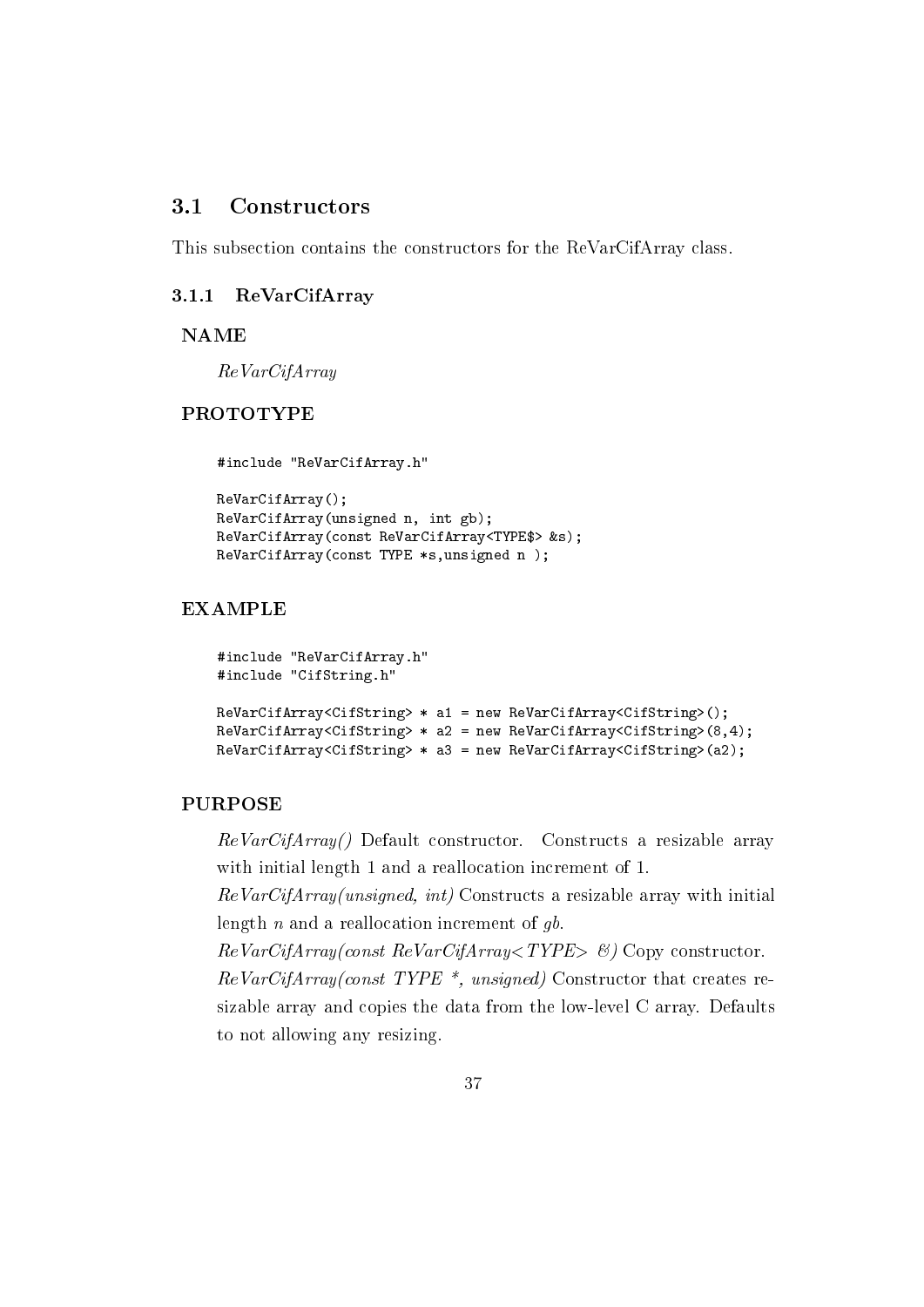# **RECEIVES**

 $ReVarCifArray()$ None

ReVarCifArray(unsigned, int) allocated length  $\overline{\mathbf{n}}$ reallocation inctement gb  $ReVarCifArray(const ReVarCifArray < TYPE > \&)$ copied ReVarCifArray  $\mathbf{s}$ ReVarCifArray(const TYPE \*, unsigned)<br>s low-level C array

| $10W$ -Ievel $\cup$ allay |
|---------------------------|
| allocated length          |

# RETURN VALUE

None

# **REMARKS**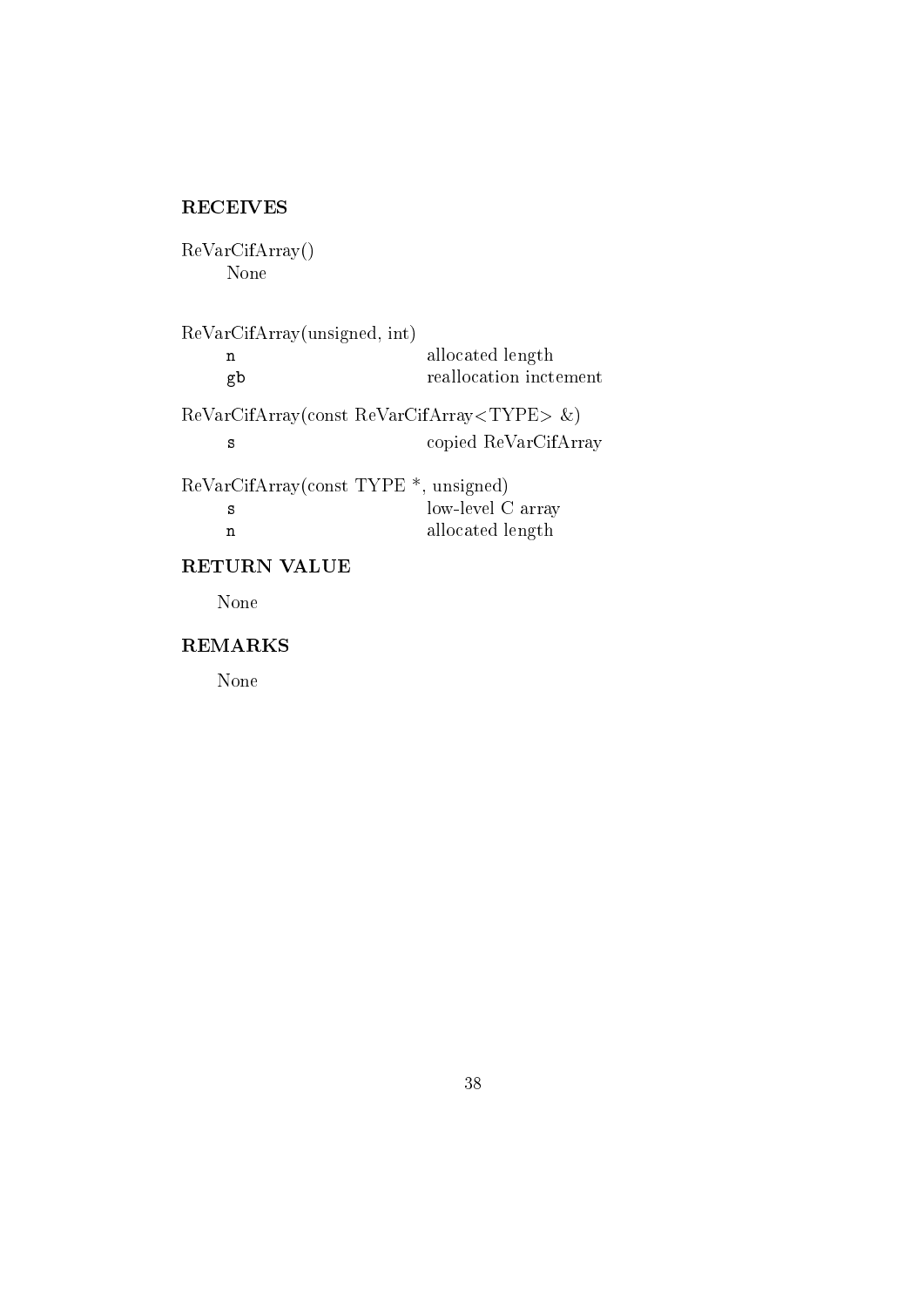#### $3.2$ **Methods**

This subsection contains the public methods for the ReVarCifArray class.

3.2.1 Add

**NAME** 

 $\mathcal{A}dd$ 

# **PROTOTYPE**

#include "ReVarCifArray.h"

unsigned ReVarCifArray<TYPE>::Add(const TYPE &s);

# **EXAMPLE**

```
#include "ReVarCifArray.h"
#include "CifString.h"
```

```
ReVarCifArray<CifString> a = new ReVarCifArray<CifString>();
a->Add("elem1");
```
# **PURPOSE**

 $Add()$  Add an element s onto the end of the arary.

# **RECEIVES**

None

## **RETURN VALUE**

Returns 1 upon success, or if error.

# **REMARKS**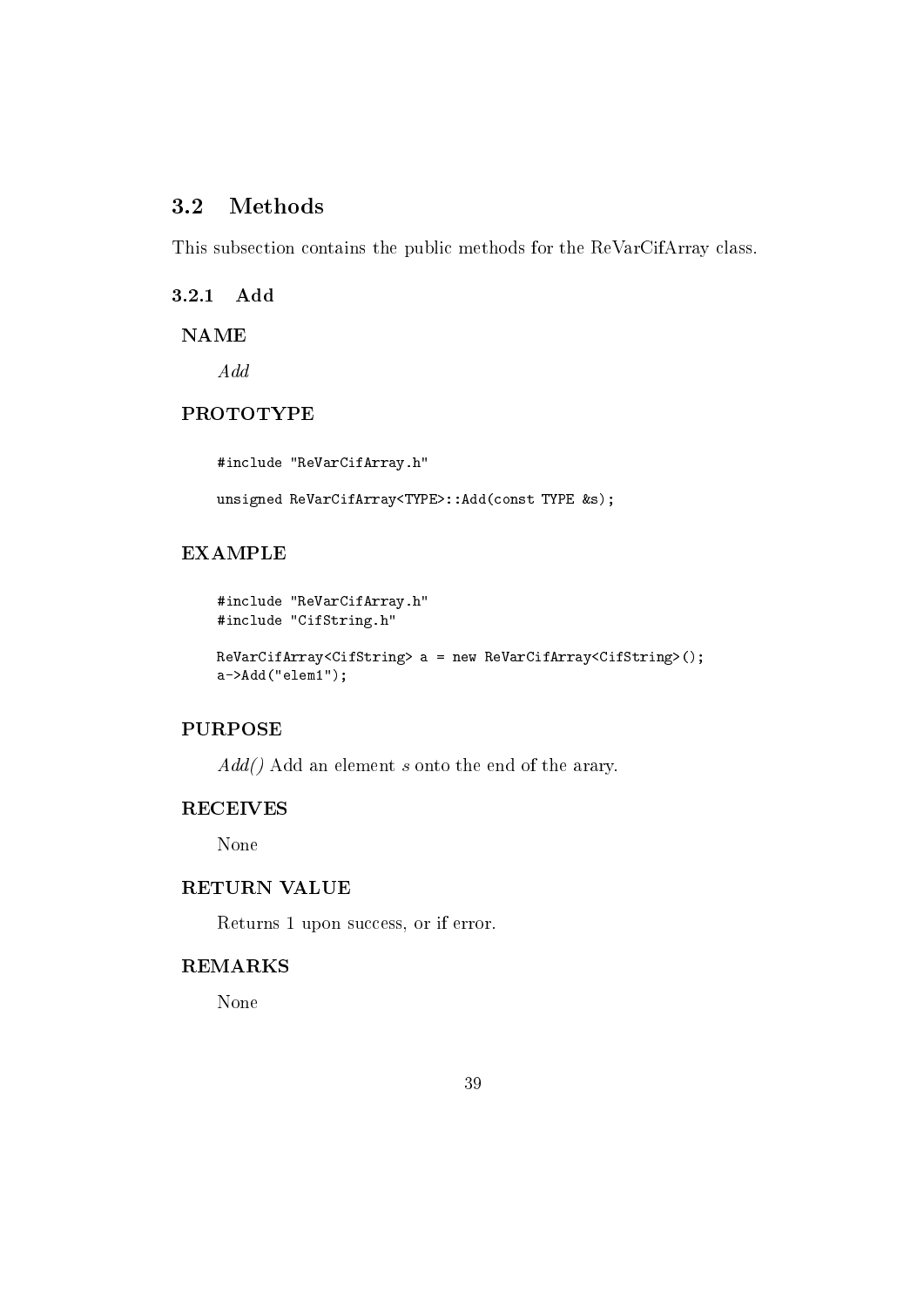## 3.2.2 InsertAt

#### **NAME**

 $InsertAt$ 

# **PROTOTYPE**

```
#include "ReVarCifArray.h"
```
unsigned ReVarCifArray<TYPE>::InsertAt(unsigned p, const TYPE \*s, unsigned n);

## **EXAMPLE**

```
#include "ReVarCifArray.h"
#include "CifString.h"
```

```
ReVarCifArray<CifString> a = new ReVarCifArray<CifString>();
a->InsertAt("elem1");
```
## **PURPOSE**

*InsertAt()* Inserts the data pointed to by s into the array. Up to n elements are inserted, (truncating if necesary), starting at position  $p$ , (counted by zero).

# **RECEIVES**

None

## **RETURN VALUE**

Returns number of elements inserted, or 0 if error.

## **REMARKS**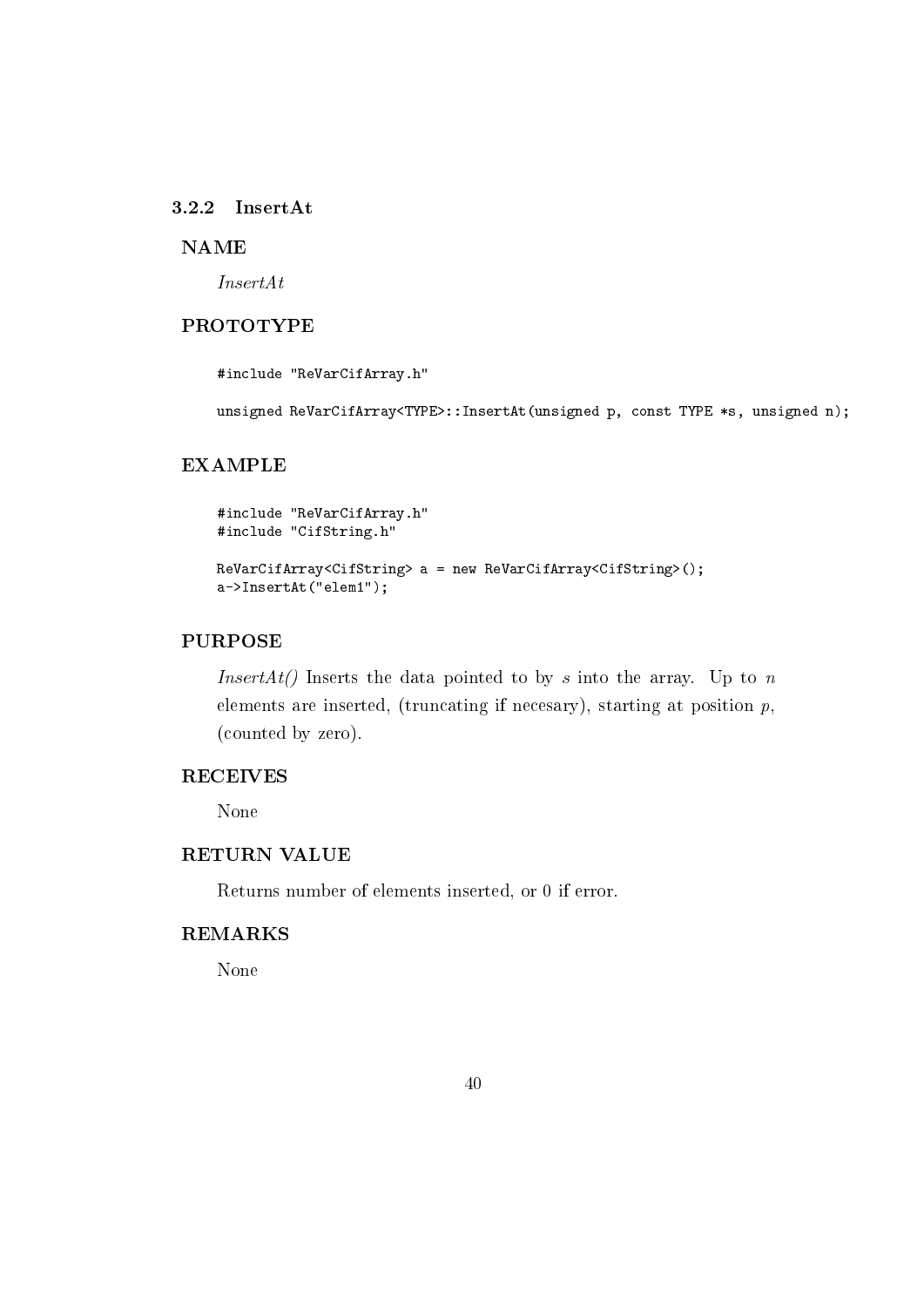## 3.2.3 Length

# **NAME**

 $Length$ 

# **PROTOTYPE**

#include "ReVarCifArray.h"

unsigned ReVarCifArray<TYPE>::Length();

## **EXAMPLE**

```
#include "ReVarCifArray.h"
#include "CifString.h"
```

```
ReVarCifArray<CifString> a = new ReVarCifArray<CifString>();
a->Add("elem1");
a->Add("elem2");
cout<<a.Length()<<endl;
```
# **PURPOSE**

 $Length()$  Returns logical length of array.

# **RECEIVES**

None

## **RETURN VALUE**

Returns logical length of array.

# **REMARKS**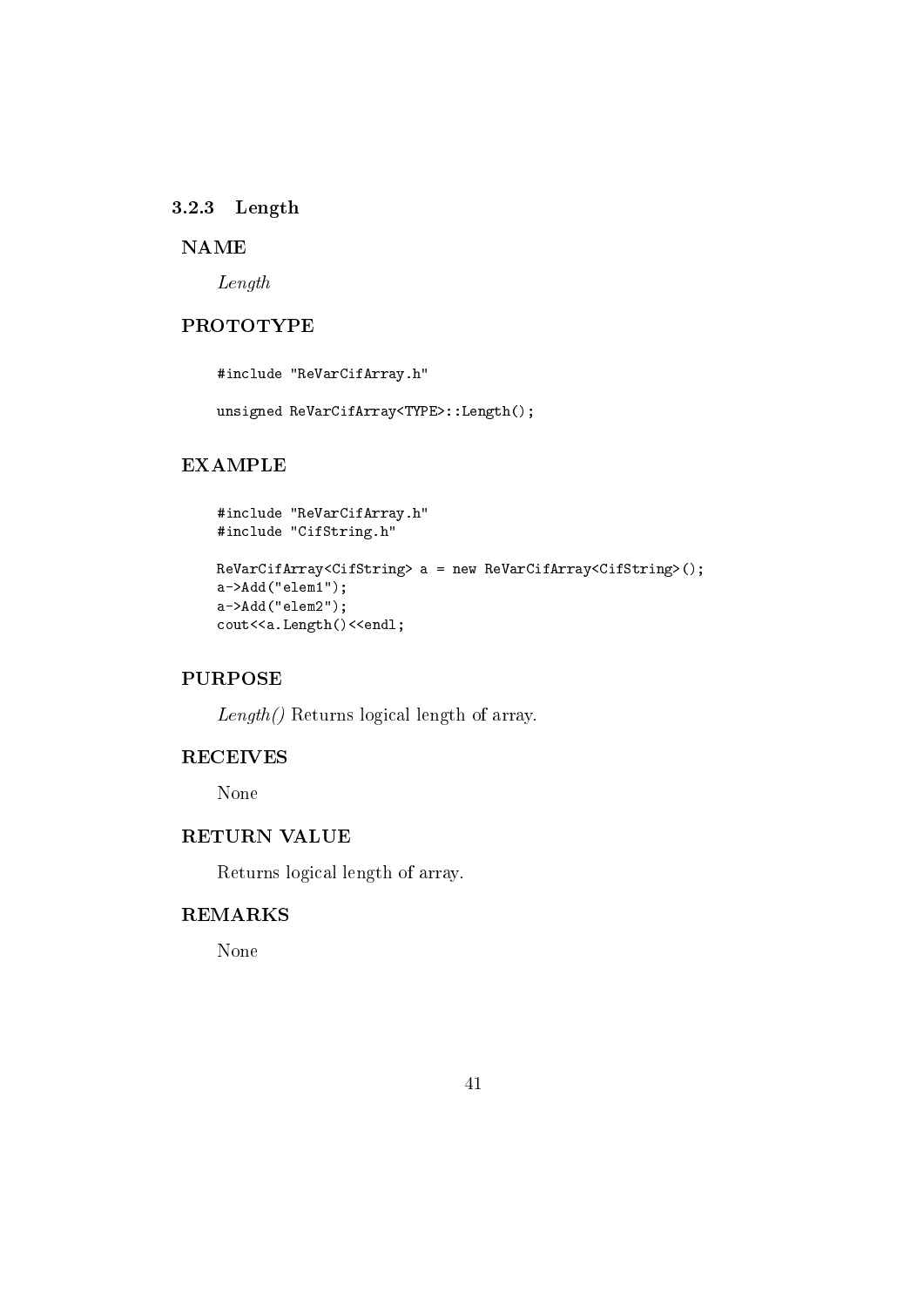# 3.2.4 DimLength

## **NAME**

 $DimLength$ 

# **PROTOTYPE**

#include "ReVarCifArray.h"

unsigned ReVarCifArray<TYPE>::DimLength();

## **EXAMPLE**

```
#include "ReVarCifArray.h"
#include "CifString.h"
```

```
ReVarCifArray<CifString> a = new ReVarCifArray<CifString>();
a->Add("elem1");
a->Add("elem2");
cout<<a.DimLength()<<endl;
```
# **PURPOSE**

 $DimLength()$  Returns allocated length of array.

# **RECEIVES**

None

## **RETURN VALUE**

Returns allocated length of array.

# **REMARKS**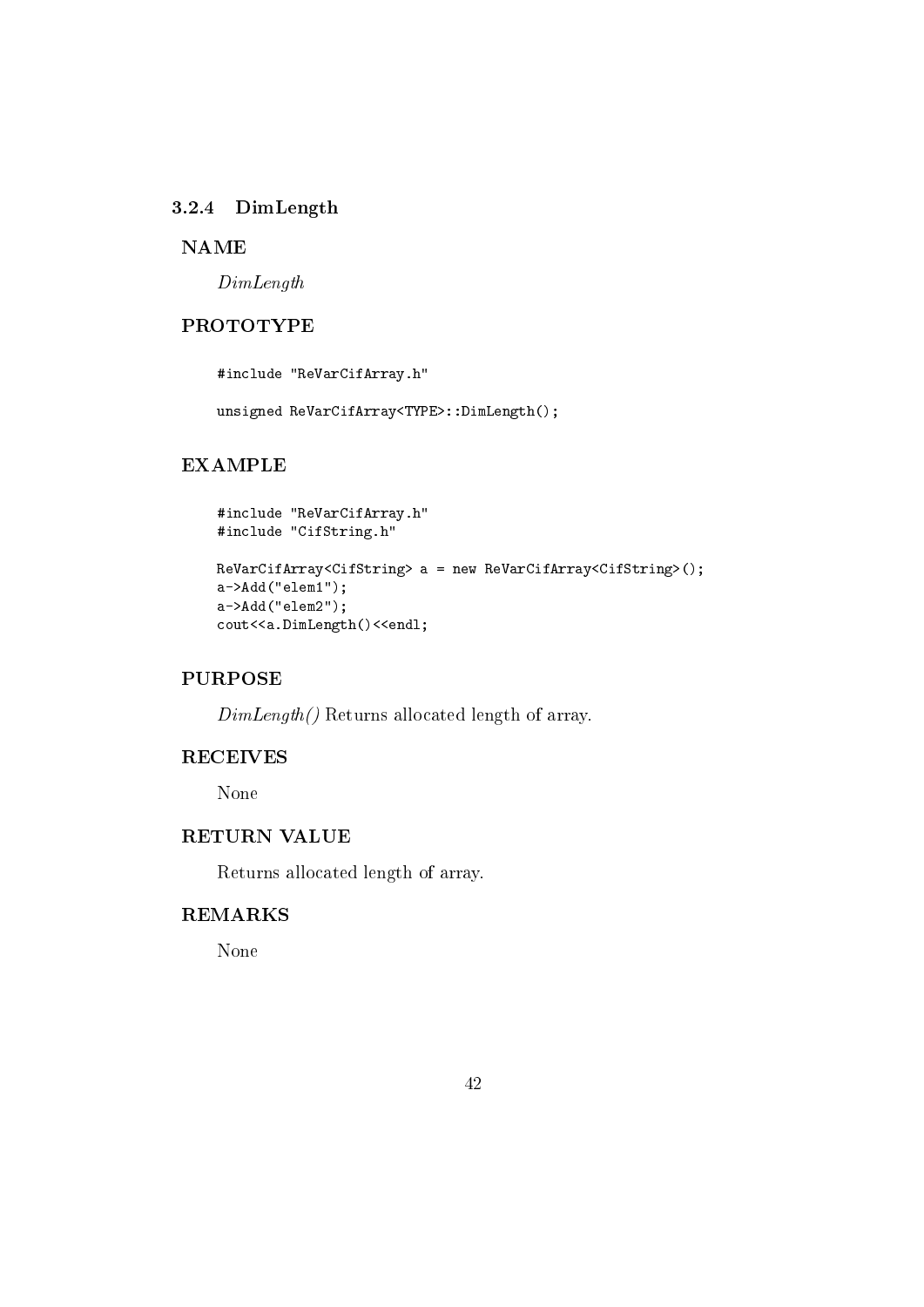### 3.2.5 Data

# **NAME**

 $Data$ 

# **PROTOTYPE**

#include "ReVarCifArray.h"

TYPE \*ReVarCifArray<TYPE>::Data();

# **EXAMPLE**

```
#include "ReVarCifArray.h"
#include "CifString.h"
```

```
ReVarCifArray<CifString> a = new ReVarCifArray<CifString>();
a->Add("elem1");
a->Add("elem2");
```
ReVarCifArray<CifString> b = new ReVarCifArray<CifString>(a->Data(),10);

## **PURPOSE**

 $Data()$  Returns poiter to actual data.

# **RECEIVES**

None

## **RETURN VALUE**

Returns poiter to actual data.

## **REMARKS**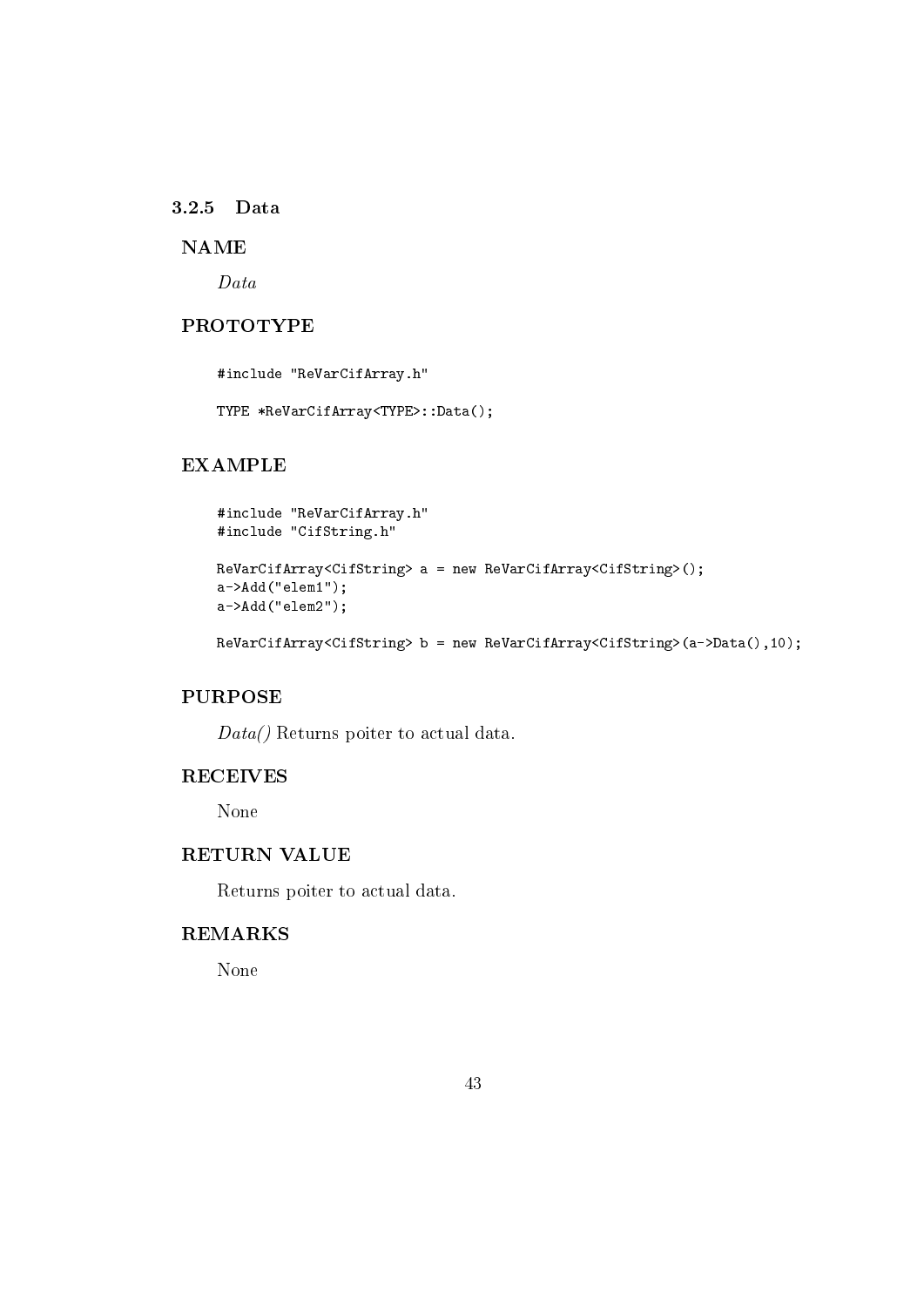### 3.2.6 Clear

# **NAME**

 $Clear$ 

# **PROTOTYPE**

#include "ReVarCifArray.h"

void ReVarCifArray<TYPE>::Clear();

## **EXAMPLE**

```
#include "ReVarCifArray.h"
#include "CifString.h"
ReVarCifArray<CifString> a = new ReVarCifArray<CifString>();
a->Add("elem1");
a->Add ("elem2");
a->Clear()
```
# **PURPOSE**

 $Clear()$  Inserts the data pointed to by s into the array. Up to n elements are inserted, (truncating if necesary), starting at position  $p$ , (counted by zero).

# **RECEIVES**

None

# **RETURN VALUE**

Returns number of elements inserted, or 0 if error.

### **REMARKS**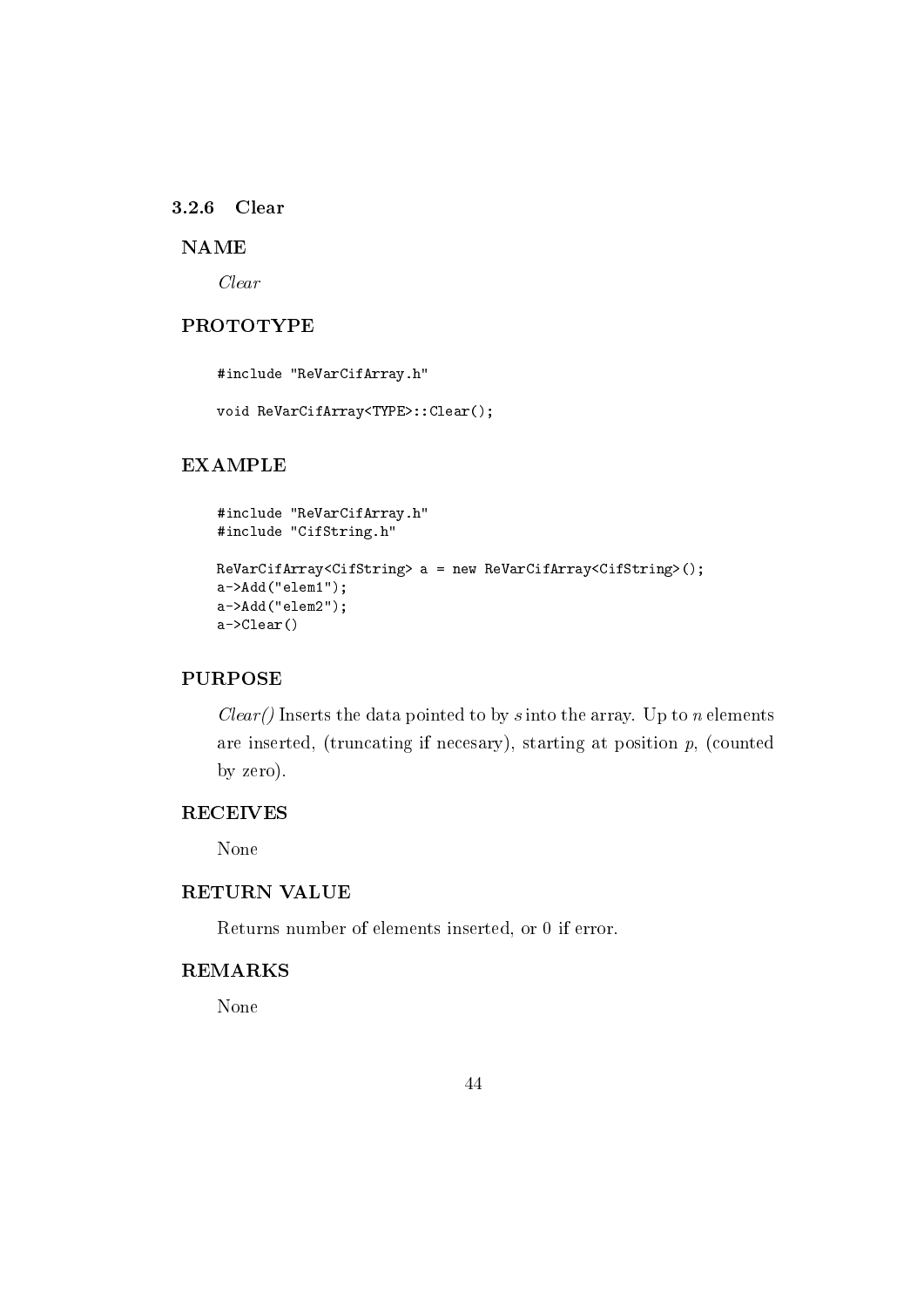#### Operators 3.3

This subsection contains the operators for the ReVarCifArray class.

## $3.3.1$  operator=

#### **NAME**

 $operator =$ 

# **PROTOTYPE**

#include "ReVarCifArray.h"

ReVarCifArray<TYPE> &ReVarCifArray<TYPE>::operator=(const ReVarCifArray<TYPE> &s)

# **EXAMPLE**

```
#include "ReVarCifArray.h"
#include "CifString.h"
ReVarCifArray<CifString> a;
ReVarCifArray<CifString> b;
a. Add("element");a. Add ("elem2");
b=a;
```
## **PURPOSE**

 $\mathcal{C}operator = (const \; ReVarCifArray \; \mathcal{C})$  Copies input array s into self.

# **RECEIVES**

 $\&\text{operator=(const ReVarCifArray\&})$  $\mathbf{s}$ reference to a ReVarCifArray

## **RETURN VALUE**

Returns copied array.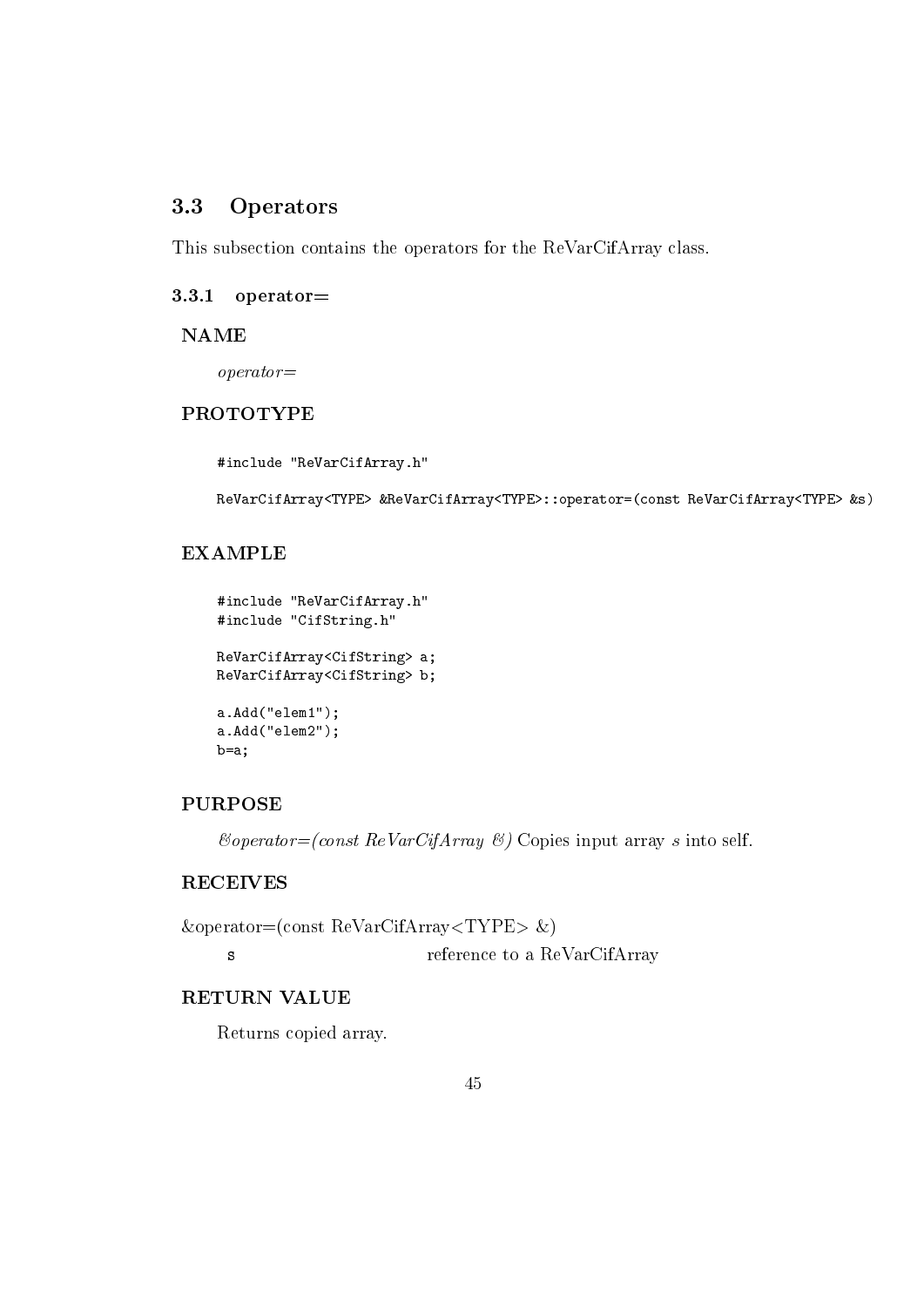# **REMARKS**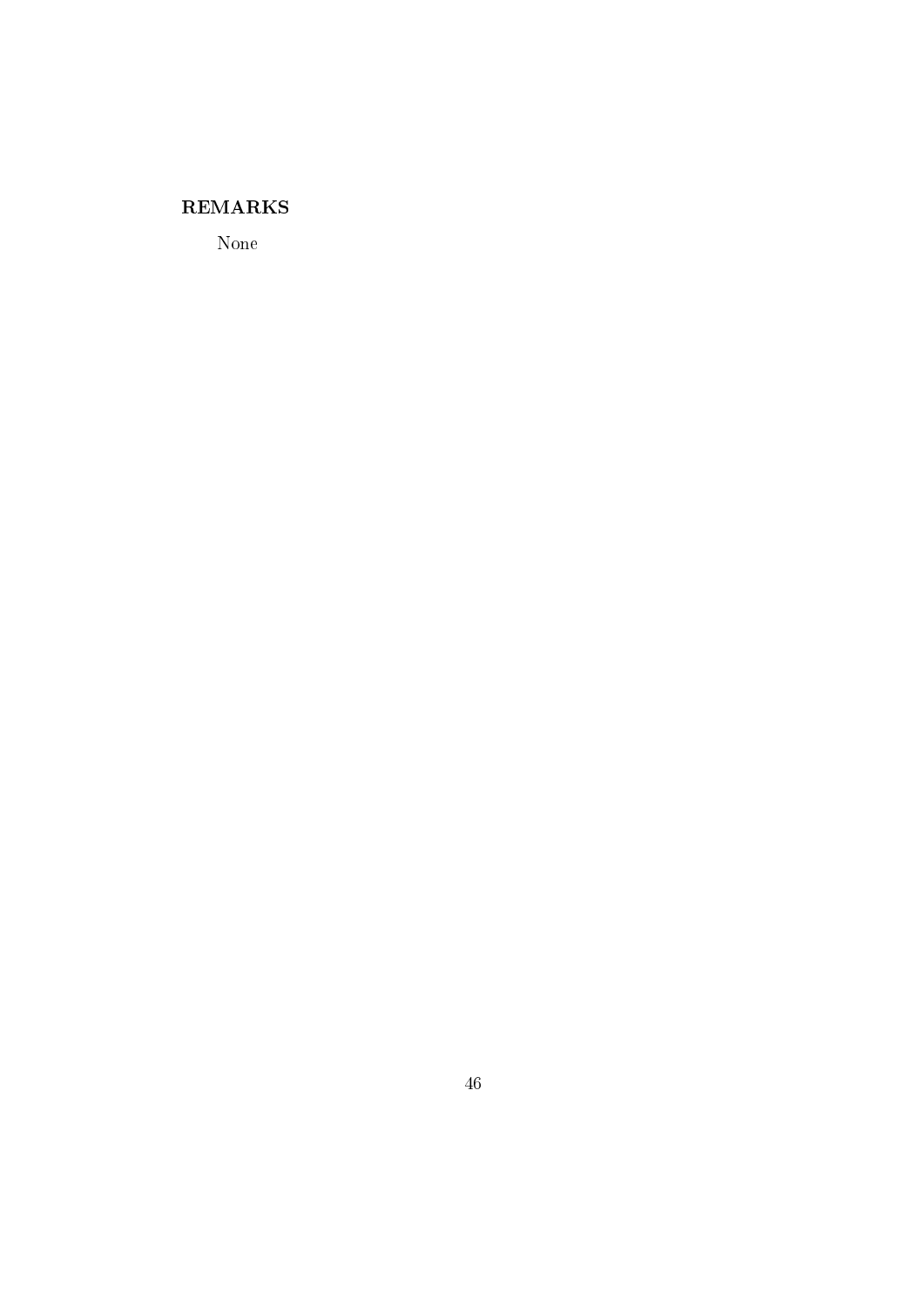## $3.3.2$  operator

#### **NAME**

 $\omega$ *perator*<sup> $\eta$ </sup>

# **PROTOTYPE**

#include "ReVarCifArray.h"

TYPE &ReVarCifArray<TYPE>::operator[](const ReVarCifArray<TYPE> &s)

#### **EXAMPLE**

```
#include "ReVarCifArray.h"
#include "CifString.h"
ReVarCifArray<CifString> a;
ReVarCifArray<CifString> b;
a. Add("elem1");
a. Add("elem2");
```

```
\text{cout} < \{0\}. Text() < < endl;
```
# **PURPOSE**

 $\mathcal{E} \text{operator}[f]$  (const ReVarCifArray  $\mathcal{E}$ ) Returns element from array which is on position  $i$  (start counting from 0).

# **RECEIVES**

 $\&\text{operator}([const ReVarCifArray\&)$ 

 $\mathbf{s}$ 

reference to a ReVarCifArray

# **RETURN VALUE**

Returns one element from array.

## **REMARKS**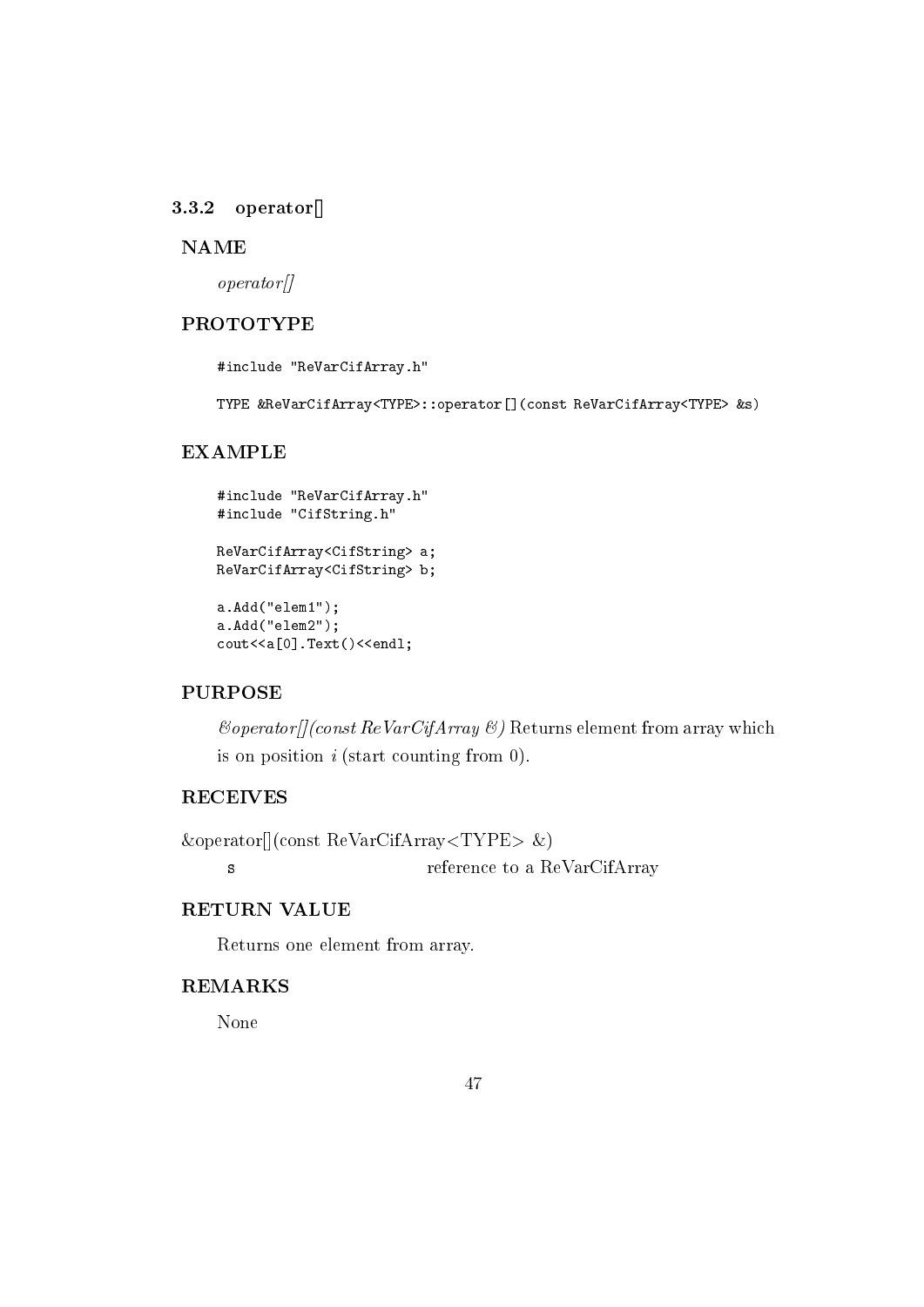#### ReVarPCifArray Public Method and  $\overline{\mathbf{4}}$ **Member Descriptions**

The following section describes the public interface to the ReVarPCifArray class. Example code will be provided along with each method or member.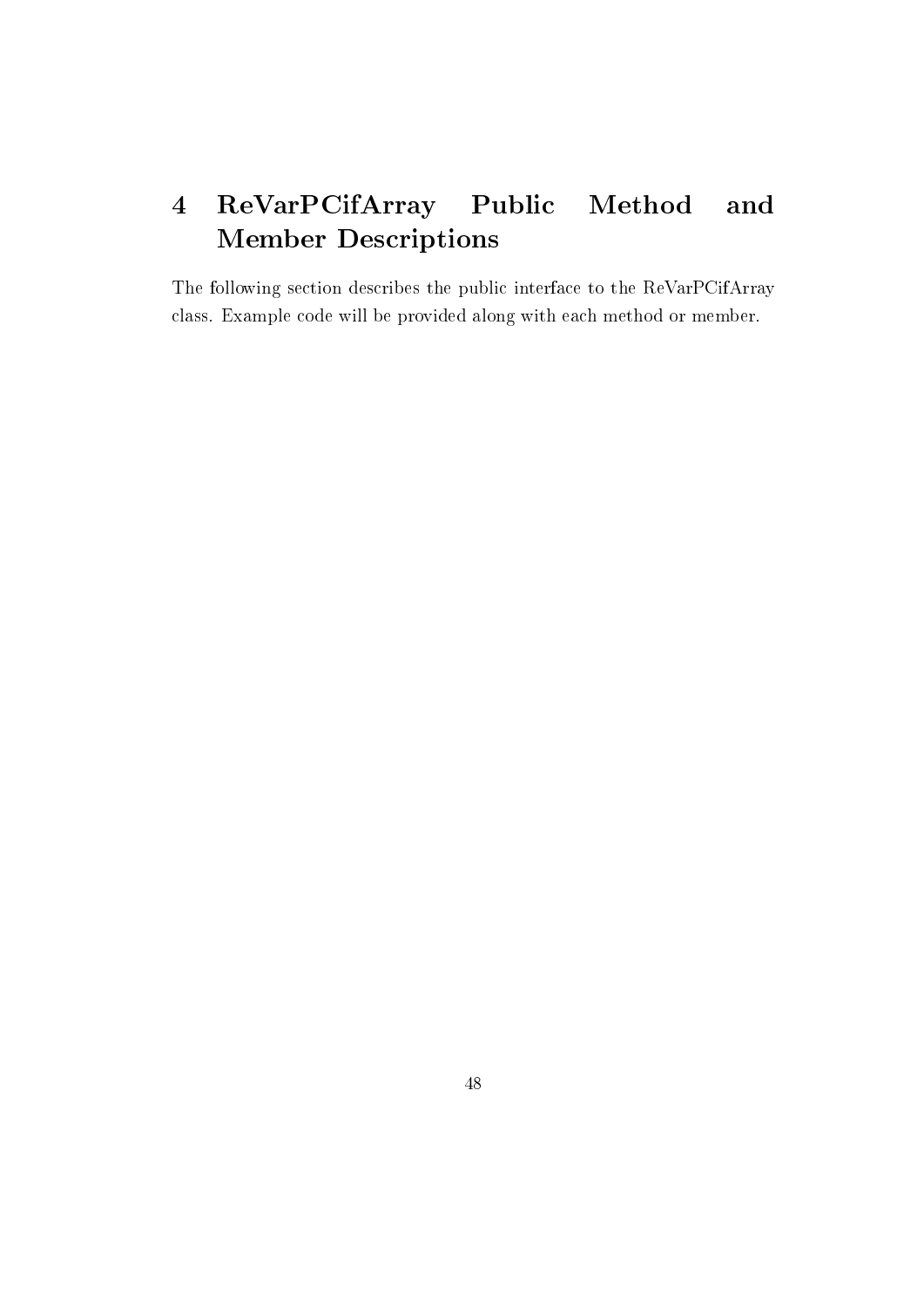#### $4.1$ Constructors

This subsection contains the constructors for the ReVarPCifArray class.

#### $4.1.1$ ReVarPCifArray

**NAME** 

 $ReVarPCiA$ rray

## **PROTOTYPE**

```
#include "ReVarPCifArray.h"
```

```
ReVarPCifArray();
ReVarPCifArray(unsigned n, int gb);
ReVarPCifArray(const ReVarPCifArray<TYPE$> &s);
ReVarPCifArray(const TYPE *s, unsigned n);
```
# **EXAMPLE**

#include "ReVarPCifArray.h"

```
ReVarPCifArray<int> * a1 = new ReVarPCifArray\langleint\rangle();
ReVarPCifArray<int> * a2 = new ReVarPCifArray<int>(8,4);
ReVarPCifArray<int> * a3 = new ReVarPCifArray<int>(a2);
```
## **PURPOSE**

ReVarPCifArray() Default constructor. Constructs a resizable array with initial length 1 and a reallocation increment of 1.

ReVarPCifArray(unsigned, int) Constructs a resizable array with initial length  $n$  and a reallocation increment of  $gb$ .

 $ReVarPCifArray(const ReVarPCifArray < TYPE > \&)$  Copy constructor.

 $ReVarPCifArray(const \; TYPE *$ , unsigned) Constructor that creates resizable array and copies the data from the low-level C array. Defaults to not allowing any resizing.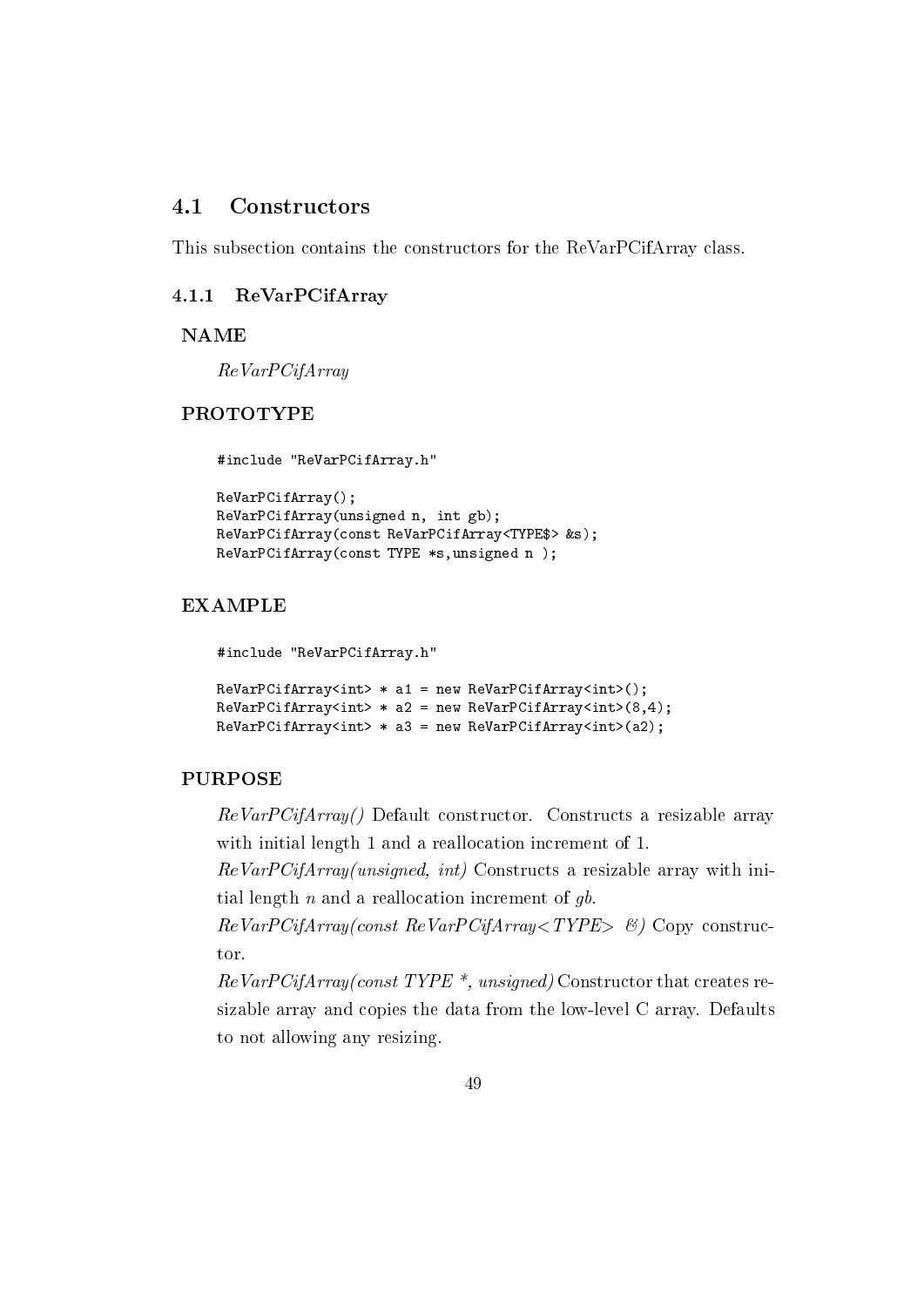# **RECEIVES**

ReVarPCifArray() None

ReVarPCifArray(unsigned, int) allocated length  $\overline{\mathbf{n}}$ reallocation inctement gb  $ReVarPCifArray(const ReVarPCifArray < TYPE> \& )$ copied ReVarPCifArray  $\mathbf{s}$ ReVarPCifArray(const TYPE<sup>\*</sup>, unsigned) low-level C array  $\mathbf{s}$ allocated length  $\mathbf n$ 

# RETURN VALUE

None

## **REMARKS**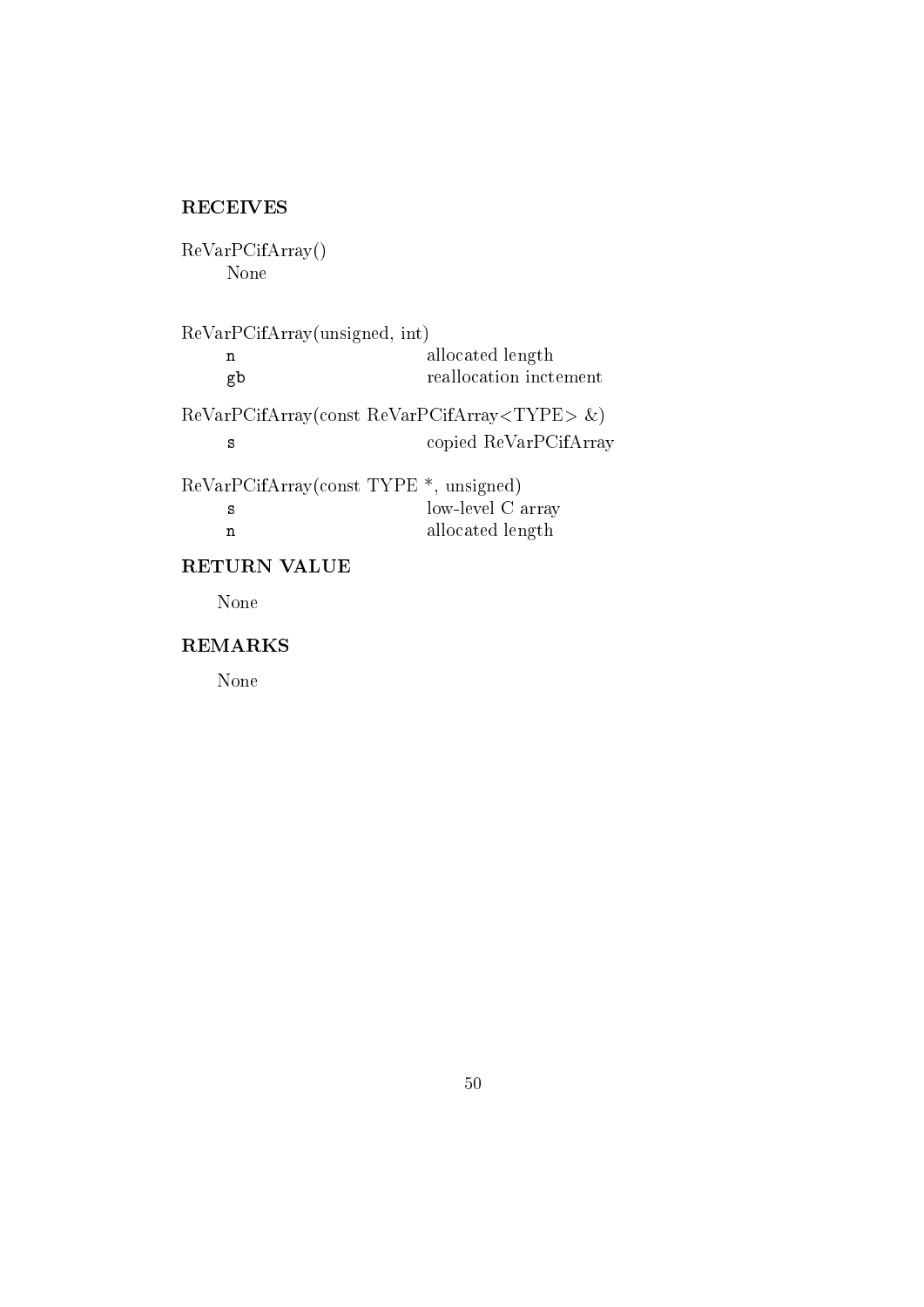#### $4.2$ **Methods**

This subsection contains the public methods for the ReVarPCifArray class.

 $4.2.1$ Add

**NAME** 

 $\mathcal{A}dd$ 

# **PROTOTYPE**

#include "ReVarPCifArray.h"

unsigned ReVarPCifArray<TYPE>::Add(const TYPE &s);

# **EXAMPLE**

```
#include "ReVarPCifArray.h"
#include "CifString.h"
ReVarPCifArraySint > a = new ReVarPCifArraySint>();a->Add(123);
```
# **PURPOSE**

 $Add()$  Add an element s onto the end of the arary.

# **RECEIVES**

None

## **RETURN VALUE**

Returns 1 upon success, or if error.

# **REMARKS**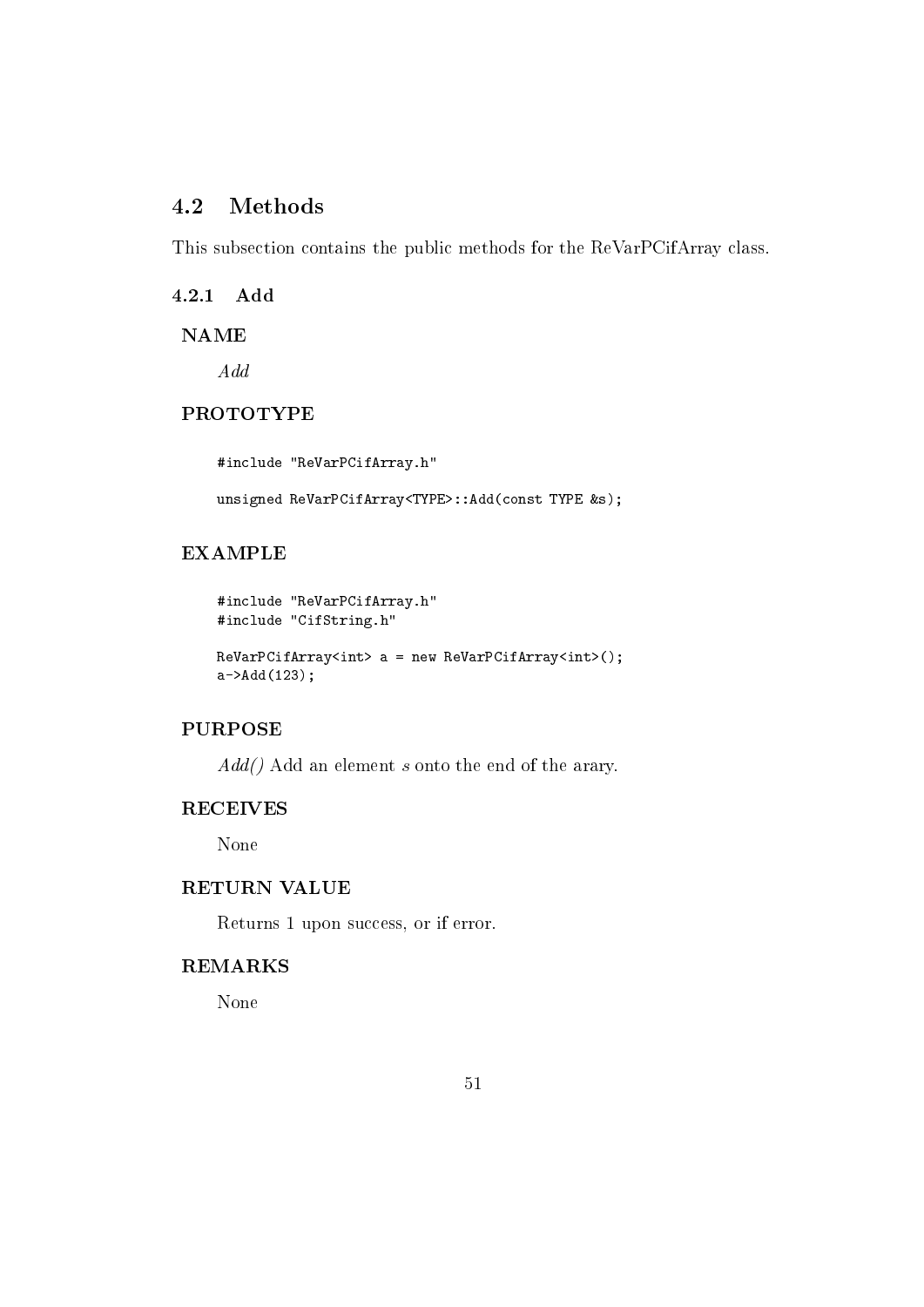## 4.2.2 InsertAt

## **NAME**

 $InsertAt$ 

# **PROTOTYPE**

#include "ReVarPCifArray.h"

unsigned ReVarPCifArray<TYPE>::InsertAt(unsigned p, const TYPE \*s, unsigned n);

## **EXAMPLE**

```
#include "ReVarPCifArray.h"
#include "CifString.h"
```

```
ReVarPCifArray<int> > a = new ReVarPCifArray<int>();
a->InsertAt(111);
```
## **PURPOSE**

*InsertAt()* Inserts the data pointed to by s into the array. Up to n elements are inserted, (truncating if necesary), starting at position  $p$ , (counted by zero).

## **RECEIVES**

None

## **RETURN VALUE**

Returns number of elements inserted, or 0 if error.

## **REMARKS**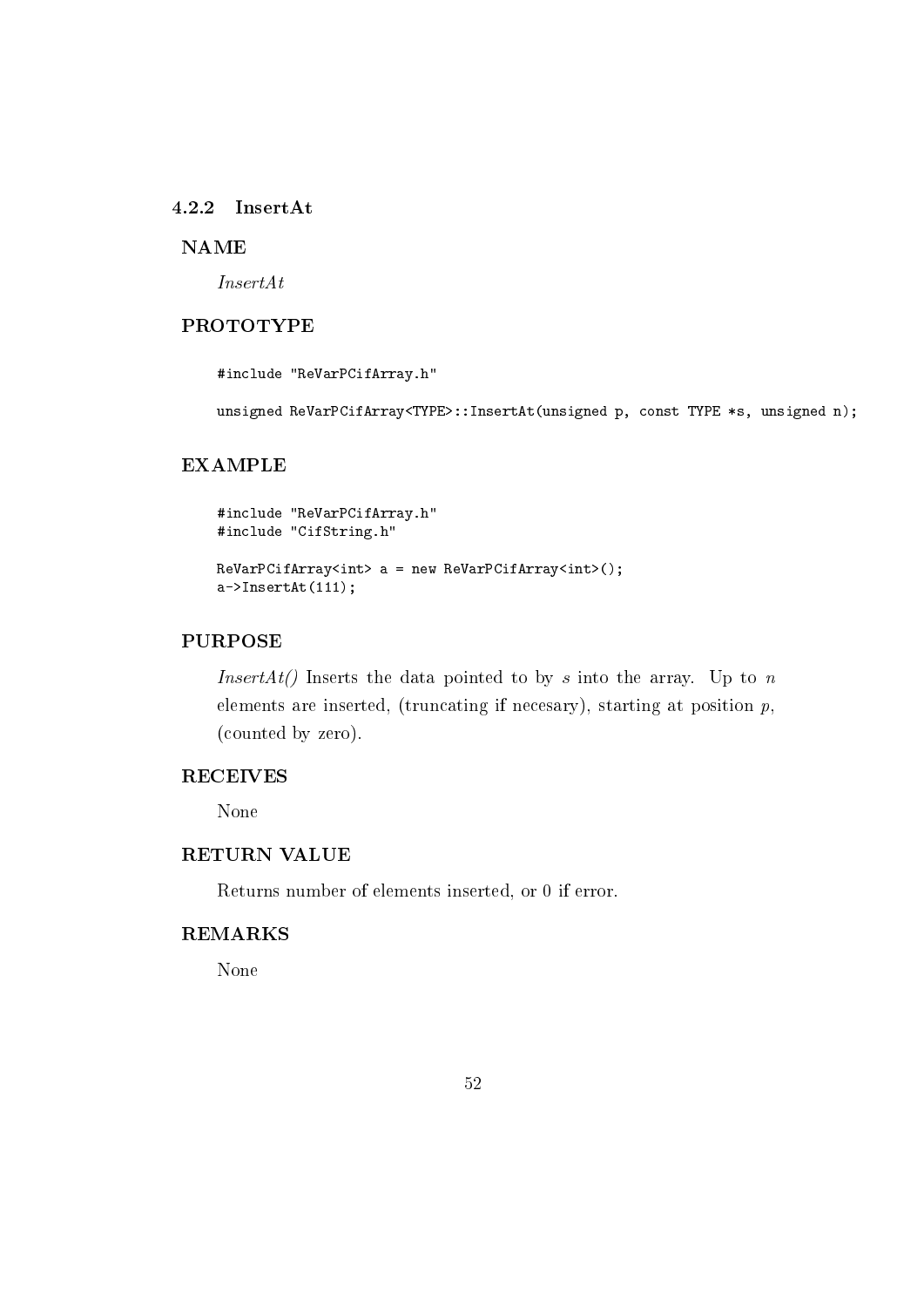## 4.2.3 Length

# **NAME**

 $Length$ 

# **PROTOTYPE**

#include "ReVarPCifArray.h"

unsigned ReVarPCifArray<TYPE>::Length();

# **EXAMPLE**

```
#include "ReVarPCifArray.h"
#include "CifString.h"
```

```
ReVarPCifArray<int> > a = new ReVarPCifArray<int>();
a - > Add(1);
a - > Add(2);
cout<<a.Length()<<endl;
```
# **PURPOSE**

 $Length()$  Returns logical length of array.

# **RECEIVES**

None

## **RETURN VALUE**

Returns logical length of array.

# **REMARKS**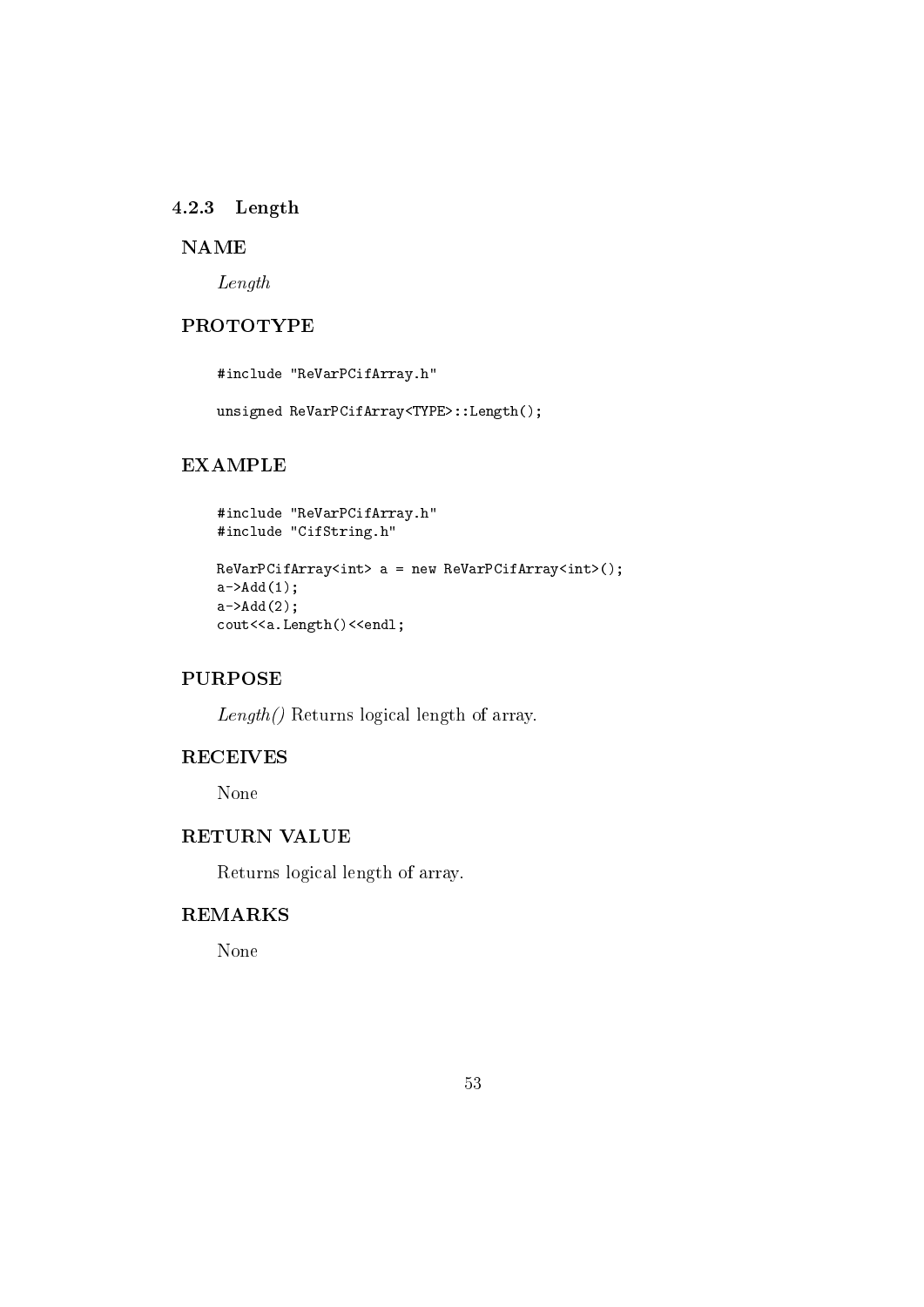## 4.2.4 DimLength

## **NAME**

 $DimLength$ 

# **PROTOTYPE**

#include "ReVarPCifArray.h"

unsigned ReVarPCifArray<TYPE>::DimLength();

## **EXAMPLE**

```
#include "ReVarPCifArray.h"
#include "CifString.h"
```

```
ReVarPCifArray<int> > a = new ReVarPCifArray<int>();
a - > Add(1);
a - > Add(2);
cout<<a.DimLength()<<endl;
```
# **PURPOSE**

 $DimLength()$  Returns allocated length of array.

# **RECEIVES**

None

## **RETURN VALUE**

Returns allocated length of array.

# **REMARKS**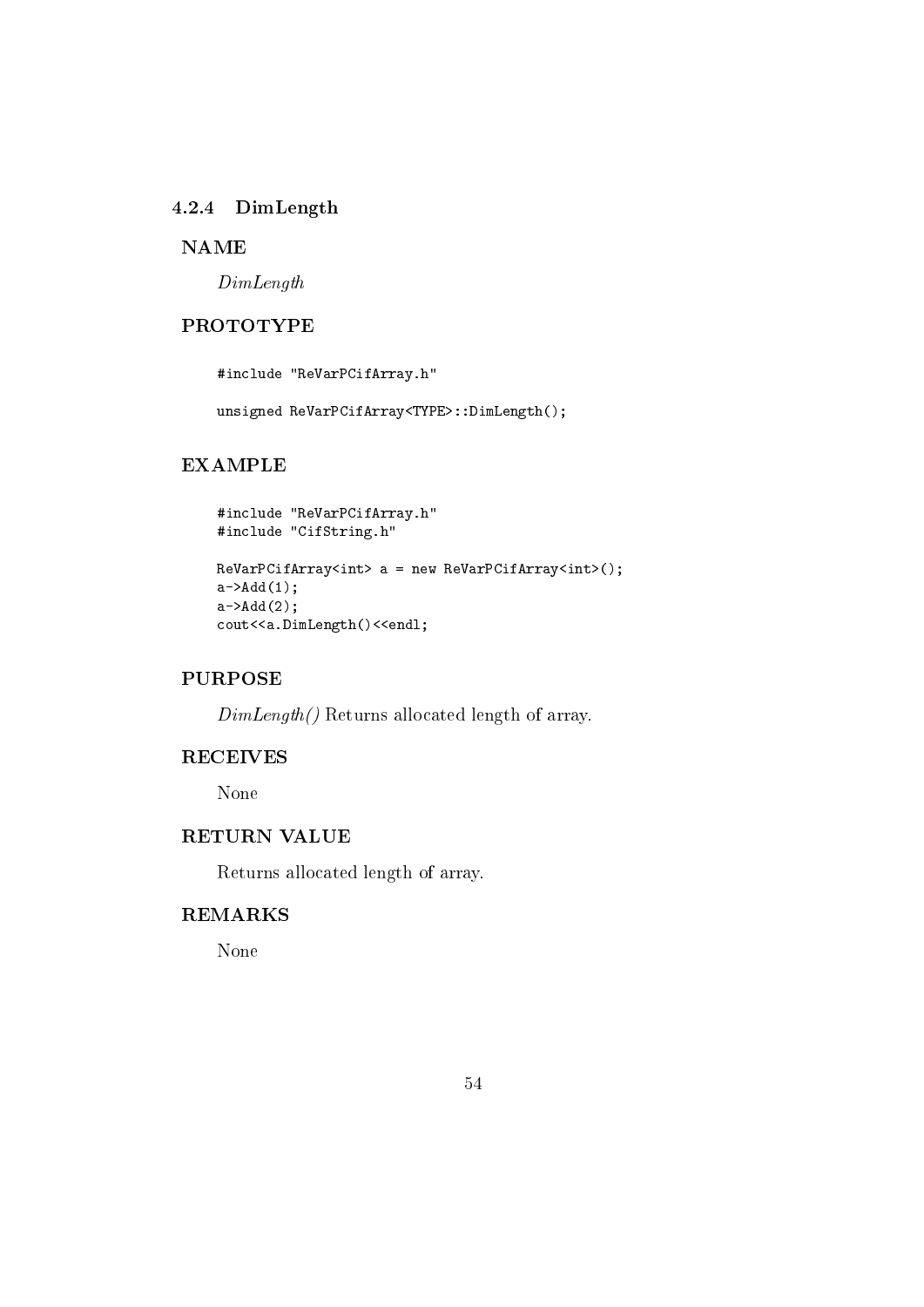### 4.2.5 Data

# **NAME**

 $Data$ 

# **PROTOTYPE**

#include "ReVarPCifArray.h"

TYPE \*ReVarPCifArray<TYPE>::Data();

# **EXAMPLE**

```
#include "ReVarPCifArray.h"
#include "CifString.h"
```

```
ReVarPCifArray<int> > a = new ReVarPCifArray<int>();
a - > Add(1);
a - > Add(2);
```
# **PURPOSE**

 $Data()$  Returns poiter to actual data

# **RECEIVES**

None

# **RETURN VALUE**

Returns poiter to actual data.

# **REMARKS**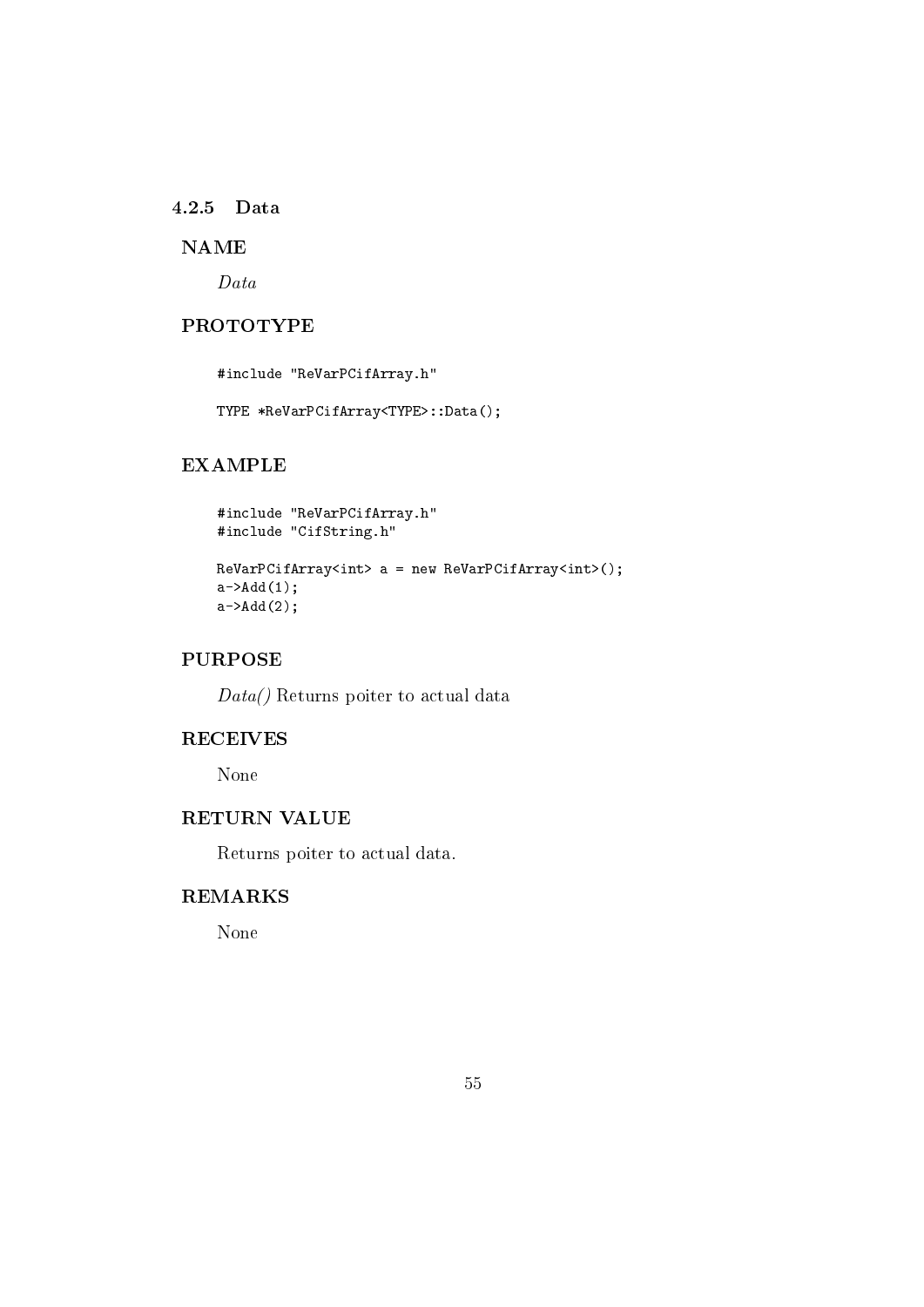#### 4.2.6 Clear

# **NAME**

 $Clear$ 

# **PROTOTYPE**

#include "ReVarPCifArray.h"

void ReVarPCifArray<TYPE>::Clear();

## **EXAMPLE**

```
#include "ReVarPCifArray.h"
#include "CifString.h"
ReVarPCifArray<int> > a = new ReVarPCifArray<int>();
a->Add(1);
a - > Add(2);
a->Clear()
```
# **PURPOSE**

 $Clear()$  Inserts the data pointed to by s into the array. Up to n elements are inserted, (truncating if necesary), starting at position  $p$ , (counted by zero).

# **RECEIVES**

None

# **RETURN VALUE**

Returns number of elements inserted, or 0 if error.

### **REMARKS**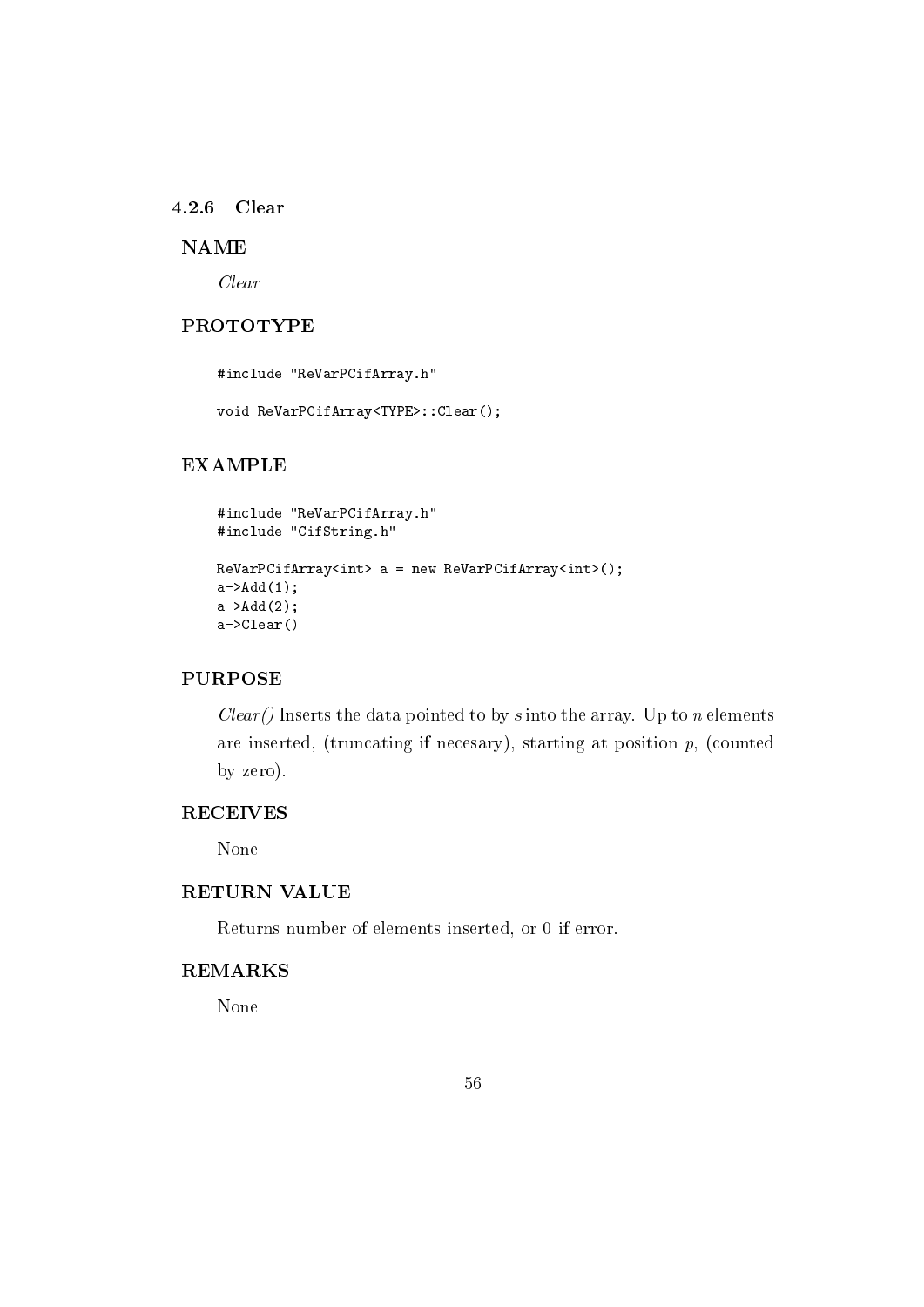#### 4.3 Operators

This subsection contains the operators for the ReVarPCifArray class.

## $4.3.1$  operator=

#### **NAME**

 $operator =$ 

# **PROTOTYPE**

#include "ReVarPCifArray.h"

ReVarPCifArray<TYPE> &ReVarPCifArray<TYPE>::operator=(const ReVarPCifArray<TYPE> &s)

# **EXAMPLE**

```
#include "ReVarPCifArray.h"
#include "CifString.h"
```
ReVarPCifArray<int> a; ReVarPCifArray<int> b;

 $a. Add(1);$  $a. Add(2);$  $b=a;$ 

# **PURPOSE**

 $\mathcal{C}operator = (const \; ReVarPCifArray \; \mathcal{C})$  Copies input array s into self.

# **RECEIVES**

 $\&\text{operator=(const ReVarPCifArray\&})$ reference to a ReVarPCifArray  $\mathbf{s}$ 

# **RETURN VALUE**

Returns copied array.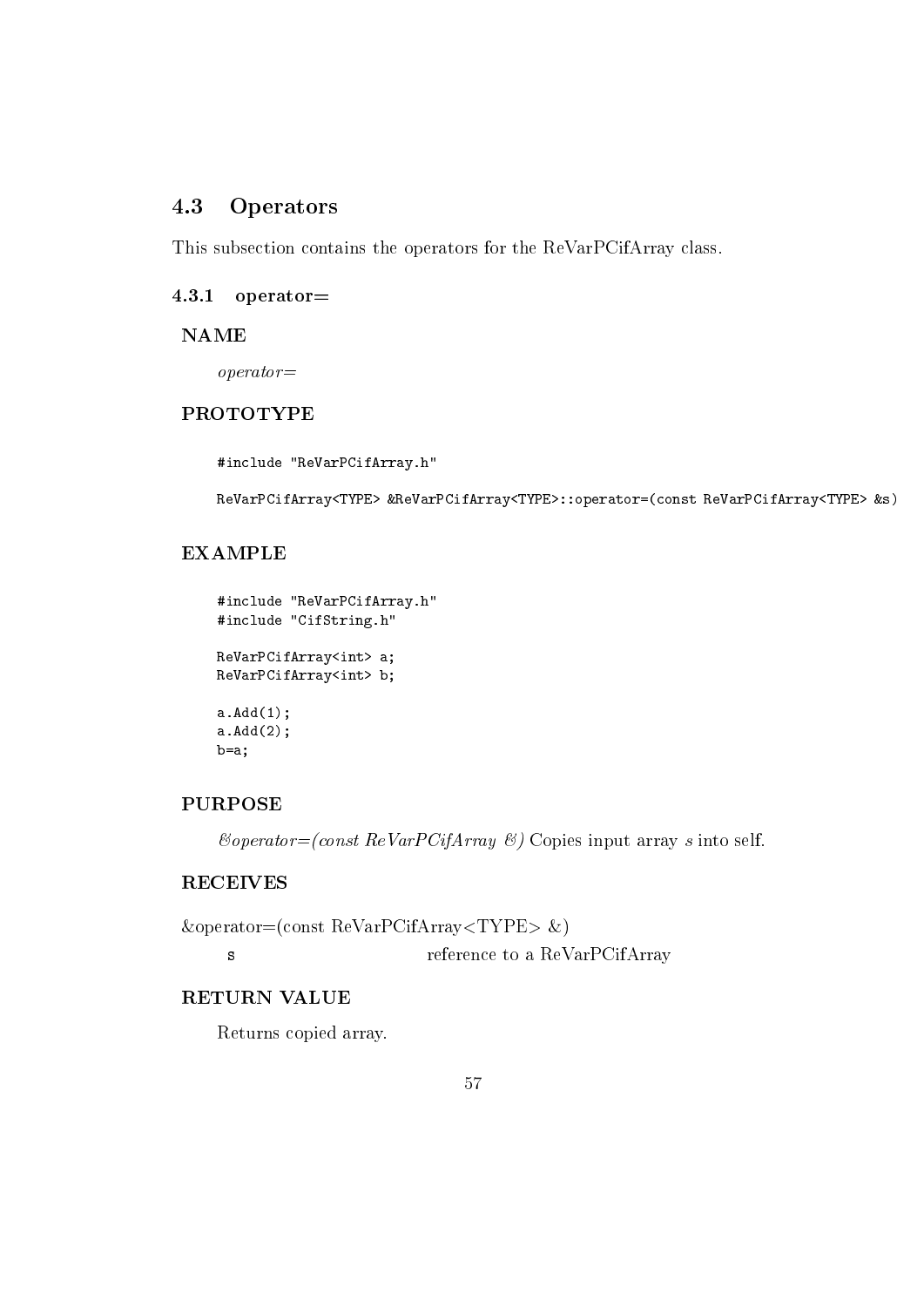# **REMARKS**